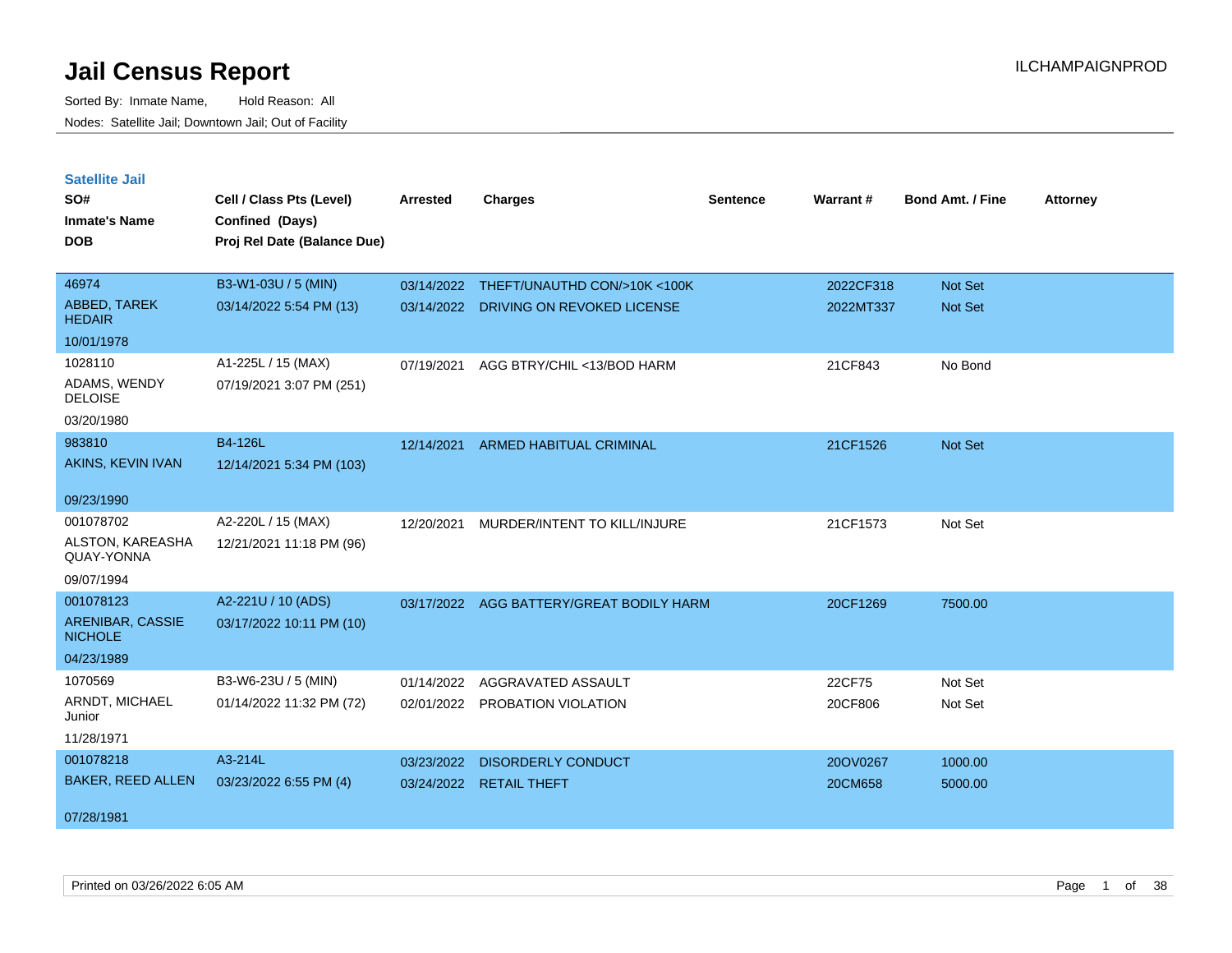| rougs. Calcing Jan, Downtown Jan, Out of Facinty |                             |                     |                                           |                 |             |                         |                 |
|--------------------------------------------------|-----------------------------|---------------------|-------------------------------------------|-----------------|-------------|-------------------------|-----------------|
| SO#                                              | Cell / Class Pts (Level)    | <b>Arrested</b>     | <b>Charges</b>                            | <b>Sentence</b> | Warrant#    | <b>Bond Amt. / Fine</b> | <b>Attorney</b> |
| <b>Inmate's Name</b>                             | Confined (Days)             |                     |                                           |                 |             |                         |                 |
| <b>DOB</b>                                       | Proj Rel Date (Balance Due) |                     |                                           |                 |             |                         |                 |
|                                                  |                             |                     |                                           |                 |             |                         |                 |
| 001078565                                        | B1-104U / 15 (MAX)          | 11/05/2021          | POSSESSION OF STOLEN FIREARM              |                 | 21CF1366    | Not Set                 |                 |
| <b>BARBER, MARK</b>                              | 11/05/2021 7:40 AM (142)    | 11/05/2021          | RECEIVE/POSS/SELL STOLEN VEH              |                 | 2021CF1309  | 25000.00                |                 |
| <b>ANTHONY, Junior</b>                           |                             | 11/05/2021 BURGLARY |                                           |                 | 21CF1369    | <b>Not Set</b>          |                 |
| 09/24/2003                                       |                             |                     |                                           |                 |             |                         |                 |
| 65868                                            | B4-222U / 15 (MAX)          |                     | 03/11/2022 METH DELIVERY/15<100 GRAMS     | 8y (DOC)        | 20CF1249    | No Bond                 |                 |
| BARBER, MARK<br>ANTHONY, Senior                  | 03/11/2022 10:13 AM (16)    |                     |                                           |                 |             |                         |                 |
| 08/15/1983                                       |                             |                     |                                           |                 |             |                         |                 |
| 518851                                           | B3-W2-05U / 10 (MED)        | 01/11/2022          | DRIVING ON REVOKED LICENSE                |                 | 2020TR16539 | 1500.00                 |                 |
| BARKER, ALEXANDER                                | 01/11/2022 2:37 PM (75)     |                     | 01/11/2022 OBSTRUCTING IDENTIFICATION     |                 | 2020CM222   | 1500.00                 |                 |
| <b>MASSIE</b>                                    |                             |                     | 01/11/2022 FELON POSS/USE WEAPON/FIREARM  |                 | 20CF361     | 15000.00                |                 |
| 09/24/1986                                       |                             |                     | 01/11/2022 POSS AMT CON SUB EXCEPT(A)/(D) |                 | 2020CF863   | 15000.00                |                 |
|                                                  |                             | 01/11/2022          | <b>BAD CHK/OBTAIN CON PROP/&gt;150</b>    |                 | 20CF192     | 15000.00                |                 |
|                                                  |                             | 01/11/2022          | BAD CHK/OBTAIN CON PROP/>150              |                 | 19CF1686    | 15000.00                |                 |
|                                                  |                             | 01/11/2022          | METH DELIVERY/15<100 GRAMS                | 20y (DOC)       | 20CF1383    | No Bond                 |                 |
| 001077899                                        | A3-211L / 5 (ADS)           | 03/20/2022          | <b>BURGLARY</b>                           |                 | 21CF593     | 20000.00                |                 |
| BARKSDALE, RAY                                   | 03/20/2022 2:40 PM (7)      | 03/20/2022          | POSSESSION OF METH/5<15 GRAMS             |                 | 21CF655     | 20000.00                |                 |
| <b>SHAWN</b>                                     |                             |                     | 03/20/2022 POSS STOLEN VEHICLE            |                 | 21CF505     | 20000.00                |                 |
| 10/31/1990                                       |                             |                     |                                           |                 |             |                         |                 |
| 969121                                           | A4-206L / 15 (MAX)          | 11/25/2021          | HOME INVASION/GREAT BOD HARM              | 4y (DOC)        | 2021CF840   | No Bond                 |                 |
| <b>BECKLEY, ANTHONY</b><br><b>PATRICK</b>        | 11/25/2021 7:16 PM (122)    |                     | 11/25/2021 CRIM TRESPASS TO RESIDENCE     |                 | 21CF1444    | <b>Not Set</b>          |                 |
| 06/30/1989                                       |                             |                     |                                           |                 |             |                         |                 |
| 001078969                                        | A3-114U / 10 (ADS)          |                     | 03/22/2022 AGG UNLAWFUL USE WEAPON/PERSON |                 | 22CF345     | Not Set                 |                 |
| BEVERLY, SAYVION<br><b>LAMONTE</b>               | 03/22/2022 10:20 PM (5)     |                     |                                           |                 |             |                         |                 |
| 11/20/2002                                       |                             |                     |                                           |                 |             |                         |                 |
| 517915                                           | B3-W3-11U / 5 (MIN)         | 08/03/2021          | <b>BURGLARY</b>                           |                 | 21CF289     | 20000.00                |                 |
| <b>BOXLEY, CHARLES</b>                           | 08/03/2021 2:18 PM (236)    | 08/03/2021          | <b>BURGLARY</b>                           |                 | 21CF679     | 20000.00                |                 |
| <b>OMAR</b>                                      |                             | 08/03/2021          | FORGERY/ISSUE/DELIVER DOCUMENT            |                 |             | No Bond                 |                 |
| 01/10/1985                                       |                             |                     |                                           |                 |             |                         |                 |
|                                                  |                             |                     |                                           |                 |             |                         |                 |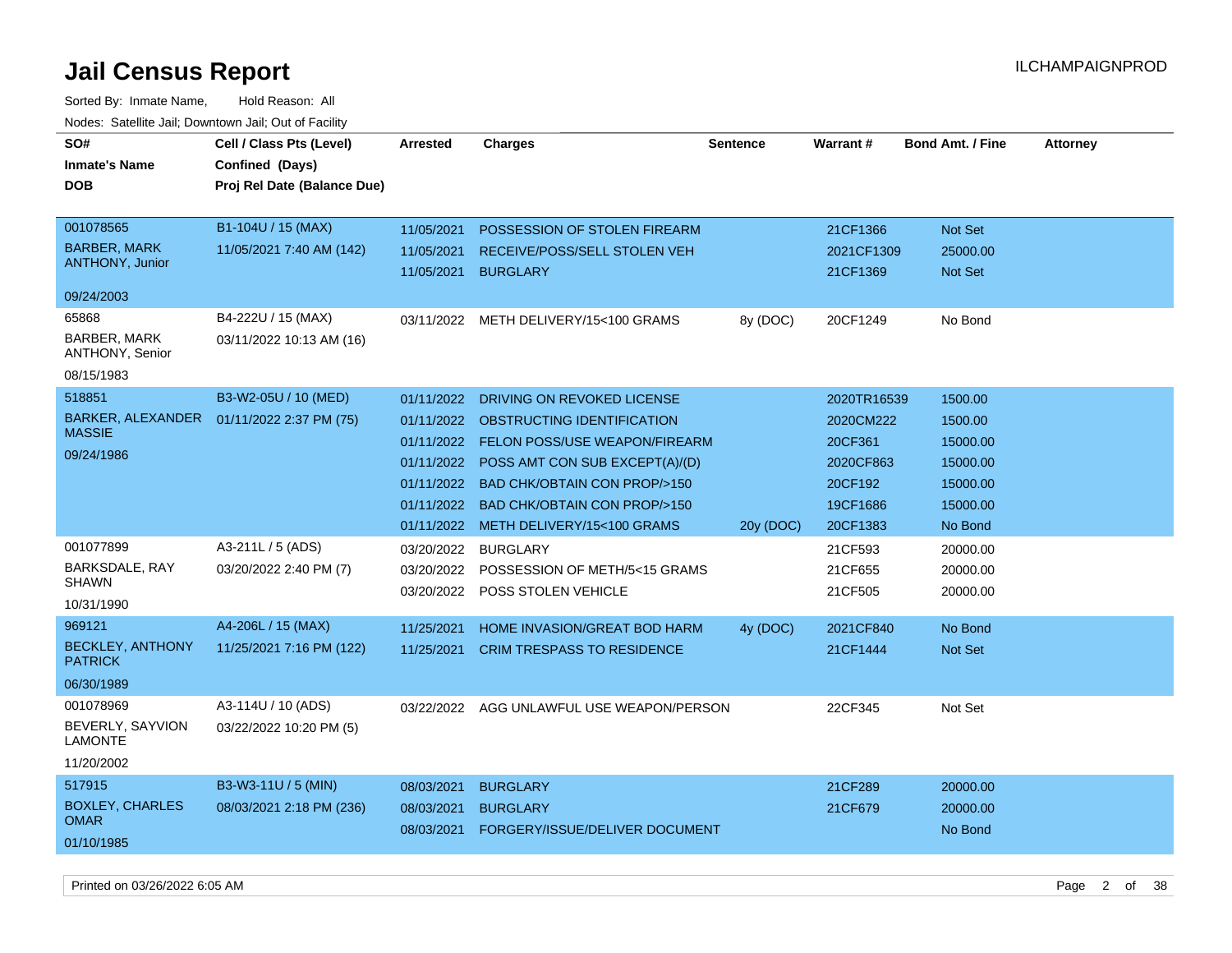Sorted By: Inmate Name, Hold Reason: All

|                                          | Nodes: Satellite Jail; Downtown Jail; Out of Facility |                   |                                           |                 |            |                         |                 |  |  |
|------------------------------------------|-------------------------------------------------------|-------------------|-------------------------------------------|-----------------|------------|-------------------------|-----------------|--|--|
| SO#                                      | Cell / Class Pts (Level)                              | <b>Arrested</b>   | <b>Charges</b>                            | <b>Sentence</b> | Warrant#   | <b>Bond Amt. / Fine</b> | <b>Attorney</b> |  |  |
| <b>Inmate's Name</b>                     | Confined (Days)                                       |                   |                                           |                 |            |                         |                 |  |  |
| <b>DOB</b>                               | Proj Rel Date (Balance Due)                           |                   |                                           |                 |            |                         |                 |  |  |
|                                          |                                                       |                   |                                           |                 |            |                         |                 |  |  |
| 993169                                   | A1-125U / 10 (MED)                                    |                   | 03/04/2022 RESIDENTIAL BURGLARY           | 6y (DOC)        | 21CF1059   | No Bond                 |                 |  |  |
| <b>BRAATEN, KAYLAN</b><br><b>AMBER</b>   | 03/04/2022 9:40 AM (23)                               |                   |                                           |                 |            |                         |                 |  |  |
| 10/29/1990                               |                                                       |                   |                                           |                 |            |                         |                 |  |  |
| 923208                                   | B3-W3-12L / 10 (MED)                                  | 01/22/2022        | <b>CRIM TRES TO RES/PERS PRESENT</b>      |                 | 22CF92     | Not Set                 |                 |  |  |
| BREADY, ANDREW<br><b>NICHOLAS</b>        | 01/22/2022 7:43 PM (64)                               |                   |                                           |                 |            |                         |                 |  |  |
| 06/08/1988                               |                                                       |                   |                                           |                 |            |                         |                 |  |  |
| 61675                                    | B1-202L / 10 (MED)                                    |                   | 02/10/2022 AGG DISCHARGE FIREARM/OCC BLDG |                 | 20CF374    | 100000.00               |                 |  |  |
| <b>BROWN, ANTONIO</b><br><b>BURNETT</b>  | 02/10/2022 3:28 PM (45)                               |                   |                                           |                 |            |                         |                 |  |  |
| 03/04/1983                               |                                                       |                   |                                           |                 |            |                         |                 |  |  |
| 51247                                    | B1-202U / 10 (MED)                                    | 04/15/2021        | FELON POSS/USE WEAPON/FIREARM             |                 | 21CF411    | Not Set                 |                 |  |  |
| BROWN, DANTE<br><b>MAURICE</b>           | 04/15/2021 6:24 PM (346)                              |                   |                                           |                 |            |                         |                 |  |  |
| 04/19/1979                               |                                                       |                   |                                           |                 |            |                         |                 |  |  |
| 1028357                                  | A3-212L                                               | 03/23/2022        | DOMESTIC BATTERY/OTHER PRIOR              |                 | 22CF348    | Not Set                 |                 |  |  |
| <b>BROWN, MARCUS</b><br><b>RICKELL</b>   | 03/23/2022 7:13 PM (4)                                |                   | 03/23/2022 FELON POSS/USE WEAPON/FIREARM  |                 | 22CF349    | No Bond                 |                 |  |  |
| 01/06/1995                               |                                                       |                   |                                           |                 |            |                         |                 |  |  |
| 990921                                   | B4-121L / 15 (MAX)                                    | 01/20/2022        | MFG/DEL 1<15 GR COCAINE/ANLG              |                 | 19CF369    | 25000.00                |                 |  |  |
| <b>BROWN, QUINTIN</b><br><b>MARSHAUN</b> | 01/20/2022 7:19 PM (66)                               |                   | 01/20/2022 ARMED HABITUAL CRIMINAL        |                 | 21CF935    | 750000.00               |                 |  |  |
| 09/26/1991                               |                                                       |                   |                                           |                 |            |                         |                 |  |  |
| 29957                                    | B4-222L / 15 (MAX)                                    | 11/13/2021        | FELON POSS/USE WEAPON/FIREARM             |                 | 21CF1390   | Not Set                 |                 |  |  |
| <b>BROWN, RODNEY</b><br><b>LOUIS</b>     | 11/13/2021 8:57 PM (134)                              | 11/13/2021        | AGG CRIM SX AB/>5 YR OLDER VIC            |                 | 2019CF0718 | 250000.00               |                 |  |  |
| 01/07/1968                               |                                                       |                   |                                           |                 |            |                         |                 |  |  |
| 981645                                   | B4-122L / 15 (MAX)                                    | 01/27/2022 MURDER |                                           |                 | 22CF114    | 1000000.00              |                 |  |  |
| BRUMFIELD,<br>JONATHAN EZEKEIL           | 01/27/2022 8:15 PM (59)                               |                   |                                           |                 |            |                         |                 |  |  |
| 08/03/1989                               |                                                       |                   |                                           |                 |            |                         |                 |  |  |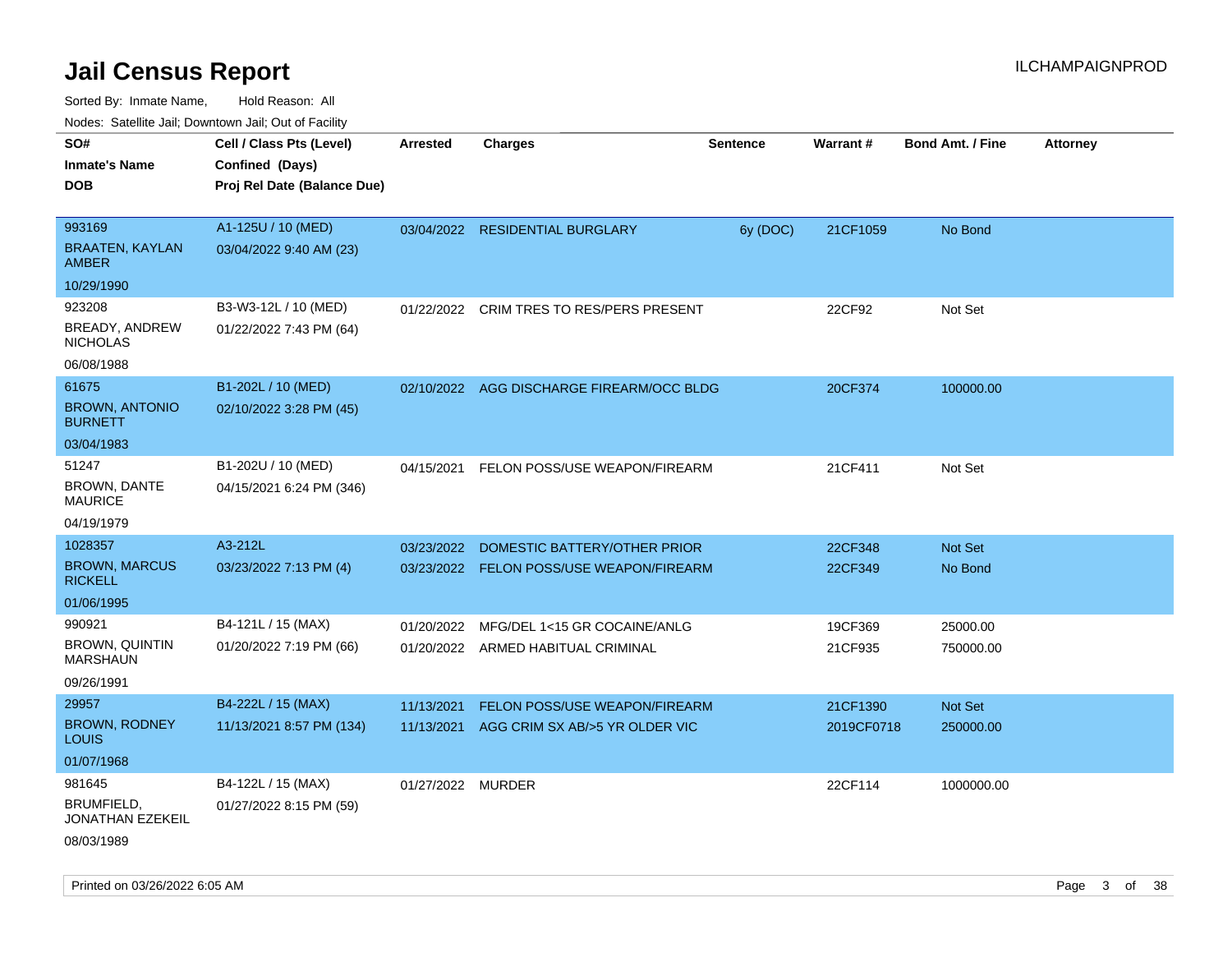Sorted By: Inmate Name, Hold Reason: All Nodes: Satellite Jail; Downtown Jail; Out of Facility

| roaco. Catolino cali, Domntonn cali, Out of Facility |                             |                 |                                          |                 |            |                         |                 |
|------------------------------------------------------|-----------------------------|-----------------|------------------------------------------|-----------------|------------|-------------------------|-----------------|
| SO#                                                  | Cell / Class Pts (Level)    | <b>Arrested</b> | <b>Charges</b>                           | <b>Sentence</b> | Warrant#   | <b>Bond Amt. / Fine</b> | <b>Attorney</b> |
| <b>Inmate's Name</b>                                 | Confined (Days)             |                 |                                          |                 |            |                         |                 |
| <b>DOB</b>                                           | Proj Rel Date (Balance Due) |                 |                                          |                 |            |                         |                 |
|                                                      |                             |                 |                                          |                 |            |                         |                 |
| 001078739                                            | A2-122L / 5 (ADS)           |                 | 01/05/2022 CRIMINAL TRESPASS BUILDING    |                 | 2020CM392  | 1000.00                 |                 |
| BRYANT, JUDITH ANN                                   | 01/05/2022 6:36 PM (81)     |                 |                                          |                 |            |                         |                 |
|                                                      |                             |                 |                                          |                 |            |                         |                 |
| 10/22/1957                                           |                             |                 |                                          |                 |            |                         |                 |
| 49431                                                | B1-201L / 10 (MED)          | 03/11/2022      | AGG BTRY/PREGNANT/HANDICAPPED            |                 | 2018CF1744 | 10000.00                |                 |
| <b>BUFFORD, LANCE</b>                                | 03/11/2022 5:01 PM (16)     | 03/11/2022      | VIO BAIL BOND/CLASS X OFFENSE            | 3y (DOC)        | 2018CF350  | No Bond                 |                 |
| <b>CORNELL</b>                                       |                             |                 | 03/11/2022 CIVIL FTA WARRANT             |                 | 2005F180   | 15000.00                |                 |
| 12/18/1979                                           |                             |                 |                                          |                 |            |                         |                 |
| 1047579                                              | A1-124L / 10 (MED)          |                 | 02/24/2022 ARMED ROBBERY/NO FIREARM      |                 | 22CF232    | Not Set                 |                 |
| <b>BUTLER, TAMYRA</b><br><b>COSHAWN</b>              | 02/24/2022 5:40 AM (31)     |                 |                                          |                 |            |                         |                 |
| 07/06/1988                                           |                             |                 |                                          |                 |            |                         |                 |
| 001077954                                            | B3-W7-26L / 10 (MED)        | 12/21/2021      | <b>RESIDENTIAL BURGLARY</b>              |                 | 21CF1570   | Not Set                 |                 |
| CALKINS, STEVEN RAY 12/21/2021 6:35 AM (96)          |                             |                 |                                          |                 |            |                         |                 |
|                                                      |                             |                 |                                          |                 |            |                         |                 |
| 01/01/1992                                           |                             |                 |                                          |                 |            |                         |                 |
| 39474                                                | B1-101U / 10 (ADS)          | 07/06/2021      | MFG/DEL 15<100 GR HEROIN/ANLG            |                 | 21CF792    | Not Set                 |                 |
| <b>CAMPBELL, AARON</b><br><b>JACOB</b>               | 07/06/2021 11:56 PM (264)   |                 |                                          |                 |            |                         |                 |
| 07/18/1974                                           |                             |                 |                                          |                 |            |                         |                 |
| 001078953                                            | A4-203L / 10 (MED)          |                 | 03/15/2022 POSSESSION OF STOLEN FIREARM  |                 | 2022CF319  | Not Set                 |                 |
| <b>CAMPBELL</b><br>MOHAMMED BURNELL                  | 03/15/2022 10:50 PM (12)    |                 |                                          |                 |            |                         |                 |
| 09/25/1991                                           |                             |                 |                                          |                 |            |                         |                 |
| 1060436                                              | B1-106U / 10 (MED)          |                 | 01/06/2022 AGGRAVATED UNLAWFUL RESTRAINT |                 | 22CF29     | Not Set                 |                 |
| CARTER, DERESHEO<br><b>DEWAYNE</b>                   | 01/06/2022 8:43 PM (80)     |                 | 01/06/2022 FELON ESCAPE/PEACE OFFICER    |                 | 22CF28     | Not Set                 |                 |
| 09/10/1991                                           |                             |                 |                                          |                 |            |                         |                 |
| 001077353                                            | B1-106L / 15 (MAX)          | 02/12/2022      | FELON POSS/USE WEAPON/FIREARM            |                 | 22CF173    | No Bond                 |                 |
| CARTER, JAMES<br><b>IVORY</b>                        | 02/13/2022 1:19 AM (42)     |                 | 02/12/2022 ALCOHOL SALES - MINOR 19-20   |                 | 2020OV127  | 1000.00                 |                 |
| 08/12/2000                                           |                             |                 |                                          |                 |            |                         |                 |

Printed on 03/26/2022 6:05 AM Page 4 of 38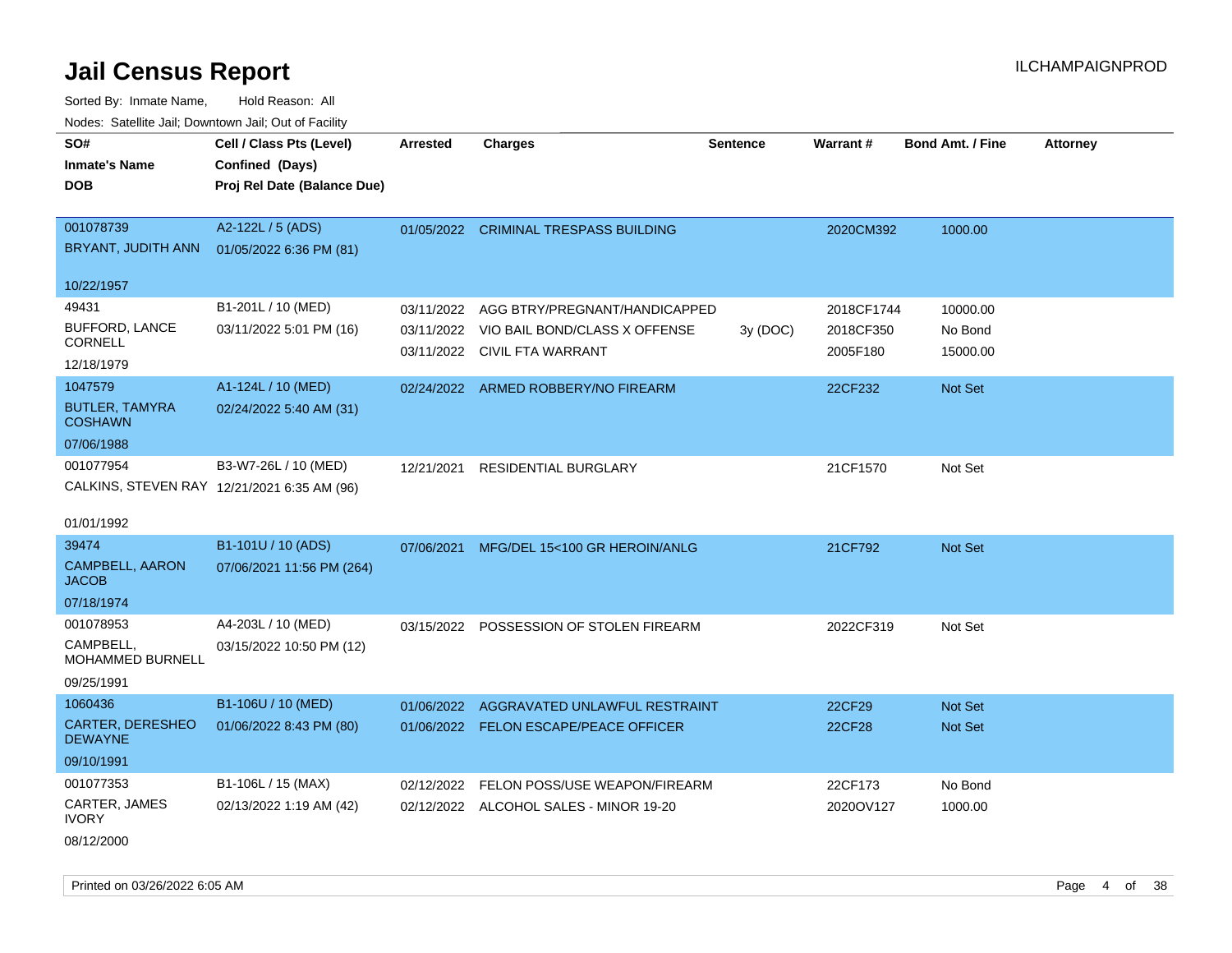| roaco. Calcinio dan, Downtown dan, Oal or Fability |                                              |            |                                               |                 |            |                         |                 |
|----------------------------------------------------|----------------------------------------------|------------|-----------------------------------------------|-----------------|------------|-------------------------|-----------------|
| SO#                                                | Cell / Class Pts (Level)                     | Arrested   | Charges                                       | <b>Sentence</b> | Warrant#   | <b>Bond Amt. / Fine</b> | <b>Attorney</b> |
| Inmate's Name                                      | Confined (Days)                              |            |                                               |                 |            |                         |                 |
| DOB                                                | Proj Rel Date (Balance Due)                  |            |                                               |                 |            |                         |                 |
|                                                    |                                              |            |                                               |                 |            |                         |                 |
| 957936                                             | A4-201L / 15 (MAX)                           |            | 03/10/2022 DELIVERY OF OR POSSESSION OF W/INT |                 | 22CF295    | Not Set                 |                 |
| <b>CAVETTE, JUSTIN</b><br><b>EUGENE</b>            | 03/10/2022 12:10 PM (17)                     |            |                                               |                 |            |                         |                 |
| 08/02/1988                                         |                                              |            |                                               |                 |            |                         |                 |
| 1029088                                            | B1-107L / 10 (MED)                           | 12/21/2021 | FELON POSS/USE FIREARM PRIOR                  |                 | 21CF1338   | 250000.00               |                 |
| CHAPPLE, MALIK<br>BIANCO                           | 12/22/2021 10:02 AM (95)                     |            |                                               |                 |            |                         |                 |
| 10/25/1994                                         |                                              |            |                                               |                 |            |                         |                 |
| 001078812                                          | B1-207U / 15 (MAX)                           | 02/01/2022 | ARMED ROBBERY/ARMED W/FIREARM                 |                 | 22CF145    | Not Set                 |                 |
| <b>COBB, SINTRAE</b><br><b>SANCHEZ</b>             | 02/01/2022 8:33 PM (54)                      |            |                                               |                 |            |                         |                 |
| 07/05/2002                                         |                                              |            |                                               |                 |            |                         |                 |
| 001077485                                          | A1-227U / 15 (MAX)                           | 12/21/2021 | MURDER/INTENT TO KILL/INJURE                  |                 | 2021CF1282 | 1000000.00              |                 |
| COLBERT, ARIEANA<br><b>FELICIA</b>                 | 12/21/2021 2:08 PM (96)                      |            |                                               |                 |            |                         |                 |
| 12/13/2000                                         |                                              |            |                                               |                 |            |                         |                 |
| 34805                                              | B4-227U / 15 (MAX)                           | 10/01/2021 | <b>DOMESTIC BATTERY</b>                       |                 | 21CF1183   | <b>Not Set</b>          |                 |
|                                                    | CONERLY, KIN JOSEPH 10/01/2021 1:53 AM (177) | 10/01/2021 | ARMED HABITUAL CRIMINAL                       |                 | 21CF1184   | Not Set                 |                 |
|                                                    |                                              | 10/06/2021 | POSS STOLEN VEHICLE > \$25,000                |                 | 19CF1786   | <b>Not Set</b>          |                 |
| 11/16/1971                                         |                                              |            |                                               |                 |            |                         |                 |
| 1074319                                            | B1-104L / 15 (MAX)                           | 10/12/2021 | AGGRAVATED CRUELTY TO ANIMALS                 |                 | 21CF1238   | Not Set                 |                 |
| CRAIG, DAVUCCI<br>DAVION                           | 10/12/2021 11:36 AM (166)                    | 10/14/2021 | MURDER                                        |                 | 21CF1239   | Not Set                 |                 |
| 08/02/2001                                         |                                              |            |                                               |                 |            |                         |                 |
| 49829                                              | A3-117L / 10 (ADS)                           | 03/20/2022 | AGGRAVATED DOMESTIC BATTERY                   |                 | 22CF337    | No Bond                 |                 |
| <b>CRANDALL, TERRY</b><br>LEE, Junior              | 03/20/2022 11:02 PM (7)                      |            |                                               |                 |            |                         |                 |
| 01/12/1974                                         |                                              |            |                                               |                 |            |                         |                 |
| 001077549                                          | B2-T3-10L / 10 (SPH)                         | 12/22/2020 | <b>PRED CRIM SEX ASLT/VICTIM &lt;13</b>       |                 | 2020CF1469 | Not Set                 |                 |
| CRISTOBAL-MATEO,<br><b>CRISTOBAL</b>               | 12/22/2020 1:17 PM (460)                     |            |                                               |                 |            |                         |                 |
| 12/02/1988                                         |                                              |            |                                               |                 |            |                         |                 |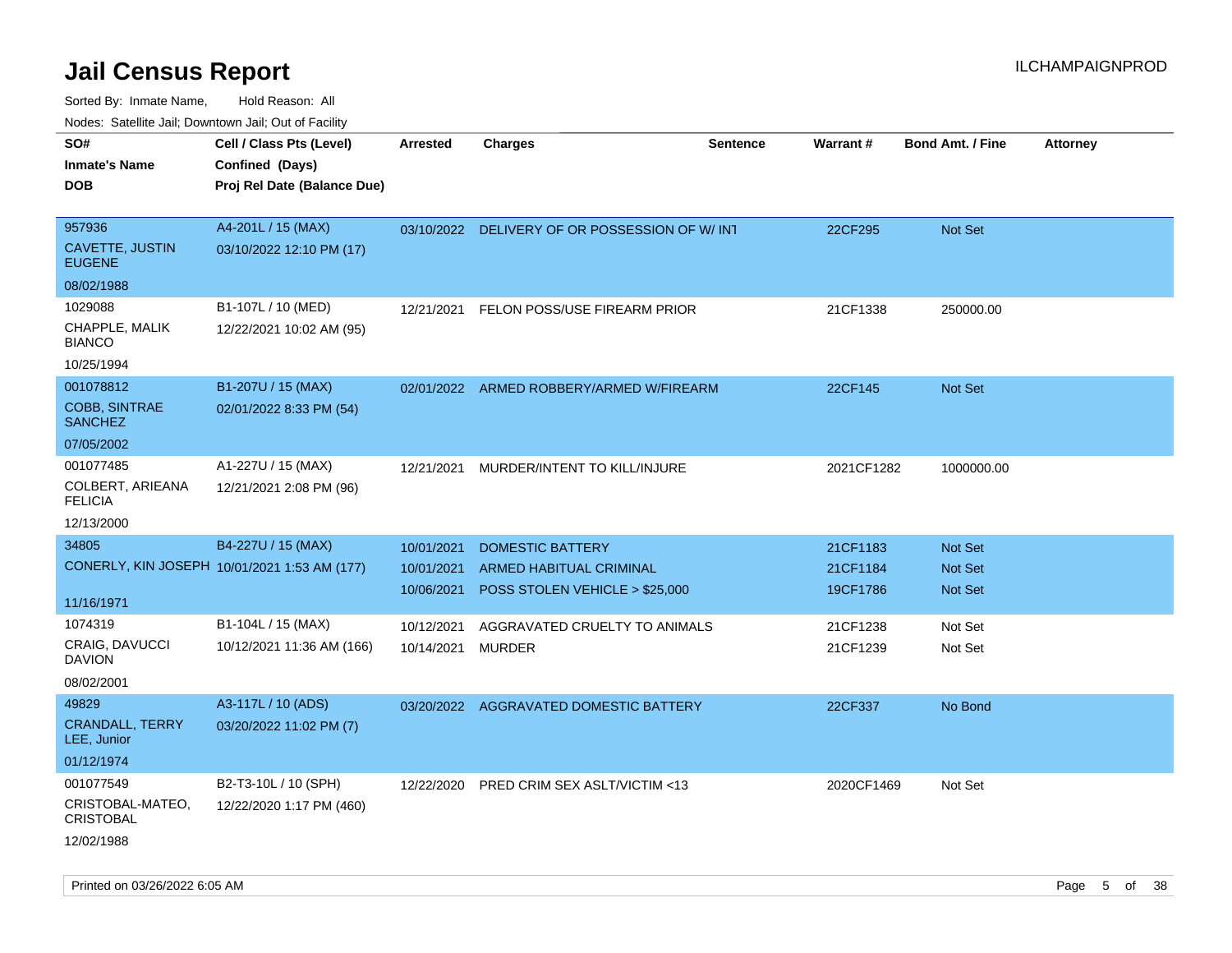| SO#<br><b>Inmate's Name</b><br><b>DOB</b>                      | Cell / Class Pts (Level)<br>Confined (Days)<br>Proj Rel Date (Balance Due) | <b>Arrested</b>          | <b>Charges</b>                                                | <b>Sentence</b> | <b>Warrant#</b>        | <b>Bond Amt. / Fine</b> | <b>Attorney</b> |
|----------------------------------------------------------------|----------------------------------------------------------------------------|--------------------------|---------------------------------------------------------------|-----------------|------------------------|-------------------------|-----------------|
| 988538<br>DAVIDSON, HARLEY<br><b>KYLE SCOTT</b><br>08/05/1990  | B3-W6-24L / 10 (MED)<br>12/21/2021 5:45 AM (96)<br>4/18/2022 (0.00)        | 12/21/2021               | AGGRAVATED DOMESTIC BATTERY                                   |                 | 21CF1564               | Not Set                 |                 |
| 1023587<br>DAVIS, MARTIN<br><b>DENNIS</b><br>12/02/1994        | A4-102L / 15 (MAX)<br>09/24/2021 9:38 PM (184)                             | 09/24/2021<br>09/24/2021 | MFG/DEL CANNABIS/2.5-10 GRAMS<br>ARMED HABITUAL CRIMINAL      |                 | 21CF1155<br>2021-CF681 | Not Set<br>500000.00    |                 |
| 56972<br>DAY, DANIEL JOSEPH<br>10/16/1982                      | B3-W8-32L / 10 (MED)<br>08/30/2021 3:07 PM (209)                           | 08/30/2021<br>09/04/2021 | POSS STOLEN VEHICLE > \$25,000<br><b>BURGLARY</b>             |                 | 21CF1044<br>21CF1054   | Not Set<br>Not Set      |                 |
| 64070<br>DECKER, ANTHONY V<br>11/27/1982                       | B3-W7-28L / 10 (MED)<br>02/18/2022 6:52 PM (37)                            | 02/18/2022               | 02/18/2022 BURGLARY<br>POSSESSION OF METH<5 GRAMS             |                 | 21CF1176<br>21CF1205   | 20000.00<br>15000.00    |                 |
| 786401<br>DRUM, BRANDON<br><b>THOMAS</b><br>05/01/1985         | BOOKH-1<br>03/25/2022 7:28 PM (2)                                          | 03/25/2022               | DOMESTIC BATTERY                                              |                 | 2022-CM-AWOW Not Set   |                         |                 |
| 36298<br>DUCEY, SCOTT<br><b>ROBERT</b><br>04/02/1969           | B2-DR / 5 (SPH)<br>03/11/2022 12:49 PM (16)                                |                          | 03/11/2022 AGG DUI/3                                          |                 | 21CF380                | Not Set                 |                 |
| 1024895<br>EDWARDS, GEORGE<br><b>CORTEZ</b><br>06/19/1994      | B1-103L / 10 (MED)<br>12/15/2021 12:26 PM (102)                            | 12/15/2021               | MFG/DEL 100<400 GR COCA/ANLG<br>12/15/2021 AGGRAVATED BATTERY |                 | 21CF1535<br>21CF1536   | Not Set<br>Not Set      |                 |
| 1074720<br>ELVIR-REYES, JORGE<br><b>LEONARDO</b><br>06/03/1988 | B2-T4-13U / 15 (SPH)<br>01/19/2022 1:43 PM (67)                            |                          | 01/19/2022 PRED CRIM SEX ASLT/VICTIM <13                      |                 | 21CF1414               | 500000.00               |                 |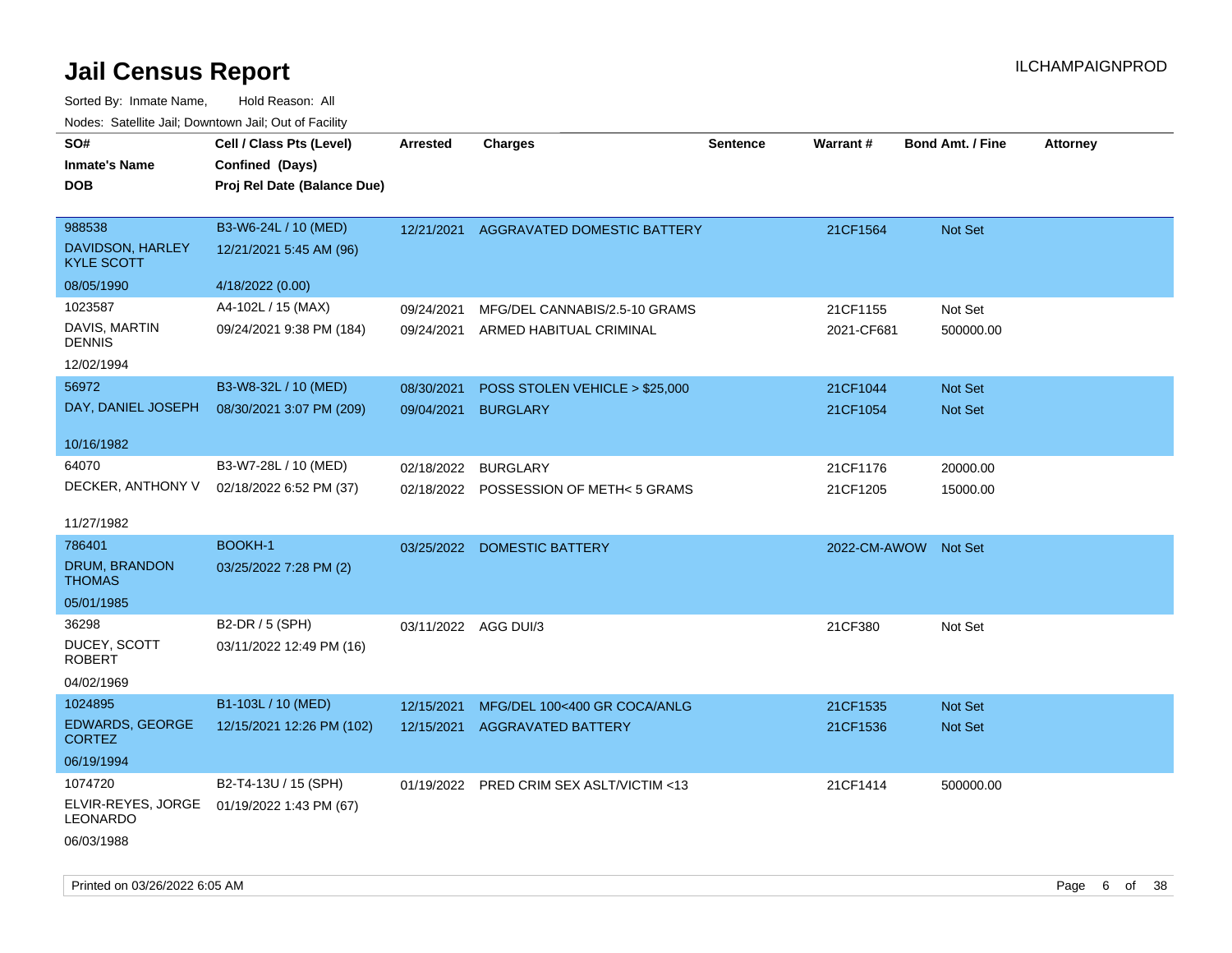Sorted By: Inmate Name, Hold Reason: All Nodes: Satellite Jail; Downtown Jail; Out of Facility

| SO#                                     | Cell / Class Pts (Level)    | <b>Arrested</b>   | <b>Charges</b>                           | <b>Sentence</b> | Warrant#    | <b>Bond Amt. / Fine</b> | <b>Attorney</b> |
|-----------------------------------------|-----------------------------|-------------------|------------------------------------------|-----------------|-------------|-------------------------|-----------------|
| <b>Inmate's Name</b>                    | Confined (Days)             |                   |                                          |                 |             |                         |                 |
| <b>DOB</b>                              | Proj Rel Date (Balance Due) |                   |                                          |                 |             |                         |                 |
|                                         |                             |                   |                                          |                 |             |                         |                 |
| 43977                                   | B2-T1-02L / 5 (SPH)         | 12/20/2021        | AGG FLEEING POLICE/21 MPH OVER           |                 | 21CF1566    | Not Set                 |                 |
| <b>EMKES, DOUGLAS</b><br><b>ALAN</b>    | 12/20/2021 9:59 AM (97)     | 12/20/2021        | PAROLE REVOCATION                        |                 |             | No Bond                 |                 |
| 06/08/1959                              |                             |                   |                                          |                 |             |                         |                 |
| 987328                                  | A2-123L / 10 (MED)          | 12/11/2021        | AGG ASLT PEACE OFF/FIRE/ER WRK           |                 | 21CF1515    | Not Set                 |                 |
| ERVIN, DEIDRA ANN<br><b>RUTH</b>        | 12/11/2021 8:48 PM (106)    |                   |                                          |                 |             |                         |                 |
| 04/15/1991                              |                             |                   |                                          |                 |             |                         |                 |
| 60186                                   | A4-202L / 10 (ADS)          |                   | 03/12/2022 AGG DOMESTIC BATTERY/STRANGLE |                 | 22CF304     | Not Set                 |                 |
| <b>EVANS, MICHAEL</b><br><b>WILLIAM</b> | 03/12/2022 6:03 PM (15)     |                   |                                          |                 |             |                         |                 |
| 08/08/1981                              |                             |                   |                                          |                 |             |                         |                 |
| 1026175                                 | B4-127U / 10 (MED)          | 02/06/2022        | FELON FAIL/RETURN FRM FURLOUGH           |                 | 21CF1554    | No Bond                 |                 |
| FALCONER, AVERY                         | 02/06/2022 4:49 AM (49)     | 02/06/2022        | <b>CITY OV ARREST</b>                    |                 | 2021-OV-65  | 1000.00                 |                 |
| <b>FOX</b>                              |                             |                   | 02/07/2022 MFG/DEL 1<15 GR COCAINE/ANLG  | 6y (DOC)        | 2019CF1617  | No Bond                 |                 |
| 04/07/1989                              |                             |                   |                                          |                 |             |                         |                 |
| 001078978                               | BOOKH-3                     | 03/25/2022        | DOMESTIC BATTERY                         |                 | 2022CMAWOW  | Not Set                 |                 |
| <b>FARIAS, JORGE</b><br><b>ANTONIO</b>  | 03/25/2022 3:02 PM (2)      | 03/25/2022        | UNLWFL POSS HANDGUN/ADDICT               |                 | 2022CFAWOW  | <b>Not Set</b>          |                 |
| 05/31/1994                              |                             | 03/25/2022        | UNLAWFUL RESTRAINT                       |                 | 2022CFAWOW  | <b>Not Set</b>          |                 |
| 1060714                                 | A3-114L / 5 (ADS)           |                   | 03/23/2022 DRIVING ON SUSPENDED LICENSE  |                 | 2022MT52    | 3000.00                 |                 |
| FAULKNER, BRADLEY<br><b>ANDREW</b>      | 03/23/2022 12:59 AM (4)     |                   |                                          |                 |             |                         |                 |
| 05/10/1996                              |                             |                   |                                          |                 |             |                         |                 |
| 527081                                  | B3-W5-20L / 10 (MED)        | 09/06/2021        | ARSON/REAL/PERSONAL PROP>\$150           |                 | 2021 CF 797 | 25000.00                |                 |
| <b>FERGUSON,</b><br><b>CHRISTOPHER</b>  | 09/06/2021 1:18 PM (202)    |                   |                                          |                 |             |                         |                 |
| 12/21/1981                              |                             |                   |                                          |                 |             |                         |                 |
| 66468                                   | A4-106L / 15 (MAX)          | 03/06/2022 MURDER |                                          |                 | 22CF273     | 1000000.00              |                 |
| FERRELL, BRIAN<br>JAMAL                 | 03/06/2022 9:04 PM (21)     |                   |                                          |                 |             |                         |                 |
| 11/15/1985                              |                             |                   |                                          |                 |             |                         |                 |

Printed on 03/26/2022 6:05 AM Page 7 of 38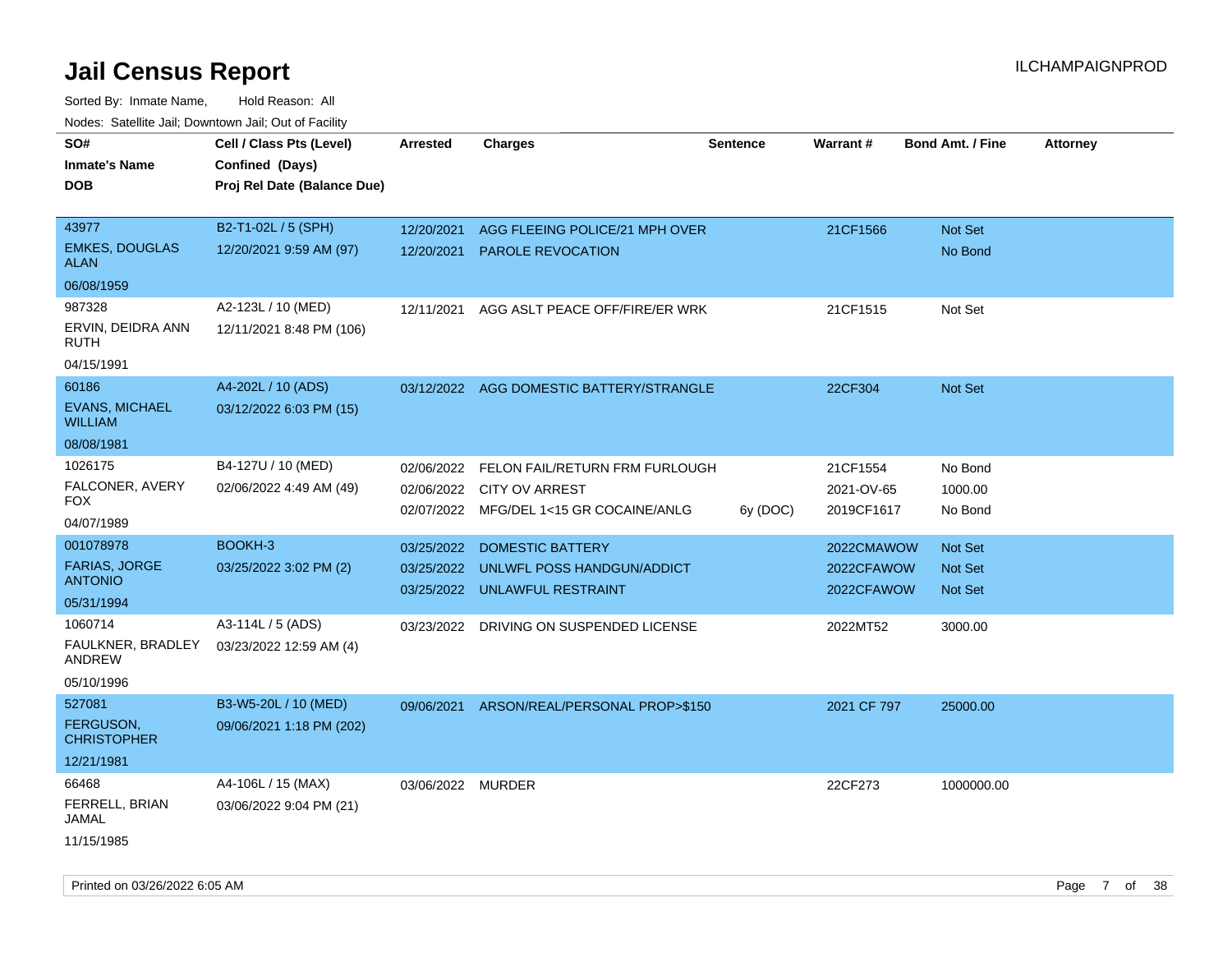Sorted By: Inmate Name, Hold Reason: All Nodes: Satellite Jail; Downtown Jail; Out of Facility

| SO#<br><b>Inmate's Name</b><br><b>DOB</b>  | Cell / Class Pts (Level)<br>Confined (Days)<br>Proj Rel Date (Balance Due) | <b>Arrested</b> | <b>Charges</b>                           | <b>Sentence</b> | <b>Warrant#</b> | <b>Bond Amt. / Fine</b> | <b>Attorney</b> |
|--------------------------------------------|----------------------------------------------------------------------------|-----------------|------------------------------------------|-----------------|-----------------|-------------------------|-----------------|
|                                            |                                                                            |                 |                                          |                 |                 |                         |                 |
| 962759                                     | B2-DR / 15 (SPH)                                                           | 07/16/2021      | <b>METH DELIVERY&lt;5 GRAMS</b>          |                 | 21CF833         | Not Set                 |                 |
|                                            | FINLEY, KEVIN DANTE 07/16/2021 9:44 PM (254)                               | 07/29/2021      | AGG CRIM SEX ASSAULT/FELONY              |                 | 21CF891         | No Bond                 |                 |
| 12/28/1988                                 |                                                                            |                 |                                          |                 |                 |                         |                 |
| 001078961                                  | A3-111L / 10 (ADS)                                                         |                 | 03/21/2022 AGG BATTERY/DISCHARGE FIREARM |                 | 22CF39          | 750000.00               |                 |
| FISCHER, KYRE<br><b>ORLANDO</b>            | 03/21/2022 1:21 PM (6)                                                     |                 |                                          |                 |                 |                         |                 |
| 04/14/2002                                 |                                                                            |                 |                                          |                 |                 |                         |                 |
| 1039744                                    | B4-124U / 15 (MAX)                                                         | 12/06/2021      | <b>MURDER</b>                            |                 | 20CF959         | 1000000.00              |                 |
| <b>FONVILLE, TREVOY</b><br><b>JERMAINE</b> | 12/06/2021 10:52 AM (111)                                                  |                 |                                          |                 |                 |                         |                 |
| 01/13/1996                                 |                                                                            |                 |                                          |                 |                 |                         |                 |
| 001078863                                  | B4-226U / 15 (MAX)                                                         | 02/19/2022      | POSSESSION OF STOLEN FIREARM             |                 | 22CF203         | Not Set                 |                 |
| FOSTER, JOHN<br>CARELL                     | 02/19/2022 6:01 AM (36)                                                    |                 |                                          |                 |                 |                         |                 |
| 03/13/1981                                 |                                                                            |                 |                                          |                 |                 |                         |                 |
| 518395                                     | B2-T3-12L / 15 (SPH)                                                       | 07/07/2020      | <b>CRIMINAL SEXUAL ASSAULT</b>           |                 | 2020-CF735      | 250000.00               |                 |
|                                            | FRANDLE, MARK RYAN 07/07/2020 3:42 PM (628)                                |                 |                                          |                 |                 |                         |                 |
| 09/10/1985                                 |                                                                            |                 |                                          |                 |                 |                         |                 |
| 001077934                                  | A1-125L / 10 (MED)                                                         | 08/22/2021      | AGG DUI/ACCIDENT/DEATH                   |                 | 21CF1024        | Not Set                 |                 |
| FREED, LOGAN<br><b>SUZANNE</b>             | 08/22/2021 11:45 PM (217)                                                  | 08/22/2021      | <b>DOMESTIC BATTERY</b>                  |                 | 21 CM 172       | 10000.00                |                 |
| 08/18/1996                                 |                                                                            |                 |                                          |                 |                 |                         |                 |
| 001078290                                  | A1-224L / 10 (ADS)                                                         | 08/19/2021      | MACHINE GUN/AUTO WEAPON/VEH              |                 | 21CF1012        | Not Set                 |                 |
| FREEMAN, ANGEL<br><b>JANILA KAY</b>        | 08/19/2021 1:26 AM (220)                                                   |                 |                                          |                 |                 |                         |                 |
| 12/25/1995                                 |                                                                            |                 |                                          |                 |                 |                         |                 |
| 591514                                     | B2-T2-07U / 10 (SPH)                                                       | 02/25/2022      | AGG CRIM SEX ABUSE/VIC 13-17             |                 | 22CF230         | 100000.00               |                 |
| GAMBLE, SCOTT PAUL 02/25/2022 6:08 PM (30) |                                                                            |                 |                                          |                 |                 |                         |                 |

09/06/1968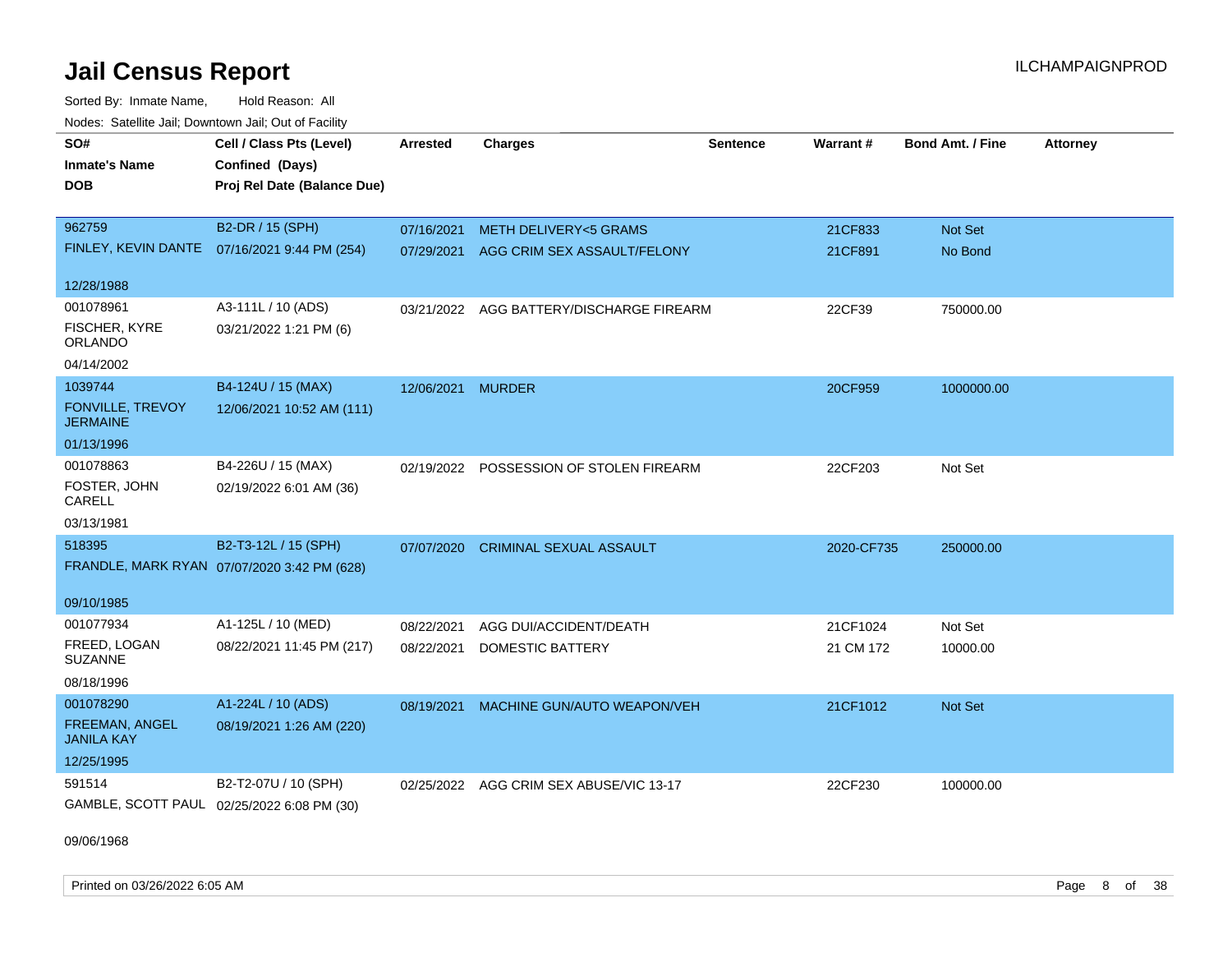| SO#                                   | Cell / Class Pts (Level)    | <b>Arrested</b> | <b>Charges</b>                           | <b>Sentence</b> | Warrant#     | <b>Bond Amt. / Fine</b> | <b>Attorney</b> |
|---------------------------------------|-----------------------------|-----------------|------------------------------------------|-----------------|--------------|-------------------------|-----------------|
| <b>Inmate's Name</b>                  | Confined (Days)             |                 |                                          |                 |              |                         |                 |
| <b>DOB</b>                            | Proj Rel Date (Balance Due) |                 |                                          |                 |              |                         |                 |
|                                       |                             |                 |                                          |                 |              |                         |                 |
| 1075614                               | A3-211U / 15 (ADS)          |                 | 03/19/2022 AGGRAVATED DOMESTIC BATTERY   |                 | 22CF333      | Not Set                 |                 |
| <b>GANT, TEVIN</b><br><b>ODELROW</b>  | 03/19/2022 5:29 PM (8)      |                 | 03/19/2022 PAROLE REVOCATION             |                 | CM2201590    | No Bond                 |                 |
| 03/03/1991                            |                             |                 |                                          |                 |              |                         |                 |
| 1068917                               | BOOKF-1 / 5 (MIN)           | 08/11/2021      | VIO ORDER/PRIOR VIO OF ORDER             |                 | 21CF965      | Not Set                 |                 |
| GARCIA, JUAN<br>CARLOS                | 08/11/2021 9:24 PM (228)    |                 |                                          |                 |              |                         |                 |
| 10/21/1997                            |                             |                 |                                          |                 |              |                         |                 |
| 001078154                             | B3-W1-01U / 10 (MED)        | 01/09/2022      | DRVG UNDER INFLU OF ALCOHOL              |                 | 2021 DT 182  | 5000.00                 |                 |
| <b>GENTRY, DAMON</b><br><b>LIONEL</b> | 01/09/2022 4:41 PM (77)     |                 | 01/09/2022 AGG DOMESTIC BATTERY/STRANGLE |                 | 2021 CF 1396 | 50000.00                |                 |
| 12/25/1971                            |                             |                 |                                          |                 |              |                         |                 |
| 001078633                             | B2-T4-15U / 25 (SPH)        | 12/01/2021      | PRED CRIM SEX ASLT/VICTIM <13            |                 | 21CF1416     | 250000.00               |                 |
| GONZALEZ-GUILLEN,<br><b>EDWARD</b>    | 12/01/2021 12:08 PM (116)   |                 |                                          |                 |              |                         |                 |
| 08/25/2002                            |                             |                 |                                          |                 |              |                         |                 |
| 001078607                             | B4-221L / 15 (MAX)          | 11/22/2021      | <b>FELON POSS/USE FIREARM/PAROLE</b>     |                 | 21CF1437     | Not Set                 |                 |
| <b>GRAY, WILLIAM</b><br><b>DA'VON</b> | 11/22/2021 2:57 PM (125)    |                 | 11/22/2021 ATTEMPT (FIRST DEGREE MURDER) |                 | 21CF1435     | Not Set                 |                 |
| 04/18/1984                            |                             |                 |                                          |                 |              |                         |                 |
| 56342                                 | B1-206L / 10 (MED)          | 10/21/2021      | THEFT CONTROL INTENT <\$500              |                 | 17CF1451     | 10000.00                |                 |
| <b>GRIFFIN, NATHAN</b>                | 10/21/2021 4:20 PM (157)    | 10/21/2021      | DRIVING ON REVOKED LICENSE               |                 | 20TR1979     | 3000.00                 |                 |
| <b>EUGENE</b>                         |                             | 10/21/2021      | ARMED HABITUAL CRIMINAL                  |                 | 21CF1279     | Not Set                 |                 |
| 02/24/1969                            |                             |                 |                                          |                 |              |                         |                 |
| 001077479                             | BOOKH-3                     | 03/26/2022      | <b>BATTERY</b>                           |                 | 22CMAWOW     | Not Set                 |                 |
| HALCROMBE, LUCAS<br><b>PORTER</b>     | 03/26/2022 5:11 AM (1)      | 03/26/2022      | <b>DOMESTIC BATTERY</b>                  |                 | 22CMAWOW     | <b>Not Set</b>          |                 |
| 04/05/2000                            |                             | 03/26/2022      | <b>CRIM DAM/PROPERTY</b>                 |                 | 22CMAWOW     | <b>Not Set</b>          |                 |
|                                       |                             |                 | 03/26/2022 INTERF REPT DOMESTIC VIOLENCE |                 | 22CMAWOW     | <b>Not Set</b>          |                 |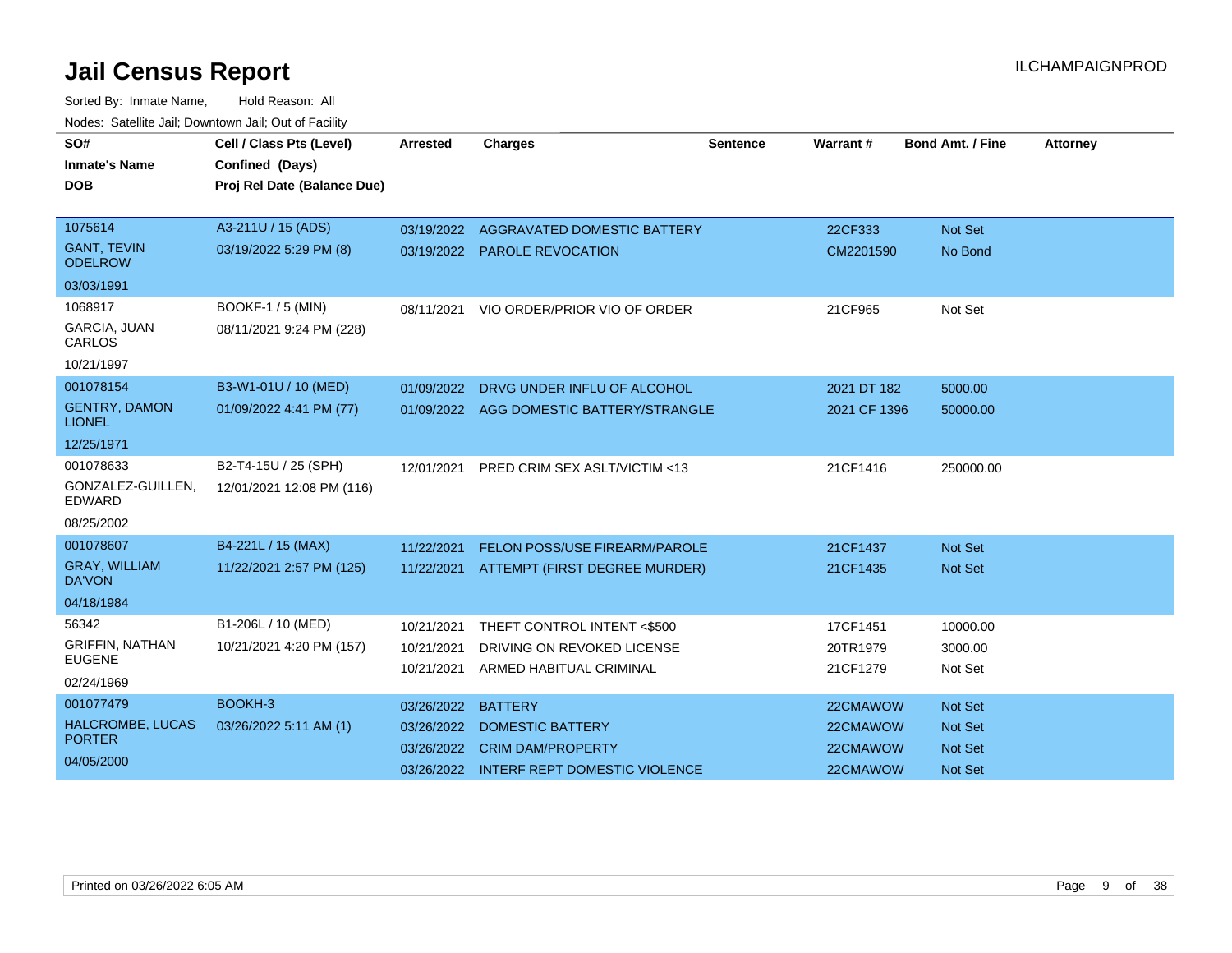| SO#<br><b>Inmate's Name</b><br><b>DOB</b>               | Cell / Class Pts (Level)<br>Confined (Days)<br>Proj Rel Date (Balance Due) | <b>Arrested</b>          | <b>Charges</b>                                                   | <b>Sentence</b> | <b>Warrant#</b>     | <b>Bond Amt. / Fine</b> | <b>Attorney</b> |
|---------------------------------------------------------|----------------------------------------------------------------------------|--------------------------|------------------------------------------------------------------|-----------------|---------------------|-------------------------|-----------------|
| 56594                                                   | A3-115L / 10 (ADS)                                                         | 03/22/2022               | DRIVING RVK/SUSP DUI/SSS 4-9                                     |                 | 21CF548             | 440.00                  |                 |
| HARRIS, JOSEPH LEE                                      | 03/22/2022 8:39 PM (5)                                                     | 03/22/2022               | DRIVING RVK/SUSP DUI/SSS 4-9                                     |                 | 20CF910             | 440.00                  |                 |
|                                                         |                                                                            | 03/22/2022               | <b>VIOLATE/CDL LICENSE SUSPENDED</b>                             |                 | 21TR7964            | 190.00                  |                 |
| 10/30/1982                                              |                                                                            |                          | 03/22/2022 DRIVING RVK/SUSP DUI/SSS 4-9                          |                 | 20CF1018            | 440.00                  |                 |
|                                                         |                                                                            | 03/22/2022               | AGG BATTERY/PUBLIC PLACE                                         |                 | 19CF1521            | 5000.00                 |                 |
|                                                         |                                                                            | 03/22/2022               | DRVG UNDER INFLU OF ALCOHOL                                      |                 | 2021CF142           | 7500.00                 |                 |
|                                                         |                                                                            |                          | 03/22/2022 POSS AMT CON SUB EXCEPT(A)/(D)                        |                 | 2021CF104           | 200000.00               |                 |
| 544770<br>HAYES, DEVON<br><b>JERMAINE</b><br>11/07/1987 | A4-105U / 10 (MED)<br>08/14/2021 2:56 AM (225)                             | 08/14/2021               | AGG DOMESTIC BATTERY/STRANGLE                                    | 7y (DOC)        | 2021CF514           | 25000.00                |                 |
| 975293                                                  |                                                                            |                          |                                                                  |                 |                     |                         |                 |
| HILL, JACOB MILES                                       | B2-T4-14L / 10 (SPH)                                                       | 07/21/2021               | VIO ORDER/PRIOR VIO OF ORDER                                     |                 | 21CF914             | No Bond                 |                 |
|                                                         | 07/21/2021 8:43 PM (249)                                                   | 07/21/2021               | <b>STALKING</b>                                                  |                 | 2021CF863           | Not Set                 |                 |
| 02/06/1988                                              |                                                                            | 07/25/2021<br>08/18/2021 | <b>PAROLE REVOCATION</b><br><b>HARASS WITNESS/FAMILY MBR/REP</b> |                 | CH2104646           | <b>Not Set</b>          |                 |
|                                                         |                                                                            | 09/09/2021               | AGG STALKING/BODILY HARM                                         |                 | 21CF992<br>21CF1073 | Not Set                 |                 |
| 980939                                                  | BOOKH-3                                                                    |                          |                                                                  |                 |                     | Not Set                 |                 |
| HILL, XAVIER<br><b>LENSHAUN</b>                         | 03/25/2022 11:15 AM (2)                                                    |                          | 03/25/2022 RECEIVE/POSS/SELL STOLEN VEH                          |                 | 22CFAWOW            | Not Set                 |                 |
| 06/18/1988                                              |                                                                            |                          |                                                                  |                 |                     |                         |                 |
| 1072876                                                 | A1-226U / 5 (MIN)                                                          |                          | 02/10/2022 METH DELIVERY/5<15 GRAMS                              | 4y (DOC)        | 21CF143             | No Bond                 |                 |
| <b>BELL</b>                                             | HOUTCHINS, SAVANNA 02/10/2022 5:10 PM (45)                                 |                          |                                                                  |                 |                     |                         |                 |
| 07/10/1996                                              | 2/17/2022 (0.00)                                                           |                          |                                                                  |                 |                     |                         |                 |
| 001078884                                               | A4-103L / 15 (MAX)                                                         |                          | 02/27/2022 ARMED VIOLENCE/CATEGORY I                             | 6y (DOC)        | 22CF234             | Not Set                 |                 |
| HOWARD, TREVON<br><b>TITRESS</b>                        | 02/27/2022 5:07 AM (28)                                                    |                          |                                                                  |                 |                     |                         |                 |
| 03/20/1999                                              |                                                                            |                          |                                                                  |                 |                     |                         |                 |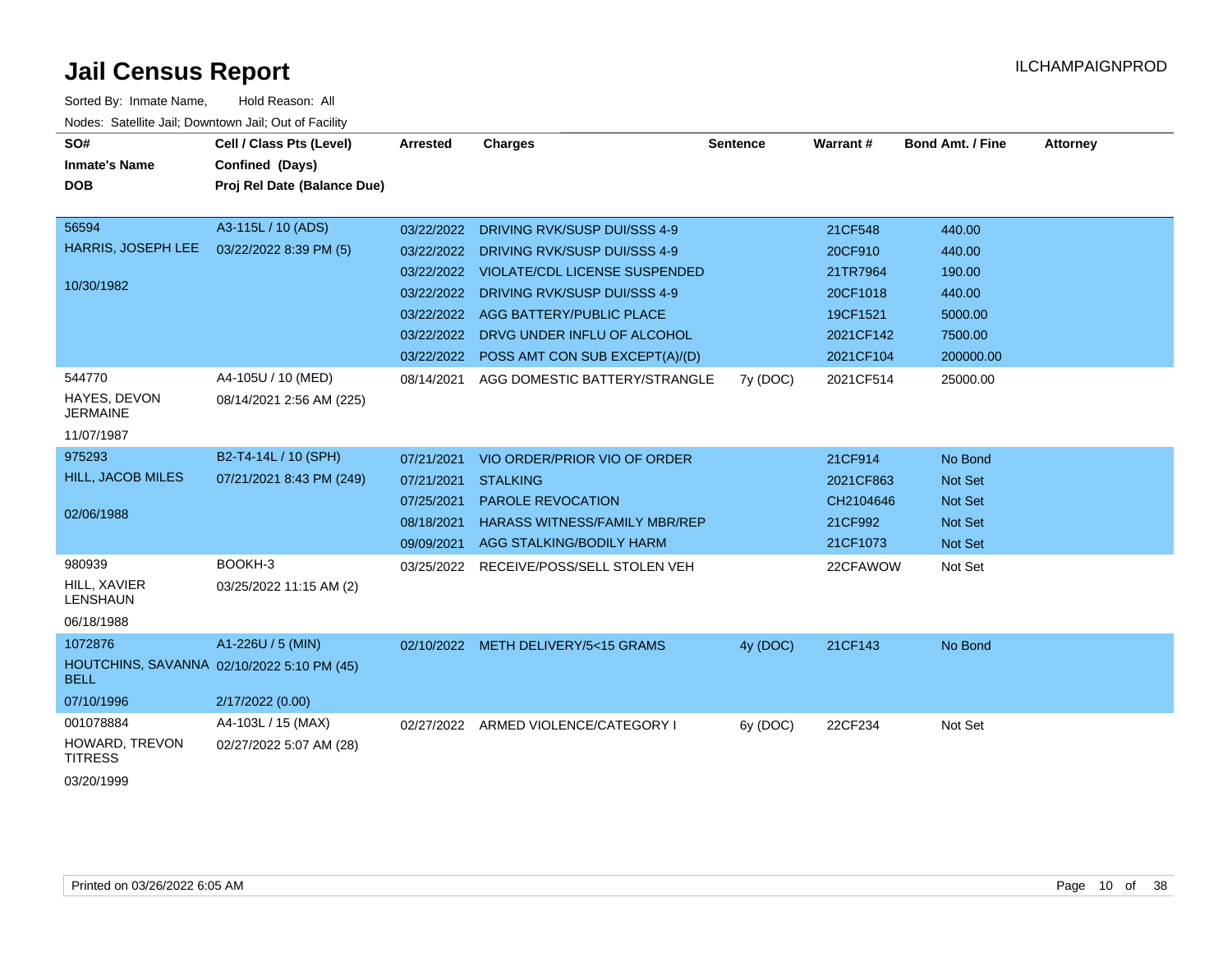Sorted By: Inmate Name, Hold Reason: All Nodes: Satellite Jail; Downtown Jail; Out of Facility

| roaco. Calcinio dan, Downtown dan, Cal or Fability |                             |            |                                          |                 |                 |                         |                 |
|----------------------------------------------------|-----------------------------|------------|------------------------------------------|-----------------|-----------------|-------------------------|-----------------|
| SO#                                                | Cell / Class Pts (Level)    | Arrested   | Charges                                  | <b>Sentence</b> | <b>Warrant#</b> | <b>Bond Amt. / Fine</b> | <b>Attorney</b> |
| Inmate's Name                                      | Confined (Days)             |            |                                          |                 |                 |                         |                 |
| DOB                                                | Proj Rel Date (Balance Due) |            |                                          |                 |                 |                         |                 |
|                                                    |                             |            |                                          |                 |                 |                         |                 |
| 51028                                              | B3-W6-21U / 10 (MED)        |            | 02/23/2022 AGG FLEEING/2+ CON DEVICES    |                 | 19CF1839        | 50000.00                |                 |
| HUFFMAN, MICHAEL<br>LEONARD                        | 02/23/2022 3:14 AM (32)     |            |                                          |                 |                 |                         |                 |
| 07/24/1980                                         |                             |            |                                          |                 |                 |                         |                 |
| 1061186                                            | A2-221L / 10 (ADS)          | 03/16/2022 | MURDER/STRONG PROB KILL/INJURE           |                 | 22CF329         | No Bond                 |                 |
| INGRAM, CHERELL<br>LETRISE                         | 03/16/2022 10:17 PM (11)    |            |                                          |                 |                 |                         |                 |
| 10/01/1986                                         |                             |            |                                          |                 |                 |                         |                 |
| 38993                                              | A4-101L / 15 (MAX)          |            | 02/13/2021 ATTEMPT (FIRST DEGREE MURDER) |                 | 21CF181         | <b>Not Set</b>          |                 |
| <b>JACKSON, LAMONT</b><br>JEREMIE                  | 02/13/2021 7:45 AM (407)    |            |                                          |                 |                 |                         |                 |
| 07/31/1973                                         |                             |            |                                          |                 |                 |                         |                 |
| 001077487                                          | B3-W8-30L / 10 (MED)        | 12/03/2020 | FELON POSS/USE WEAPON/FIREARM            | 8y (DOC)        | 20CF1377        | Not Set                 |                 |
| JACKSON, TERRELL<br>DANDRE                         | 12/03/2020 10:18 AM (479)   | 11/09/2021 | AGG DISCHARGE FIREARM/OCC VEH            | 8y (DOC)        | 21CR0331401     | No Bond                 |                 |
| 08/11/1990                                         |                             |            |                                          |                 |                 |                         |                 |
| 001078703                                          | A1-225U / 15 (ADS)          | 12/20/2021 | MURDER/INTENT TO KILL/INJURE             |                 | 21CF1574        | <b>Not Set</b>          |                 |
| <b>JOHNS, SHANIQUH</b><br>THERESA                  | 12/22/2021 6:41 AM (95)     |            |                                          |                 |                 |                         |                 |
| 04/03/1992                                         |                             |            |                                          |                 |                 |                         |                 |
| 1042582                                            | B1-107U / 15 (MAX)          |            | 03/10/2022 VIOLATE ORDER PROTECTION      |                 | 22CM61          | Not Set                 |                 |
| JONES, DEONTA<br>DANTRAL                           | 03/10/2022 4:50 AM (17)     |            |                                          |                 |                 |                         |                 |
| 02/01/1993                                         |                             |            |                                          |                 |                 |                         |                 |
| 001078645                                          | B4-225L / 10 (MED)          | 12/02/2021 | AGG DISCHARGE FIREARM                    |                 | 21CF1478        | No Bond                 |                 |
| JONES, KELVIN<br><b>KHYRIC</b>                     | 12/02/2021 6:56 PM (115)    |            |                                          |                 |                 |                         |                 |
| 02/27/2001                                         |                             |            |                                          |                 |                 |                         |                 |
| 956822                                             | A4-107U / 15 (MAX)          | 11/25/2021 | AGGRAVATED DOMESTIC BATTERY              |                 | 21CF1442        | Not Set                 |                 |
| JONES, MARIO                                       | 11/25/2021 10:37 AM (122)   | 11/25/2021 | PAROLE REVOCATION                        |                 | CH2106361       | No Bond                 |                 |
| NATHANIEL                                          |                             | 11/25/2021 | UNLAWFUL RESTRAINT                       |                 | 21CF1443        | Not Set                 |                 |
| 10/27/1987                                         |                             |            |                                          |                 |                 |                         |                 |

Printed on 03/26/2022 6:05 AM **Page 11** of 38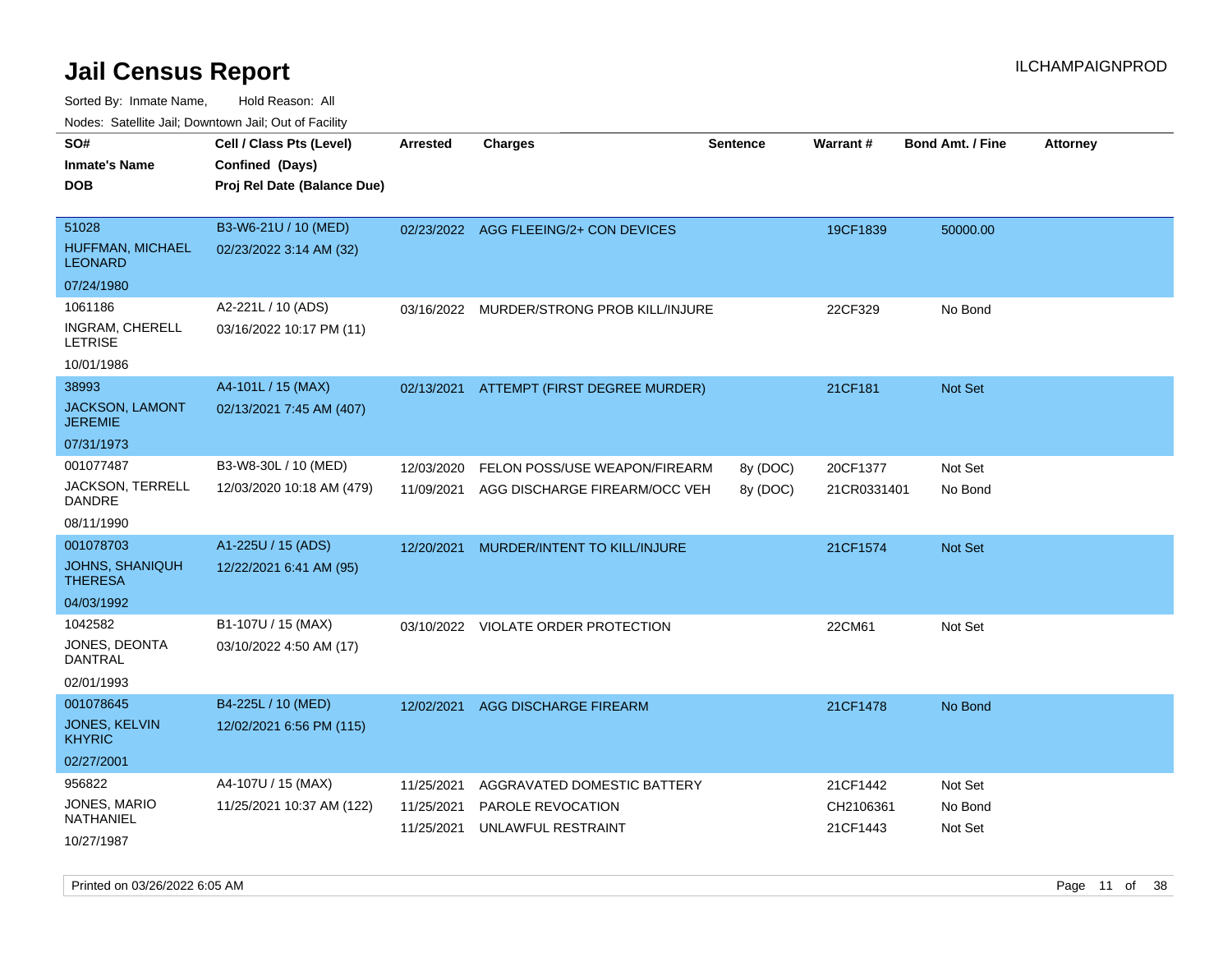Sorted By: Inmate Name, Hold Reason: All Nodes: Satellite Jail; Downtown Jail; Out of Facility

| SO#<br><b>Inmate's Name</b><br><b>DOB</b>               | Cell / Class Pts (Level)<br>Confined (Days)<br>Proj Rel Date (Balance Due) | Arrested                 | <b>Charges</b>                                                                                    | <b>Sentence</b> | Warrant#                       | <b>Bond Amt. / Fine</b>       | <b>Attorney</b> |
|---------------------------------------------------------|----------------------------------------------------------------------------|--------------------------|---------------------------------------------------------------------------------------------------|-----------------|--------------------------------|-------------------------------|-----------------|
| 59668<br><b>JONES, MARTELL</b><br><b>DEANGELO</b>       | B2-T1-04L / 10 (SPH)<br>02/11/2022 3:19 PM (44)                            | 02/11/2022               | FAIL TO RPT CHNG ADDRESS/EMPL<br>02/11/2022 AGGRAVATED ARSON/BODILY HARM                          |                 | 20 CF 1241<br>22 CF 169        | 75000.00<br>75000.00          |                 |
| 07/11/1983                                              |                                                                            |                          |                                                                                                   |                 |                                |                               |                 |
| 1008468<br>JONES, MARTEZ<br>LAMONTE                     | B4-125L / 10 (MED)<br>12/01/2021 1:28 PM (116)                             | 12/01/2021<br>12/02/2021 | FELON POSS/USE WEAPON/FIREARM<br>PROBATION VIOLATION                                              |                 | 21CF1472<br>20CF1151           | Not Set<br>Not Set            |                 |
| 06/22/1993<br>1068501<br>KING, JULIUS<br><b>EMANUEL</b> | B3-W2-06L / 5 (MIN)<br>02/07/2022 7:06 PM (48)                             |                          | 02/07/2022 VIO ORDER/NOTICE/PRIOR VIO O/P                                                         |                 | 22CF156                        | No Bond                       |                 |
| 04/08/1985                                              |                                                                            |                          |                                                                                                   |                 |                                |                               |                 |
| 24308<br>KWIATKOWSKI,<br>ROBERT JOHN                    | B2-T1-01U / 15 (SPH)<br>03/19/2022 12:52 PM (8)                            |                          | 03/19/2022 RETAIL THEFT                                                                           | 30m (DOC)       | 20CF79                         | No Bond                       |                 |
| 08/08/1963                                              |                                                                            |                          |                                                                                                   |                 |                                |                               |                 |
| 1068786<br>LACY, MALIK SHAKUR<br>12/01/1996             | B3-W1-02L / 10 (MED)<br>03/04/2022 7:25 PM (23)                            | 03/04/2022<br>03/04/2022 | DOMESTIC BATTERY/OTHER PRIOR<br>DOMESTIC BATTERY/HARM/VIO O/P<br>03/04/2022 WARRANT OUT OF COUNTY |                 | 22CF270<br>18CM478<br>20TR4604 | Not Set<br>2500.00<br>3000.00 |                 |
| 1041648<br>LANE, DEMETRIUS<br>LAQUAN<br>07/04/1996      | A4-206U / 15 (MAX)<br>01/11/2022 5:27 AM (75)                              | 01/11/2022<br>01/11/2022 | ARMED HABITUAL CRIMINAL<br><b>PAROLE REVOCATION</b>                                               |                 | 22CF41<br>CH2200221            | Not Set<br>Not Set            |                 |
| 1070011<br>LAWS, WILLIAM<br>ZARAK, Third<br>07/06/1999  | A3-113L / 15 (ADS)<br>08/03/2021 3:53 PM (236)                             | 08/03/2021               | AGG DISCH FIREARM/1ST AID PERS                                                                    |                 | 21CF929                        | Not Set                       |                 |
| 1066049<br>LEFEVER, KEVIN<br>EDWARD<br>12/13/1998       | BOOKH-3<br>03/25/2022 2:15 PM (2)                                          |                          | 03/25/2022 PAROLE REVOCATION                                                                      |                 | Y24570                         | Not Set                       |                 |

Printed on 03/26/2022 6:05 AM Page 12 of 38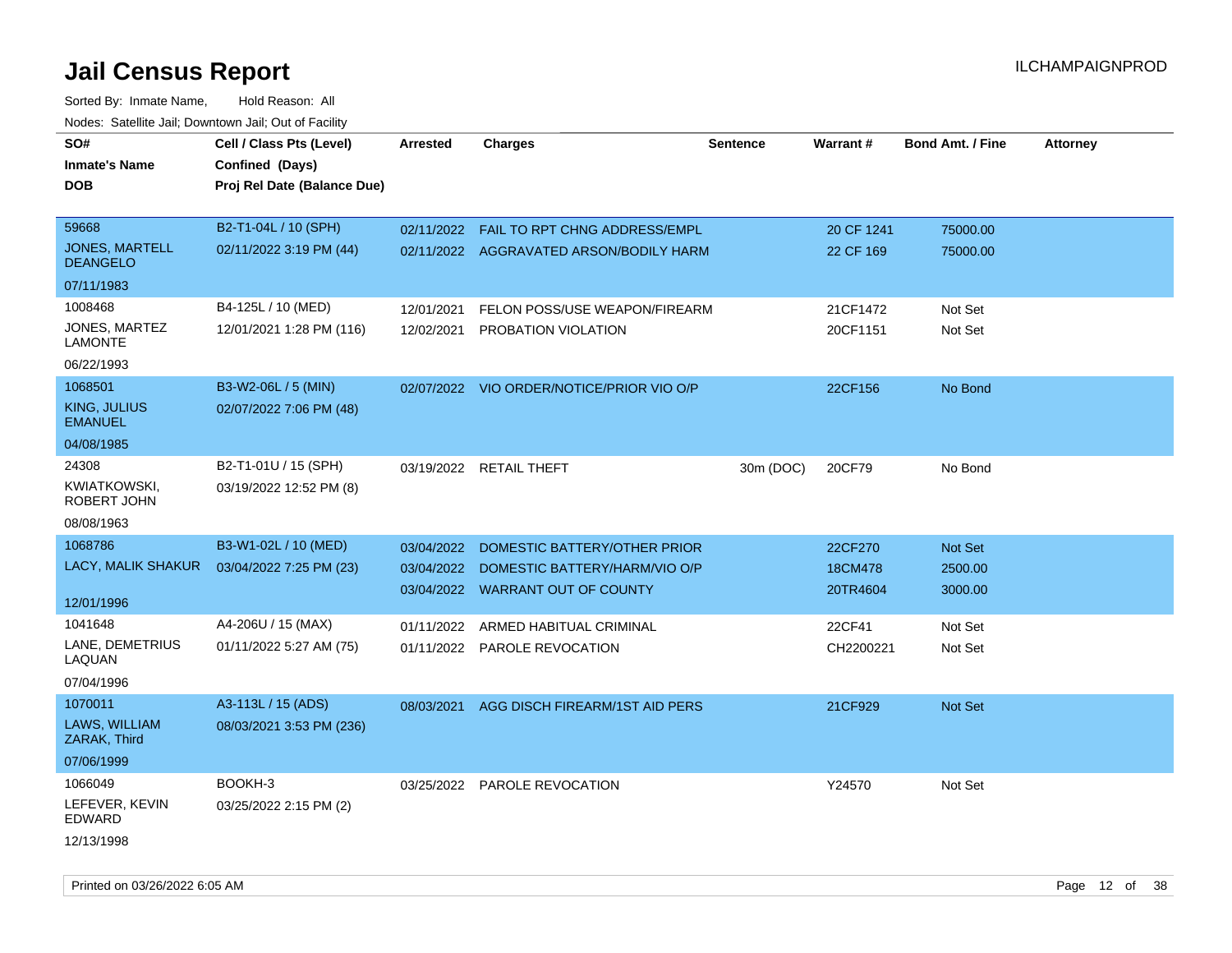Sorted By: Inmate Name, Hold Reason: All

Nodes: Satellite Jail; Downtown Jail; Out of Facility

| SO#<br><b>Inmate's Name</b><br><b>DOB</b>        | Cell / Class Pts (Level)<br>Confined (Days)<br>Proj Rel Date (Balance Due) | Arrested                 | <b>Charges</b>                                  | <b>Sentence</b> | <b>Warrant#</b>        | <b>Bond Amt. / Fine</b> | <b>Attorney</b> |
|--------------------------------------------------|----------------------------------------------------------------------------|--------------------------|-------------------------------------------------|-----------------|------------------------|-------------------------|-----------------|
| 548089<br><b>LEWIS, LAWRENCE</b><br>PAUL, Third  | B1-204U / 15 (MAX)<br>12/04/2020 4:42 AM (478)                             | 12/04/2020               | ATTEMPT (FIRST DEGREE MURDER)                   |                 | 20CF1378               | Not Set                 |                 |
| 02/08/1993                                       |                                                                            |                          |                                                 |                 |                        |                         |                 |
| 001078817<br>LIPSCOMB, LADAROL<br><b>ANTHONY</b> | B1-206U / 10 (MED)<br>02/03/2022 11:33 PM (52)                             | 02/03/2022               | AGG UUW/PERSON/PREV CONVICTION                  |                 | 22CF143                | Not Set                 |                 |
| 10/01/2000                                       |                                                                            |                          |                                                 |                 |                        |                         |                 |
| 001078924                                        | A4-205L / 10 (MED)                                                         | 03/09/2022               | DOMESTIC BATTERY/OTHER PRIOR                    |                 | 22CF289                | Not Set                 |                 |
| <b>LIVINGSTON, MASON</b><br><b>RICHARD</b>       | 03/09/2022 4:13 AM (18)                                                    |                          | 03/09/2022 WARRANT OUT OF COUNTY                |                 | 2019 CM 230            | 5000.00                 |                 |
| 08/23/1988                                       |                                                                            |                          |                                                 |                 |                        |                         |                 |
| 001078980<br>MARSHALL, ANEESA<br>NAJAY           | BOOKF-2<br>03/26/2022 2:15 AM (1)                                          | 03/26/2022               | AGG DOMESTIC BATTERY                            |                 | 22CFAWOW               | Not Set                 |                 |
| 07/01/2003                                       |                                                                            |                          |                                                 |                 |                        |                         |                 |
| 1038892                                          | B2-DR / 10 (MED)                                                           | 02/16/2022               | <b>PRED CRIM SEX ASLT/BODILY HARM</b>           |                 | 22CF199                | No Bond                 |                 |
| MCCAULEY, TIMOTHY<br><b>WILLIAM</b>              | 02/16/2022 8:49 PM (39)                                                    |                          |                                                 |                 |                        |                         |                 |
| 03/05/1989                                       |                                                                            |                          |                                                 |                 |                        |                         |                 |
| 48792                                            | B4-127L / 10 (MED)                                                         | 11/19/2021               | AGG BATTERY/DISCHARGE FIREARM                   |                 | 21CF1425               | Not Set                 |                 |
| MCCLAIN, HURCHEL<br><b>JOSEPH</b>                | 11/20/2021 4:11 AM (127)                                                   |                          |                                                 |                 |                        |                         |                 |
| 05/01/1979                                       |                                                                            |                          |                                                 |                 |                        |                         |                 |
| 1027034                                          | A2-121L / 10 (ADS)                                                         |                          | 03/19/2022 ARMED ROBBERY/ARMED W/FIREARM        |                 | 22CF335                | No Bond                 |                 |
| MCFALL-DORSEY,<br><b>ESSENCE LEANN</b>           | 03/19/2022 1:11 AM (8)                                                     |                          |                                                 |                 |                        |                         |                 |
| 03/20/1994                                       |                                                                            |                          |                                                 |                 |                        |                         |                 |
| 001077938                                        | BOOKH-4 / 15 (ADS)                                                         | 05/10/2021               | AGG KIDNAPING DISCH FIR/HARM                    |                 | 21CF532                | Not Set                 |                 |
| MCGAHA,<br>CHRISTOPHER D                         | 05/10/2021 7:02 PM (321)                                                   | 05/11/2021<br>05/27/2021 | <b>MURDER</b><br>ESCAPE FROM DEPT OF CORRECTION |                 | 2021-CF-215<br>21CF600 | No Bond<br>Not Set      |                 |
| 07/27/1991                                       |                                                                            |                          |                                                 |                 |                        |                         |                 |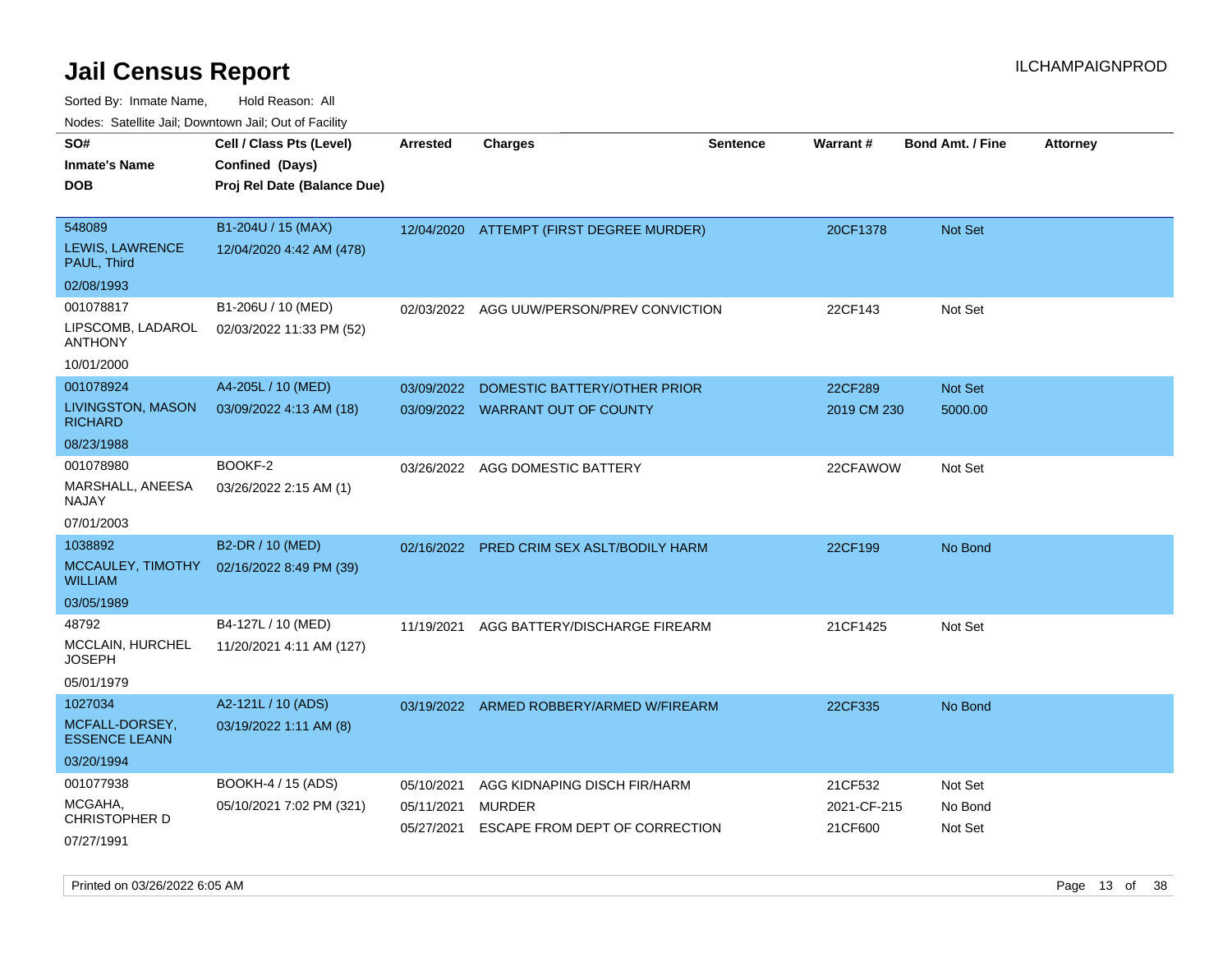Sorted By: Inmate Name, Hold Reason: All

Nodes: Satellite Jail; Downtown Jail; Out of Facility

| SO#<br><b>Inmate's Name</b><br><b>DOB</b>         | Cell / Class Pts (Level)<br>Confined (Days)<br>Proj Rel Date (Balance Due) | Arrested   | <b>Charges</b>                                          | <b>Sentence</b> | Warrant#   | <b>Bond Amt. / Fine</b> | Attorney |
|---------------------------------------------------|----------------------------------------------------------------------------|------------|---------------------------------------------------------|-----------------|------------|-------------------------|----------|
| 66710<br><b>MEEKS, CASSARIOUS</b><br><b>MONTE</b> | A3-116L / 15 (ADS)<br>01/20/2022 11:40 AM (66)                             |            | 01/19/2022 ARMED VIOLENCE/CATEGORY I                    |                 | 22CF88     | Not Set                 |          |
| 06/22/1984                                        |                                                                            |            |                                                         |                 |            |                         |          |
| 1043071<br>MERRELL-<br>SUTHERLAND, ALICIA         | A2-120L / 10 (MED)<br>11/08/2021 2:22 AM (139)                             | 11/08/2021 | CRIM DMG/GOVT PROP/<\$500                               |                 | 21CF1378   | Not Set                 |          |
| 11/26/1972                                        |                                                                            |            |                                                         |                 |            |                         |          |
| 41584                                             | B4-227L / 15 (MAX)<br>MILLER, JOSE LOVELL 12/02/2021 1:04 AM (115)         | 12/01/2021 | ARMED HABITUAL CRIMINAL                                 |                 | 21CF1467   | Not Set                 |          |
| 10/07/1975                                        |                                                                            |            |                                                         |                 |            |                         |          |
| 39106<br>Junior                                   | B3-W3-10L / 10 (MED)<br>MOORE, ANDREW LEE, 10/12/2021 1:02 AM (166)        | 10/12/2021 | DOMESTIC BATTERY/OTHER PRIOR                            |                 | 21CF1217   | Not Set                 |          |
| 04/12/1973                                        | 4/10/2022 (0.00)                                                           |            |                                                         |                 |            |                         |          |
| 65387                                             | A4-207L / 10 (MED)                                                         |            | 03/17/2022 PROBATION VIOLATION                          |                 | 20CF1185   | 15000.00                |          |
| <b>MOORE, ERIC</b><br><b>FRANCIS</b>              | 03/17/2022 4:40 PM (10)                                                    |            |                                                         |                 |            |                         |          |
| 04/05/1983                                        |                                                                            |            |                                                         |                 |            |                         |          |
| 539294                                            | B1-205L / 10 (MED)                                                         | 01/11/2022 | AGG DUI/NO VALID DL                                     |                 | 22CF49     | Not Set                 |          |
| MOSLEY, JAMES<br><b>CALVIN</b>                    | 01/11/2022 9:43 PM (75)                                                    |            | 01/11/2022 PAROLE REVOCATION                            |                 | CH2200227  | No Bond                 |          |
| 12/11/1985                                        |                                                                            |            |                                                         |                 |            |                         |          |
| 001078517<br><b>NELSON, RORY</b><br><b>DEMOND</b> | B1-102L / 15 (MAX)<br>10/19/2021 3:55 AM (159)                             |            | 10/19/2021 ATTEMPT (FIRST DEGREE MURDER)                |                 | 21CF1267   | Not Set                 |          |
| 08/14/1984                                        |                                                                            |            |                                                         |                 |            |                         |          |
| 1067146<br>OMALLEY, ROBERT<br>FRED                | A3-112L / 20 (ADS)<br>03/23/2022 5:10 PM (4)                               |            | 03/23/2022 LEAVING SCENE-ACCIDENT/DEATH/INJUF 13y (DOC) |                 | 2020CF1197 | No Bond                 |          |
| 04/30/1979                                        |                                                                            |            |                                                         |                 |            |                         |          |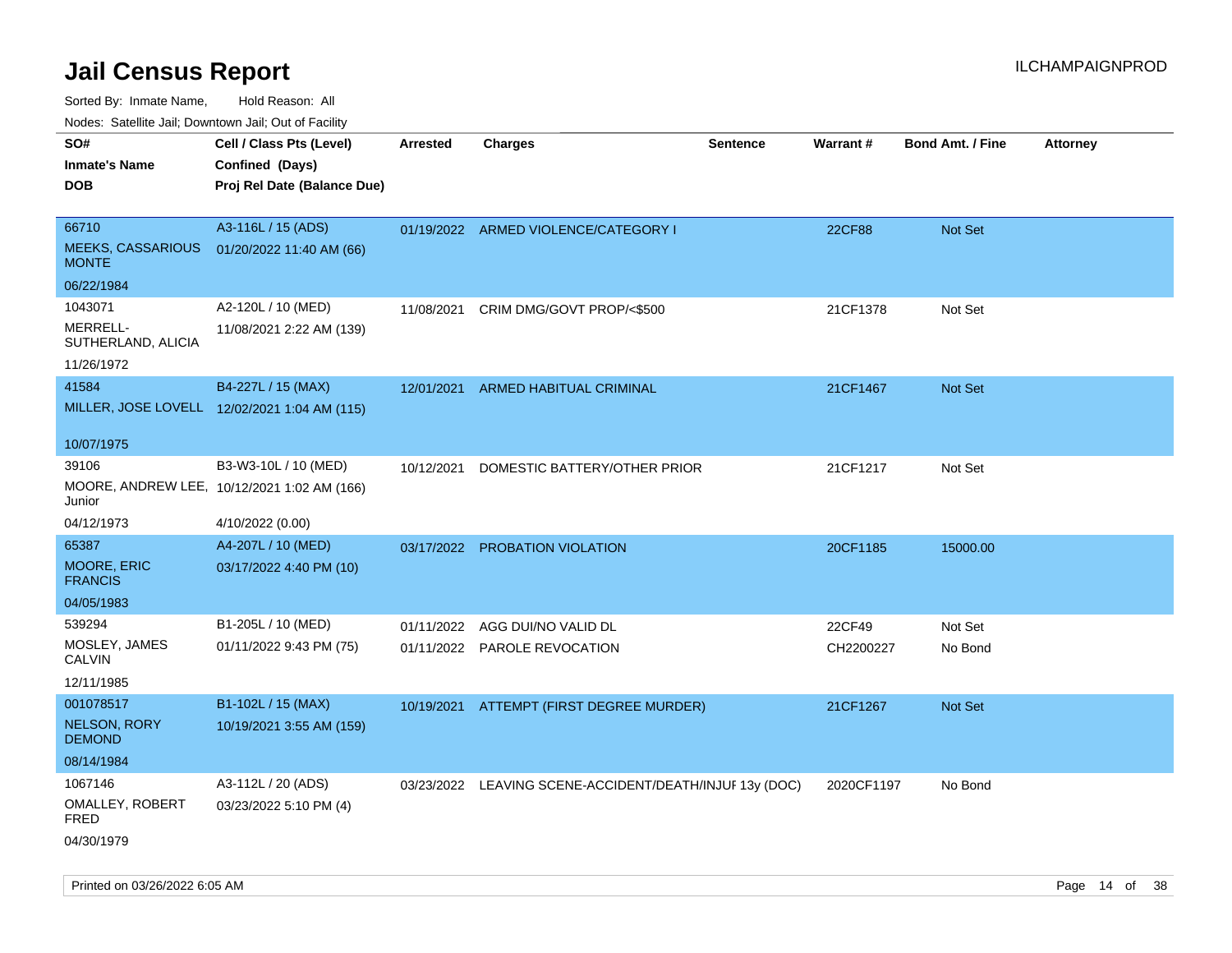| SO#<br><b>Inmate's Name</b><br><b>DOB</b> | Cell / Class Pts (Level)<br>Confined (Days)<br>Proj Rel Date (Balance Due) | Arrested   | <b>Charges</b>                            | <b>Sentence</b> | <b>Warrant#</b> | <b>Bond Amt. / Fine</b> | <b>Attorney</b> |
|-------------------------------------------|----------------------------------------------------------------------------|------------|-------------------------------------------|-----------------|-----------------|-------------------------|-----------------|
| 001078854                                 | B2-T2-05U / 15 (MAX)                                                       | 02/15/2022 | AGG BATTERY/DISCHARGE FIREARM             |                 | 2019JD22        | No Bond                 |                 |
| PATNAUDE, MARTY<br><b>WW</b>              | 02/15/2022 5:12 PM (40)                                                    |            | 02/15/2022 ARMED VIOLENCE/CATEGORY I      |                 | 22CF190         | Not Set                 |                 |
| 08/26/2003                                |                                                                            |            |                                           |                 |                 |                         |                 |
| 1030954                                   | B4-223U / 15 (MAX)                                                         | 01/14/2022 | ARMED VIOLENCE/CATEGORY I                 |                 | 22CF76          | Not Set                 |                 |
| PETTIGREW,<br><b>MALCOME JAMIESON</b>     | 01/15/2022 4:35 AM (71)                                                    |            | 01/14/2022 MFG/DEL CANNABIS/10-30 GRAMS   |                 | 2020CF9         | 15000.00                |                 |
| 02/20/1995                                |                                                                            |            |                                           |                 |                 |                         |                 |
| 1059394                                   | B3-W1-04L / 5 (MIN)                                                        |            | 02/16/2022 AGG DUI/NO VALID DL            |                 | 2020CF1396      | No Bond                 |                 |
| PHILLIPS, ISAAC<br><b>TERRELL</b>         | 02/16/2022 9:00 AM (39)                                                    |            |                                           |                 |                 |                         |                 |
| 12/27/1996                                | 5/15/2022 (0.00)                                                           |            |                                           |                 |                 |                         |                 |
| 1015033                                   | B1-203U / 10 (MED)                                                         |            | 03/05/2022 POSSESSION OF STOLEN FIREARM   |                 | 21CF1172        | 500000.00               |                 |
| PICKENS, DANTE<br><b>DEVON</b>            | 03/05/2022 4:01 AM (22)                                                    |            | 03/05/2022 POSS AMT CON SUB EXCEPT(A)/(D) |                 | 20CF109         | 20000.00                |                 |
| 01/05/1993                                |                                                                            |            |                                           |                 |                 |                         |                 |
| 1057861                                   | BOOKF-2                                                                    |            | 03/25/2022 POSS AMT CON SUB EXCEPT(A)/(D) |                 | 20CF778         | 10000.00                |                 |
| POPE, JESSICA<br><b>KIRSTEN</b>           | 03/25/2022 3:31 PM (2)                                                     |            |                                           |                 |                 |                         |                 |
| 04/04/1997                                |                                                                            |            |                                           |                 |                 |                         |                 |
| 1069524                                   | B3-W5-18L / 10 (MED)                                                       | 08/08/2021 | MFG/DEL CANNABIS/30-500 GRAMS             |                 | 21CF953         | Not Set                 |                 |
| RAY-DAVIS, KAMARI<br><b>DAYVON</b>        | 08/09/2021 2:44 AM (230)                                                   |            |                                           |                 |                 |                         |                 |
| 03/30/2000                                |                                                                            |            |                                           |                 |                 |                         |                 |
| 001078676                                 | A3-215L / 10 (MED)                                                         |            | 03/20/2022 AGG DUI/NO VALID DL            |                 | 22CF334         | No Bond                 |                 |
| <b>READUS, LORENZO</b>                    | 03/20/2022 2:38 AM (7)                                                     |            |                                           |                 |                 |                         |                 |
| 05/13/1983                                |                                                                            |            |                                           |                 |                 |                         |                 |
| 001078482                                 | B1-204L / 10 (MED)                                                         | 03/14/2022 | AGG DISCHARGE FIREARM/VEH/SCH             |                 |                 | 250000.00               |                 |
| REED, MONTRES<br><b>ANTRON</b>            | 03/14/2022 12:06 PM (13)                                                   |            |                                           |                 |                 |                         |                 |
| 02/26/2004                                |                                                                            |            |                                           |                 |                 |                         |                 |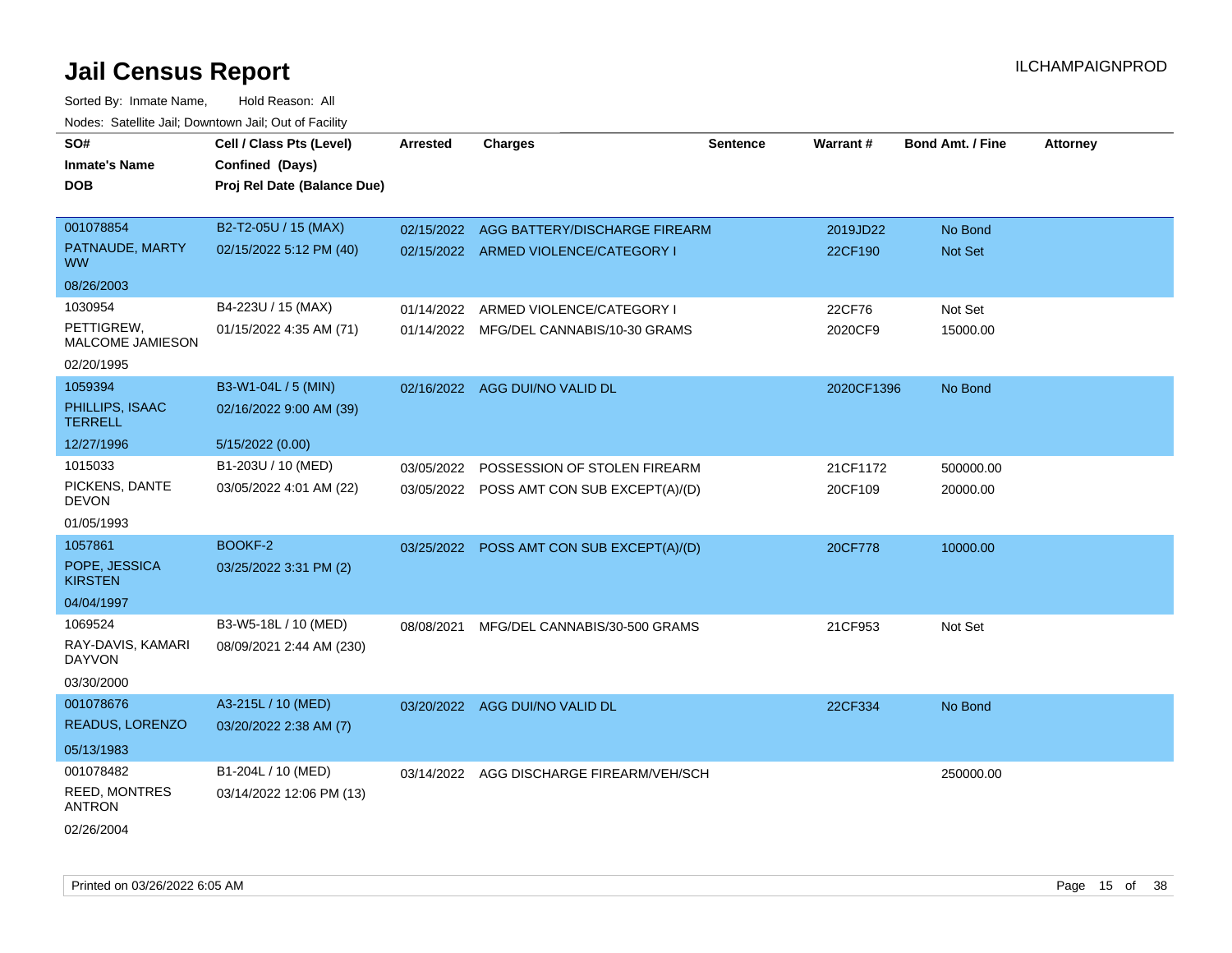Sorted By: Inmate Name, Hold Reason: All Nodes: Satellite Jail; Downtown Jail; Out of Facility

| Noucs. Calcinic Jail, Downtown Jail, Out of Facility        |                             |                     |                                          |                 |            |                         |                 |
|-------------------------------------------------------------|-----------------------------|---------------------|------------------------------------------|-----------------|------------|-------------------------|-----------------|
| SO#                                                         | Cell / Class Pts (Level)    | <b>Arrested</b>     | <b>Charges</b>                           | <b>Sentence</b> | Warrant#   | <b>Bond Amt. / Fine</b> | <b>Attorney</b> |
| <b>Inmate's Name</b>                                        | Confined (Days)             |                     |                                          |                 |            |                         |                 |
| <b>DOB</b>                                                  | Proj Rel Date (Balance Due) |                     |                                          |                 |            |                         |                 |
|                                                             |                             |                     |                                          |                 |            |                         |                 |
| 982660                                                      | A3-112U / 10 (ADS)          | 03/22/2022 BURGLARY |                                          |                 | 22CF339    | No Bond                 |                 |
| <b>REYNOLDS, DAVID</b><br><b>ALLEN</b>                      | 03/22/2022 4:11 AM (5)      |                     |                                          |                 |            |                         |                 |
| 03/27/2002                                                  |                             |                     |                                          |                 |            |                         |                 |
| 979485                                                      | B2-T4-16L / 15 (SPH)        | 03/12/2021          | PRED CRIM SEX ASLT/VICTIM <13            |                 | 21CF282    | Not Set                 |                 |
| RODRIGUEZ, JOSHUA<br><b>ANTHONY</b>                         | 03/12/2021 1:57 PM (380)    |                     |                                          |                 |            |                         |                 |
| 04/06/1990                                                  |                             |                     |                                          |                 |            |                         |                 |
| 61330                                                       | B4-224L / 15 (MAX)          | 12/01/2021          | <b>ARMED HABITUAL CRIMINAL</b>           |                 | 21CF1473   | Not Set                 |                 |
| <b>RUFFIN, JONATHON</b><br><b>CECIL</b>                     | 12/01/2021 5:34 AM (116)    |                     | 12/01/2021 PAROLE REVOCATION             |                 | CH2107545  | No Bond                 |                 |
| 05/10/1984                                                  |                             |                     |                                          |                 |            |                         |                 |
| 1071161                                                     | B4-124L / 15 (MAX)          | 08/18/2021          | DELIVERY OF OR POSSESSION OF W/INT       |                 | 21CF1008   | No Bond                 |                 |
| SANDERS, MARKELL<br>LAMAR                                   | 08/18/2021 6:18 PM (221)    |                     |                                          |                 |            |                         |                 |
| 02/02/2000                                                  |                             |                     |                                          |                 |            |                         |                 |
| 001078898                                                   | A4-205U / 15 (MAX)          |                     | 03/02/2022 AGG DISCHARGE FIREARM         |                 | 22CF254    | Not Set                 |                 |
| SAROLAS, JONATHAN  03/02/2022 9:20 AM (25)<br>Е.            |                             |                     |                                          |                 |            |                         |                 |
| 07/16/1988                                                  |                             |                     |                                          |                 |            |                         |                 |
| 1000820                                                     | A4-103U / 15 (ADS)          |                     | 01/24/2022 FELON POSS/USE WEAPON/FIREARM |                 | 22CF105    | Not Set                 |                 |
| SCHNEIDER, SONGAN 01/24/2022 8:20 AM (62)<br><b>MICHAEL</b> |                             |                     | 01/24/2022 AGGRAVATED DOMESTIC BATTERY   |                 | 21CF1433   | 25000.00                |                 |
| 08/18/1992                                                  |                             |                     |                                          |                 |            |                         |                 |
| 001078441                                                   | BOOKF-3 / 15 (ADS)          | 10/01/2021          | <b>ARMED HABITUAL CRIMINAL</b>           |                 | 21CF1182   | Not Set                 |                 |
| SINGLETON, CORRIE<br><b>DERRELL</b>                         | 10/01/2021 12:36 PM (177)   |                     | 12/20/2021 SPEEDING 26-34 MPH OVER LIMIT |                 | 2021TR2701 | 1000.00                 |                 |
| 05/07/1983                                                  |                             |                     |                                          |                 |            |                         |                 |
| 001078765                                                   | B4-223L / 10 (MED)          |                     | 01/13/2022 FELON POSS/USE WEAPON/FIREARM |                 | 22CF66     | Not Set                 |                 |
| SMITH, COREY ADRIAN 01/13/2022 7:32 PM (73)                 |                             |                     |                                          |                 |            |                         |                 |

09/01/1987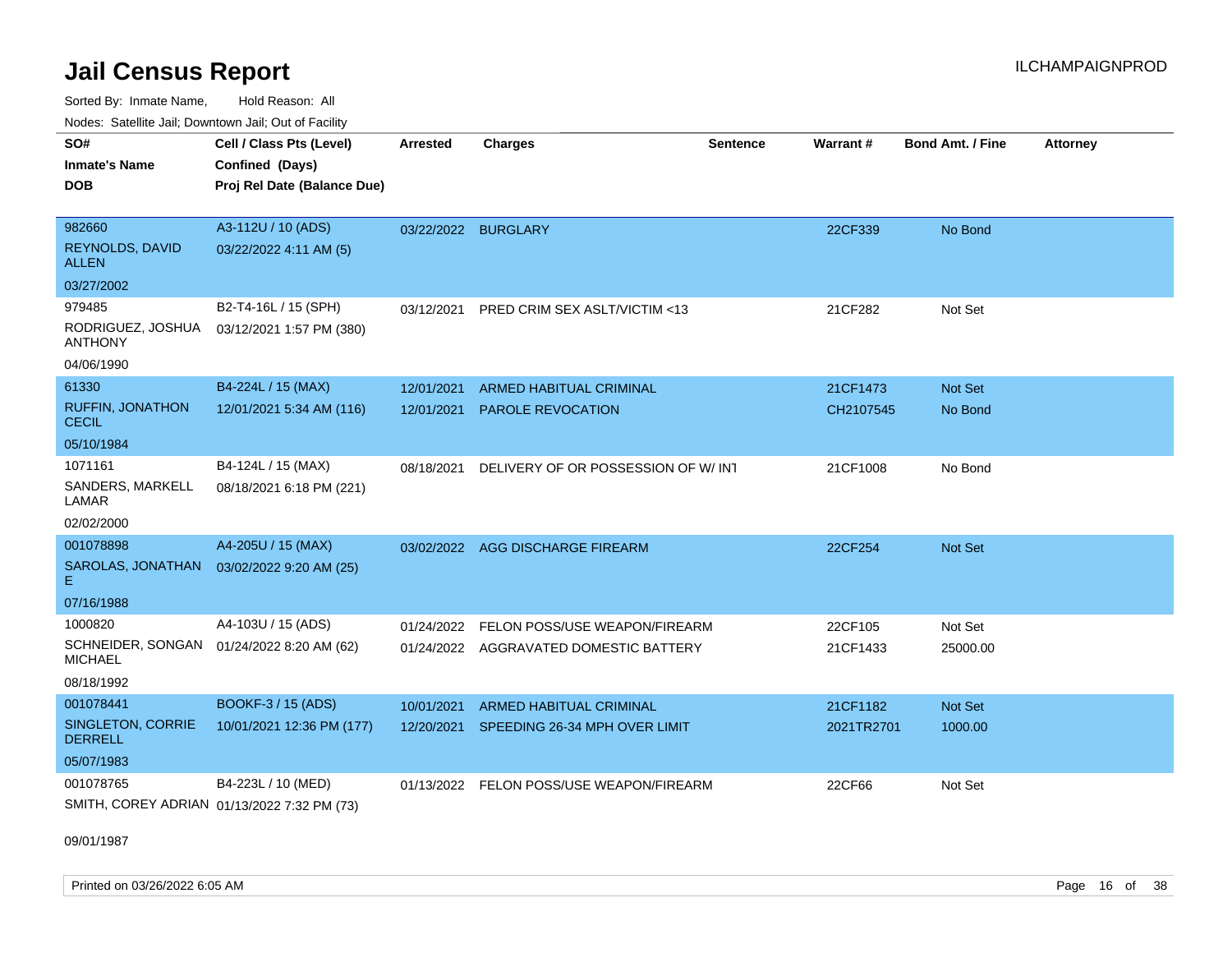| SO#<br><b>Inmate's Name</b><br><b>DOB</b>   | Cell / Class Pts (Level)<br>Confined (Days)<br>Proj Rel Date (Balance Due) | Arrested   | <b>Charges</b>                         | <b>Sentence</b> | Warrant# | <b>Bond Amt. / Fine</b> | <b>Attorney</b> |
|---------------------------------------------|----------------------------------------------------------------------------|------------|----------------------------------------|-----------------|----------|-------------------------|-----------------|
| 62924                                       | B4-226L / 10 (MED)                                                         | 03/11/2022 | FELON POSS/USE WEAPON/FIREARM          |                 | 22CF294  | Not Set                 |                 |
| <b>STARKS, JUSTIN</b><br><b>COURTNEY</b>    | 03/11/2022 2:29 AM (16)                                                    |            | 03/11/2022 CRIM DMG TO PROP \$500-10K  |                 | 19CF63   | 3000.00                 |                 |
| 08/12/1984                                  |                                                                            |            |                                        |                 |          |                         |                 |
| 001077770                                   | A1-226L / 5 (MIN)                                                          | 01/06/2022 | RESIDENTIAL BURGLARY                   |                 | 21CF319  | Not Set                 |                 |
| STOFFLE, KELLY ANNE 01/06/2022 3:14 PM (80) |                                                                            |            |                                        |                 |          |                         |                 |
| 04/12/1989                                  |                                                                            |            |                                        |                 |          |                         |                 |
| 38305                                       | B2-T2-06L / 10 (SPH)                                                       | 03/18/2020 | <b>CRIMINAL SEXUAL ABUSE</b>           |                 | 20CF-343 | 500000.00               |                 |
| STOVER, JOSH<br><b>ANDREW</b>               | 03/18/2020 10:24 AM (739)                                                  |            |                                        |                 |          |                         |                 |
| 08/18/1973                                  |                                                                            |            |                                        |                 |          |                         |                 |
| 001078471                                   | B4-221U / 10 (MED)                                                         | 10/11/2021 | AGG UUW/VEHICLE/<21                    | 18m (DOC)       | 21CF1210 | 100.00                  |                 |
| THATCH, OMARION<br><b>DIAMONTE</b>          | 10/11/2021 1:26 AM (167)                                                   |            |                                        |                 |          |                         |                 |
| 09/05/2003                                  |                                                                            |            |                                        |                 |          |                         |                 |
| 001078979                                   | BOOKF-2                                                                    | 03/26/2022 | <b>DOMESTIC BATTERY</b>                |                 | 22CMAWOW | Not Set                 |                 |
| THOMPSON, KRISTA<br><b>LYNN</b>             | 03/26/2022 2:10 AM (1)                                                     |            |                                        |                 |          |                         |                 |
| 06/09/1987                                  |                                                                            |            |                                        |                 |          |                         |                 |
| 32058                                       | B4-123U / 15 (MAX)                                                         | 06/14/2021 | AGG DISCH FIREARM                      |                 | 21CF690  | Not Set                 |                 |
| THOMPSON, STEVEN<br>ONEAL                   | 06/14/2021 6:44 AM (286)                                                   |            |                                        |                 |          |                         |                 |
| 03/14/1969                                  |                                                                            |            |                                        |                 |          |                         |                 |
| 001078957                                   | A2-222L / 10 (ADS)                                                         |            | 03/18/2022 AGGRAVATED DOMESTIC BATTERY |                 | 22CF331  | Not Set                 |                 |
| TODD, AMANDA MARIE 03/18/2022 5:04 AM (9)   |                                                                            |            |                                        |                 |          |                         |                 |
| 02/18/1987                                  |                                                                            |            |                                        |                 |          |                         |                 |
| 001078792                                   | A4-104L / 15 (ADS)                                                         | 01/24/2022 | <b>FUGITIVE FROM JUSTICE</b>           |                 | 22CF99   | Not Set                 |                 |
| TRAMBLE, TOM                                | 01/24/2022 10:24 AM (62)                                                   |            | 01/24/2022 FUGITIVE FROM JUSTICE       |                 | 22CF100  | Not Set                 |                 |
| <b>MARCUS</b>                               |                                                                            |            | 01/24/2022 ARMED VIOLENCE/CATEGORY I   |                 | 22CF101  | Not Set                 |                 |
| 02/28/1985                                  |                                                                            |            |                                        |                 |          |                         |                 |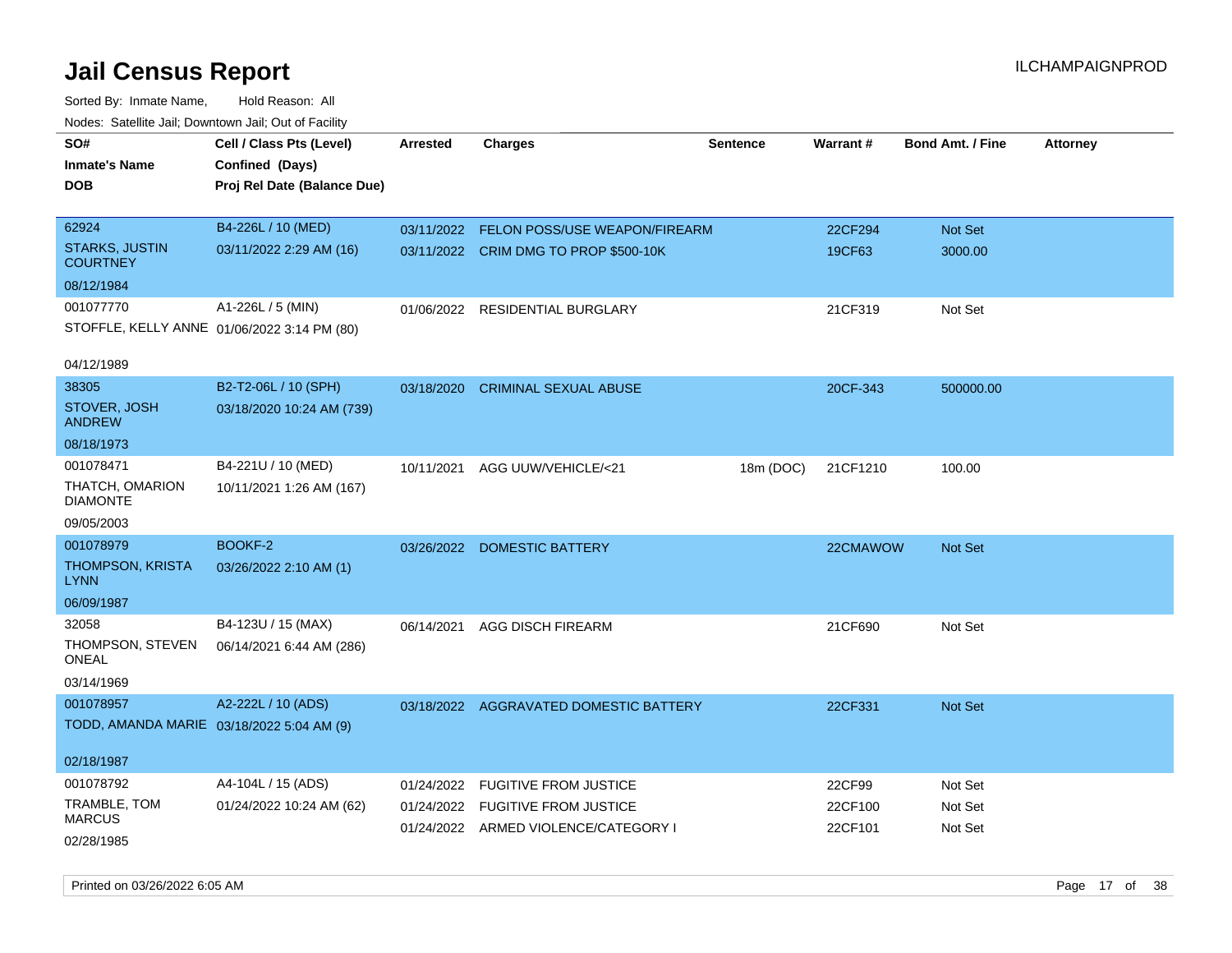| SO#<br><b>Inmate's Name</b><br><b>DOB</b>                                                                         | Cell / Class Pts (Level)<br>Confined (Days)<br>Proj Rel Date (Balance Due) | <b>Arrested</b>                                      | <b>Charges</b>                                                                                                                                                             | <b>Sentence</b> | Warrant#                                                           | <b>Bond Amt. / Fine</b>                                                  | <b>Attorney</b> |
|-------------------------------------------------------------------------------------------------------------------|----------------------------------------------------------------------------|------------------------------------------------------|----------------------------------------------------------------------------------------------------------------------------------------------------------------------------|-----------------|--------------------------------------------------------------------|--------------------------------------------------------------------------|-----------------|
| 1076325<br><b>TURNER, PRINTISS</b><br>VASHAWN-DEMAN,<br>11/10/2001<br>996098<br>WASHINGTON,<br><b>DANTAEVIOUS</b> | BOOKH-3<br>03/25/2022 3:15 PM (2)<br>A3-213U<br>03/25/2022 10:18 AM (2)    | 03/25/2022<br>03/25/2022<br>03/25/2022<br>03/25/2022 | 03/25/2022 AGG UUW/LOADED/NO FCCA/FOID<br><b>MURDER</b><br>BATTERY/MAKES PHYSICAL CONTACT<br>AGG UUW/LOADED/NO FCCA/FOID<br>AGG UUW/PERSON/NO FOID                         |                 | 2020CF742<br>2021CF1071<br>20CM468<br>201CF1520<br>21CF1007        | 25000.00<br>1500000.00<br>1000.00<br>50000.00<br>No Bond                 |                 |
| 11/14/1991<br>1070737<br><b>WASHINGTON.</b><br><b>JASTINA VIRGINIA</b><br>04/11/2000                              | A1-126L / 15 (MAX)<br>10/14/2021 12:02 PM (164)                            | 10/14/2021                                           | AGG KIDNAPG/<13/INTEL DISABL                                                                                                                                               | (DHS)           | 2020CF418                                                          | 250000.00                                                                |                 |
| 1035462<br>WASHINGTON, MARK<br><b>ANTHONY</b><br>01/06/1994                                                       | A3-213L<br>03/25/2022 8:47 AM (2)                                          | 03/25/2022<br>03/25/2022<br>03/25/2022               | ARMED HABITUAL CRIMINAL<br>RESIST/OBSTRUCTING A PEACE OFFICEL<br>CRIM DAMAGE TO PROPERTY <\$500                                                                            |                 | 22CF186<br>22CFAWOW<br>22CMAWOW                                    | 750000.00<br>Not Set<br>Not Set                                          |                 |
| 977140<br><b>WEBSTER, DERRIAL</b><br><b>DEVON</b><br>01/14/1990                                                   | B1-203L / 10 (MED)<br>10/24/2021 2:46 AM (154)                             | 10/24/2021                                           | <b>ARMED HABITUAL CRIMINAL</b>                                                                                                                                             |                 | 21CF1289                                                           | <b>Not Set</b>                                                           |                 |
| 001078328<br>WHITE, JUSTIN<br><b>STEVEN</b><br>10/25/1995                                                         | B1-105L / 15 (MAX)<br>08/30/2021 10:48 AM (209)                            | 08/30/2021                                           | FELON POSS/USE WEAPON/FIREARM                                                                                                                                              |                 | 21CF1045                                                           | Not Set                                                                  |                 |
| 001078981<br><b>WILLIAMS, ANTHONY</b><br><b>MARTEZ</b><br>08/25/1994                                              | BOOKH-3<br>03/26/2022 5:54 AM (1)                                          | 03/26/2022<br>03/26/2022<br>03/26/2022               | DRVG UNDER INFLU OF ALCOHOL<br>03/26/2022  WRONG WAY ON DIVIDED HIGHWAY<br><b>OPERATE UNINSURED MTR VEHICLE</b><br>DRIVING ON REVOKED LICENSE<br>03/26/2022 CITY OV ARREST |                 | 2022DTAWOW<br>2022TRAWOW<br>2022TRAWOW<br>2022TRAWOW<br>2016OV0415 | 3000.00<br><b>Not Set</b><br><b>Not Set</b><br><b>Not Set</b><br>1000.00 |                 |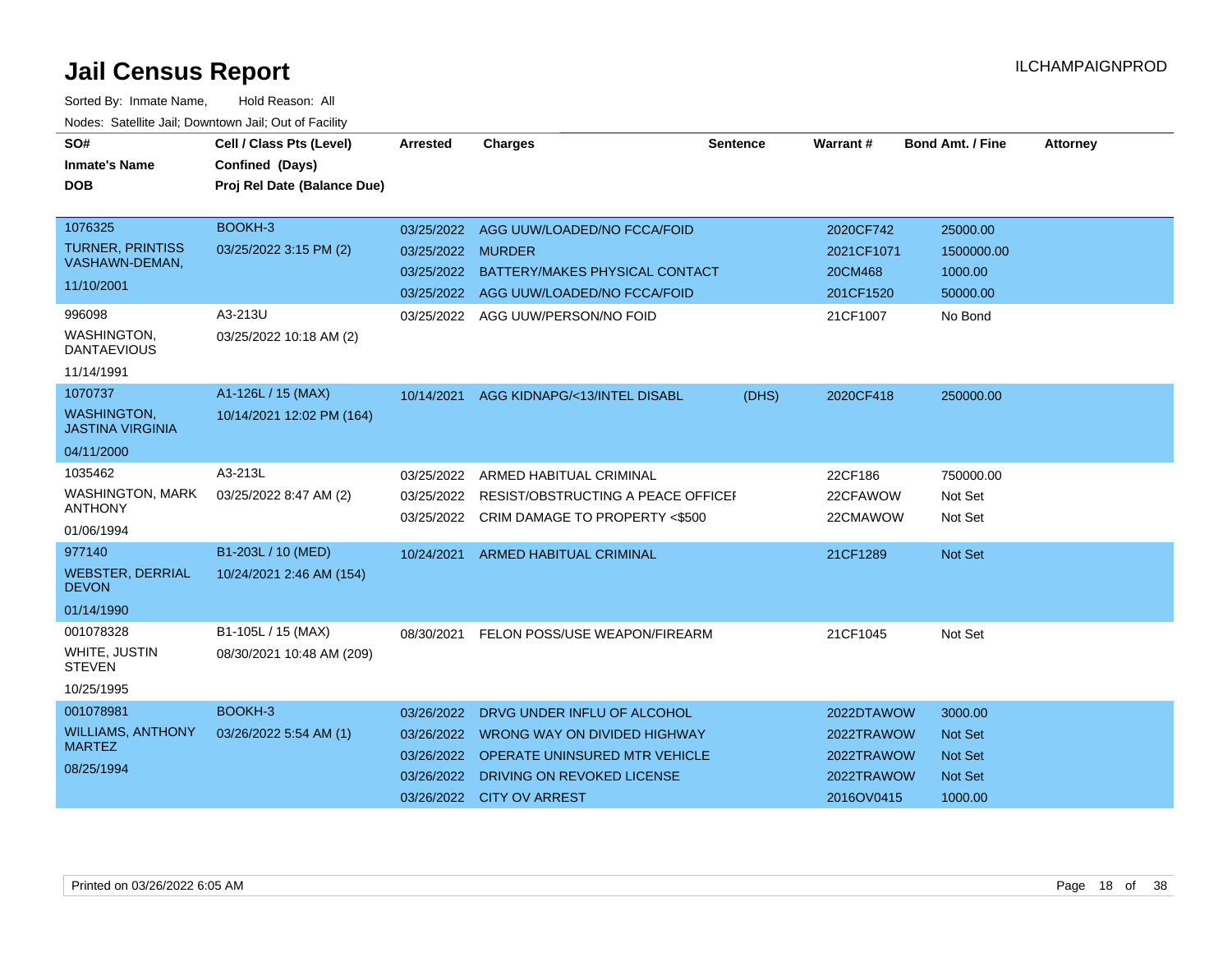| SO#                                       | Cell / Class Pts (Level)    | Arrested          | <b>Charges</b>                          | <b>Sentence</b> | Warrant #   | <b>Bond Amt. / Fine</b> | <b>Attorney</b> |
|-------------------------------------------|-----------------------------|-------------------|-----------------------------------------|-----------------|-------------|-------------------------|-----------------|
| <b>Inmate's Name</b>                      | Confined (Days)             |                   |                                         |                 |             |                         |                 |
| <b>DOB</b>                                | Proj Rel Date (Balance Due) |                   |                                         |                 |             |                         |                 |
|                                           |                             |                   |                                         |                 |             |                         |                 |
| 638552                                    | B2-T2-08L / 5 (SPH)         | 10/07/2021        | CHILD PORNOGRAPHY/PHOTOGRAPH            |                 | 2021CF1207  | No Bond                 |                 |
| <b>WILLIAMS, MICHAEL</b><br><b>JAMES</b>  | 10/07/2021 12:20 PM (171)   |                   |                                         |                 |             |                         |                 |
| 03/29/1964                                |                             |                   |                                         |                 |             |                         |                 |
| 1066370                                   | B1-101L / 15 (MAX)          | 07/28/2021        | ARMED VIOLENCE/CATEGORY III             |                 | 2021 CF 882 | Not Set                 |                 |
| <b>WILLIAMS, REONTE</b><br><b>REMIR</b>   | 07/28/2021 5:40 AM (242)    |                   |                                         |                 |             |                         |                 |
| 05/14/1999                                |                             |                   |                                         |                 |             |                         |                 |
| 001078935                                 | B1-201U / 10 (MED)          | 03/12/2022        | KNOW POSS FIC/ALT LIC/PERMIT            |                 | 22CF308     | No Bond                 |                 |
| <b>WILSON, DEVONJ</b>                     | 03/12/2022 3:25 AM (15)     | 03/12/2022        | UNLWFL POSS FIREARM                     |                 | 2021CF131   | 30000.00                |                 |
| <b>LANCE</b>                              |                             | 03/12/2022        | <b>FELON POSSESS WEAPON/2ND+</b>        |                 | 2020CF169   | 10000.00                |                 |
| 03/30/1986                                |                             |                   |                                         |                 |             |                         |                 |
| 1051953                                   | A1-124U / 10 (ADS)          |                   | 02/02/2022 DOMESTIC BATTERY/OTHER PRIOR |                 | 22CF144     | Not Set                 |                 |
| <b>WINSTON, ALYSSIA</b><br><b>LETEECE</b> | 02/02/2022 4:29 AM (53)     |                   |                                         |                 |             |                         |                 |
| 03/17/1996                                |                             |                   |                                         |                 |             |                         |                 |
| 33336                                     | BOOKH-3                     | 03/25/2022        | <b>DOMESTIC BATTERY</b>                 |                 | 22CMAWOW    | Not Set                 |                 |
| <b>WOODARD, ROBERT</b><br><b>STEVEN</b>   | 03/25/2022 4:51 PM (2)      |                   |                                         |                 |             |                         |                 |
| 03/24/1965                                |                             |                   |                                         |                 |             |                         |                 |
| <b>Total Satellite Jail: 143</b>          |                             | <b>Males: 121</b> | Females: 22<br>Unknown: 0               |                 |             |                         |                 |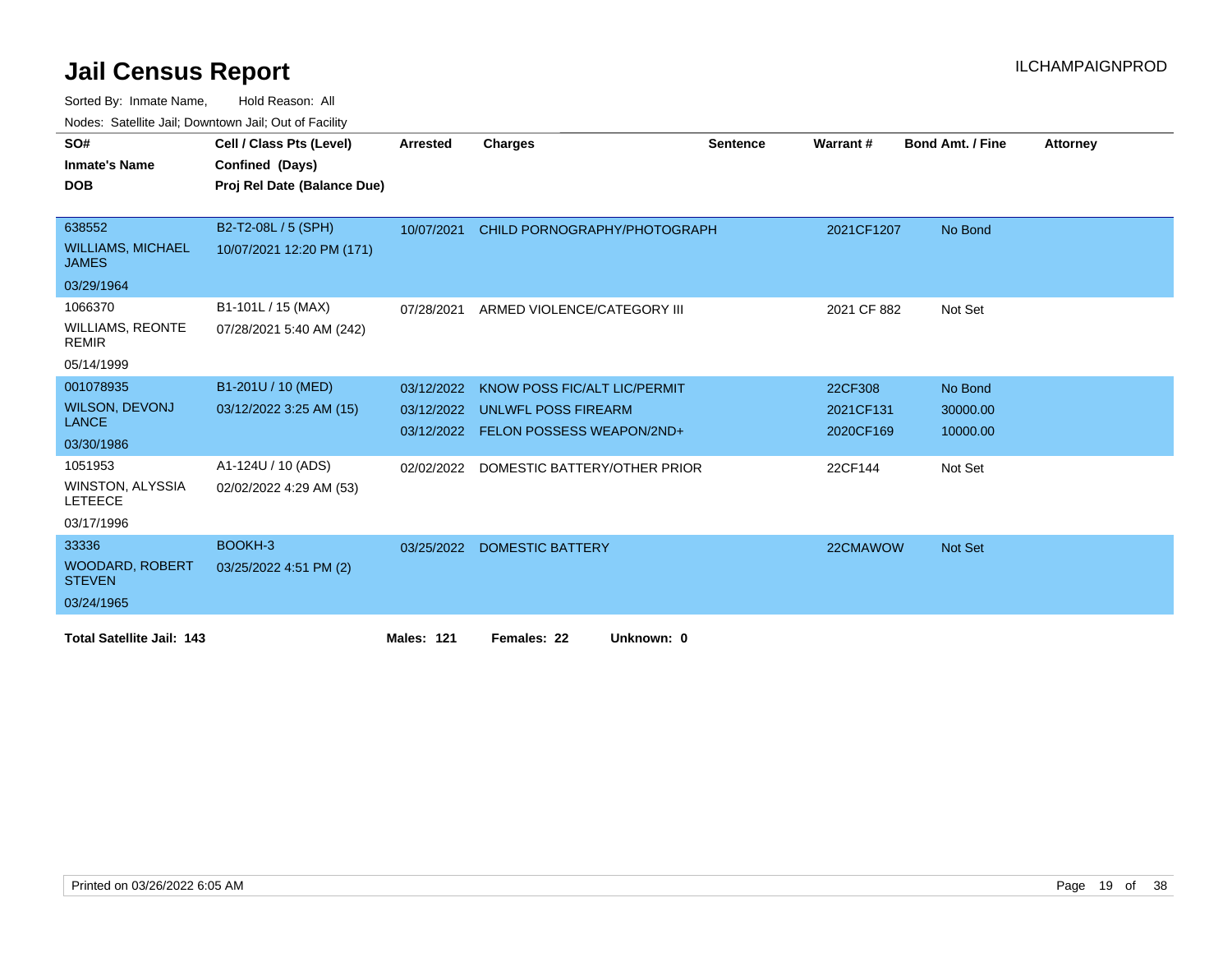| <b>Downtown Jail</b><br>SO#                                               | Cell / Class Pts (Level)                                     | <b>Arrested</b>                                      | <b>Charges</b>                                                                                                                                         | <b>Sentence</b> | <b>Warrant#</b>                                       | <b>Bond Amt. / Fine</b>                             | <b>Attorney</b> |
|---------------------------------------------------------------------------|--------------------------------------------------------------|------------------------------------------------------|--------------------------------------------------------------------------------------------------------------------------------------------------------|-----------------|-------------------------------------------------------|-----------------------------------------------------|-----------------|
| <b>Inmate's Name</b><br><b>DOB</b>                                        | Confined (Days)<br>Proj Rel Date (Balance Due)               |                                                      |                                                                                                                                                        |                 |                                                       |                                                     |                 |
| 952871<br>AUTEBERRY, JOSHUA<br><b>DAVID</b><br>12/28/1984                 | G3U / 5 (MIN)<br>03/13/2022 7:24 PM (14)                     |                                                      | 03/13/2022 METH DELIVERY/5<15 GRAMS                                                                                                                    |                 | 22CF300                                               | No Bond                                             |                 |
| 47897<br>BRANAMAN,<br><b>CLIFFORD EARL</b><br>03/09/1975                  | J5L / 15 (ADS)<br>01/19/2022 9:21 PM (67)                    | 01/19/2022<br>01/19/2022<br>02/08/2022<br>02/08/2022 | PAROLE REVOCATION<br>VIOLATE ORDER PROTECTION<br>01/19/2022 DRVG REVOKED/2+/PERS INJ/DEATH<br>DRIVE REVOKED/RECK HOMIC/3<br>DRIVING ON REVOKED LICENSE |                 | VA2201139<br>22CF85<br>22CF84<br>21CF1280<br>21TR8305 | No Bond<br>Not Set<br>Not Set<br>Not Set<br>Not Set |                 |
| 1027929<br><b>BROUGHTON, MARK</b><br><b>ANTHONY, Junior</b><br>02/15/1990 | F6L / 15 (MAX)<br>12/18/2021 2:55 AM (99)                    | 12/18/2021                                           | HOME INVASION/CAUSE INJURY                                                                                                                             |                 | 21CF1560                                              | No Bond                                             |                 |
| 1067476<br>BROWN, JAMES<br><b>BRONELL</b><br>01/08/1996                   | F7U / 10 (MED)<br>11/13/2021 2:35 AM (134)                   | 11/13/2021<br>11/13/2021                             | AGG DOMESTIC BATTERY/STRANGLE<br><b>RESIDENTIAL BURGLARY</b>                                                                                           |                 | 20CF575<br>21CF385                                    | 5000.00<br>25000.00                                 |                 |
| 995432<br><b>BROWN, JAVON</b><br><b>SHANTEZ</b><br>10/14/1991             | <b>H5L / 10 (ADS)</b><br>12/20/2021 2:06 AM (97)             | 12/20/2021                                           | FAIL TO RPT WKLY/NO FIXED ADDR                                                                                                                         |                 | 21CF1559                                              | Not Set                                             |                 |
| 001078900<br>BYRD, ANDREW<br>DARNELL<br>12/30/2003                        | J7L / 15 (ADS)<br>03/02/2022 11:59 PM (25)                   | 03/02/2022                                           | MURDER/INTENT TO KILL/INJURE                                                                                                                           |                 | 22CF252                                               | Not Set                                             |                 |
| 001078092<br><b>WILLIAM</b><br>06/25/1986                                 | H2U / 10 (ADS)<br>CHOUNARD, STANLEY 12/27/2021 10:47 PM (90) | 12/27/2021                                           | AGG BATTERY/PUBLIC PLACE                                                                                                                               |                 | 2021CF1042                                            | 5000.00                                             |                 |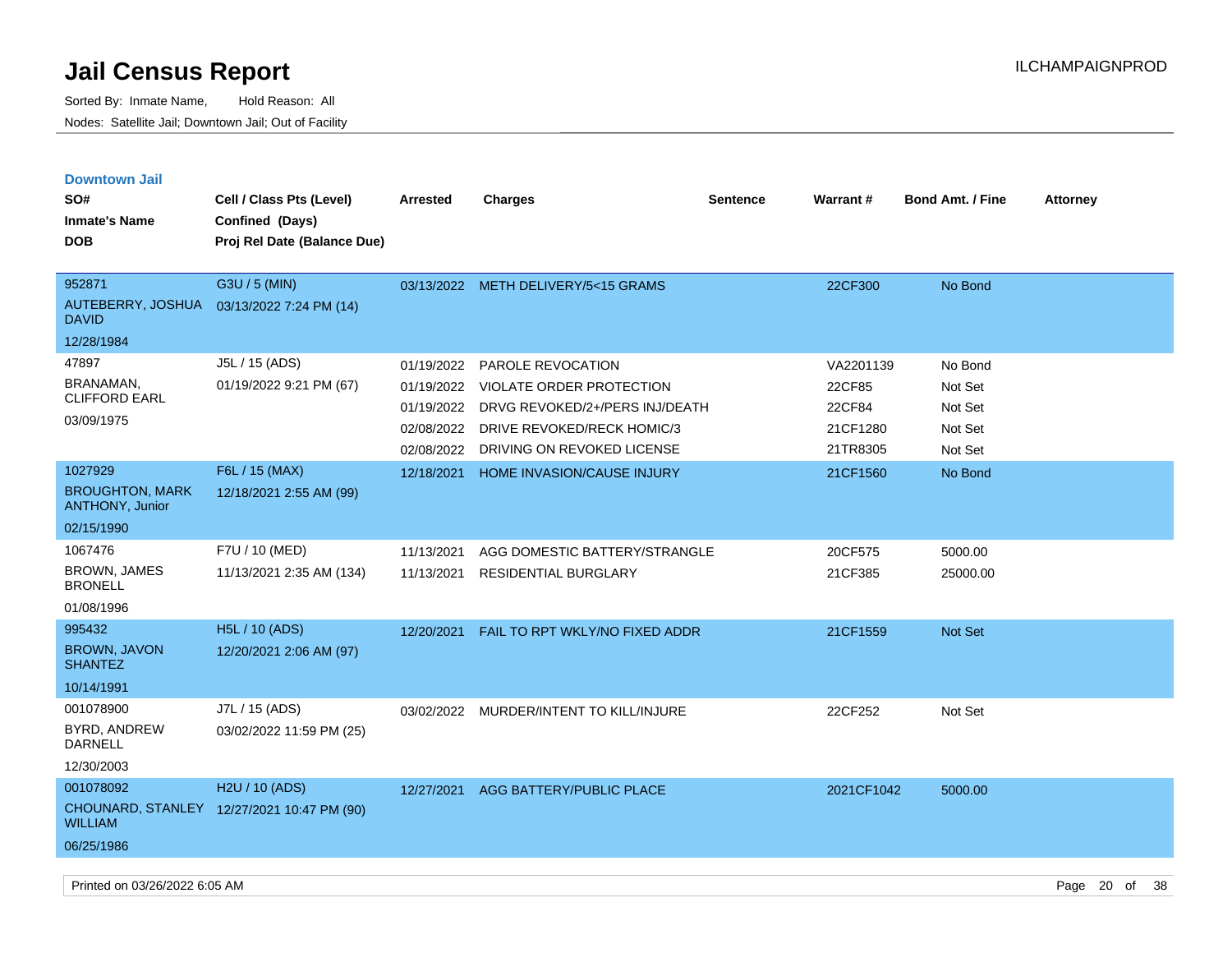Sorted By: Inmate Name, Hold Reason: All Nodes: Satellite Jail; Downtown Jail; Out of Facility

| rougs. Calcing Jan, Downtown Jan, Out of Facinty            |                                                      |                          |                                           |                 |                       |                         |                 |
|-------------------------------------------------------------|------------------------------------------------------|--------------------------|-------------------------------------------|-----------------|-----------------------|-------------------------|-----------------|
| SO#<br><b>Inmate's Name</b>                                 | Cell / Class Pts (Level)<br>Confined (Days)          | Arrested                 | <b>Charges</b>                            | <b>Sentence</b> | Warrant#              | <b>Bond Amt. / Fine</b> | <b>Attorney</b> |
| <b>DOB</b>                                                  | Proj Rel Date (Balance Due)                          |                          |                                           |                 |                       |                         |                 |
| 56241<br><b>CLARK, DAMON</b><br><b>GILLMORE</b>             | E1L / 5 (MIN)<br>01/13/2022 4:36 AM (73)             |                          | 01/13/2022 VIOLATE ORDER/PRIOR DOM BTRY   |                 | 22CF59                | Not Set                 |                 |
| 12/21/1976                                                  |                                                      |                          |                                           |                 |                       |                         |                 |
| 001078838<br>CLAYTON, KAREEM<br>JAMAL                       | K <sub>2</sub> / 15 (ADS)<br>02/12/2022 8:55 AM (43) | 02/12/2022               | PRED CRIM SEX ASLT/BODILY HARM            |                 | 21CF30                | 150000.00               |                 |
| 02/03/1974                                                  |                                                      |                          |                                           |                 |                       |                         |                 |
| 1075361<br><b>COWART, TORREY</b><br><b>BENJAMEN, Junior</b> | C6L / 5 (ADS)<br>04/16/2021 9:17 PM (345)            | 04/16/2021               | <b>BURGLARY</b>                           |                 | 21CF414               | Not Set                 |                 |
| 11/22/1987                                                  |                                                      |                          |                                           |                 |                       |                         |                 |
| 1067370<br>DAVIS, AUSTIN<br><b>CHRISTOPHER</b>              | E6L / 15 (ADS)<br>11/06/2021 12:23 AM (141)          | 11/05/2021               | FIREARM/FOID INVALID/NOT ELIG             |                 | 21CF1370              | Not Set                 |                 |
| 08/11/1997<br>001077214                                     | F8L / 15 (MAX)                                       |                          |                                           |                 |                       |                         |                 |
| DAVIS-MURDOCK,<br><b>ERION VASSHAD</b>                      | 12/21/2021 10:13 AM (96)                             | 12/20/2021<br>12/22/2021 | <b>MURDER</b><br><b>PAROLE REVOCATION</b> |                 | 21CF1572<br>CH2107977 | Not Set<br>Not Set      |                 |
| 06/22/1998                                                  |                                                      |                          |                                           |                 |                       |                         |                 |
| 001078223<br>DIEGO-MATEO,<br><b>JOAQUIN</b><br>01/23/2002   | G6L / 5 (MIN)<br>11/09/2021 10:52 PM (138)           | 11/09/2021               | AGG DUI/NO VALID DL                       |                 | 21CF1382              | Not Set                 |                 |
| 571307                                                      | J3L / 15 (ADS)                                       | 09/14/2020               | CRIM SEXUAL ABUSE/CONSENT                 |                 | 2020CF1026            | Not Set                 |                 |
| DOMINGO-<br>CASTANEDA,                                      | 09/14/2020 11:19 PM (559)                            | 09/14/2020               | <b>PRED CRIM SEX ASLT/VICTIM &lt;13</b>   |                 | 2020CF1025            | Not Set                 |                 |
| 09/29/1989                                                  |                                                      |                          |                                           |                 |                       |                         |                 |
| 527379                                                      | D6 / 15 (ADS)                                        | 10/25/2021               | ARMED HABITUAL CRIMINAL                   |                 | 21CF1297              | Not Set                 |                 |
| DRAKE, MARCELL<br><b>DEON</b><br>04/20/1987                 | 10/25/2021 5:05 PM (153)                             | 10/27/2021               | AGG DOMESTIC BATTERY/STRANGLE             |                 | 21CF1245              | Not Set                 |                 |

Printed on 03/26/2022 6:05 AM Page 21 of 38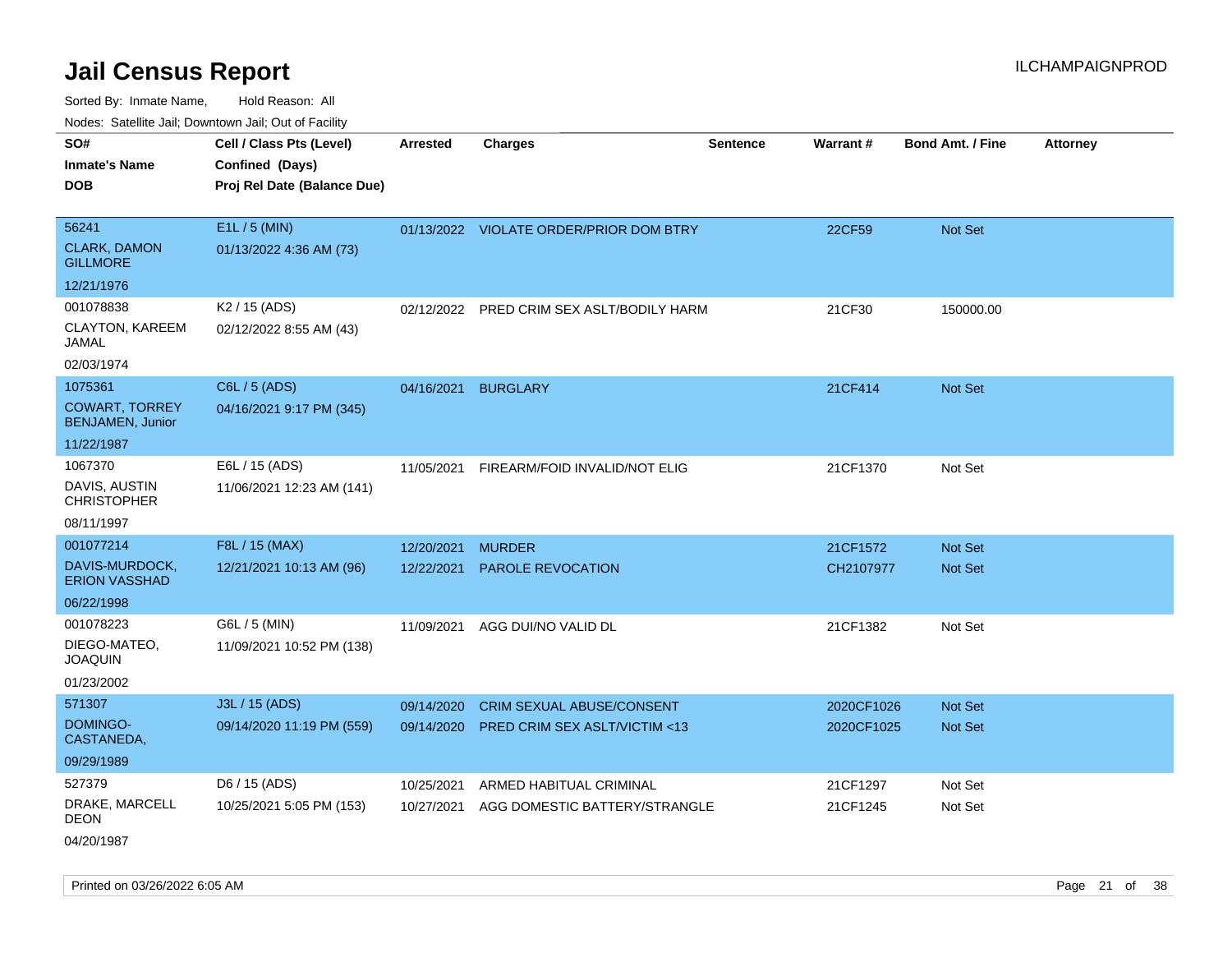Sorted By: Inmate Name, Hold Reason: All Nodes: Satellite Jail; Downtown Jail; Out of Facility

| SO#                                      | Cell / Class Pts (Level)    | Arrested   | <b>Charges</b>                            | <b>Sentence</b> | <b>Warrant#</b> | <b>Bond Amt. / Fine</b> | <b>Attorney</b> |
|------------------------------------------|-----------------------------|------------|-------------------------------------------|-----------------|-----------------|-------------------------|-----------------|
| <b>Inmate's Name</b>                     | Confined (Days)             |            |                                           |                 |                 |                         |                 |
| <b>DOB</b>                               | Proj Rel Date (Balance Due) |            |                                           |                 |                 |                         |                 |
|                                          |                             |            |                                           |                 |                 |                         |                 |
| 959292                                   | K1 / 15 (ADS)               | 04/01/2021 | ATTEMPT (FIRST DEGREE MURDER)             |                 | 2020CF565       | 2000000.00              |                 |
| <b>DUNCAN, COREYON</b><br><b>ANTHONY</b> | 04/01/2021 8:46 PM (360)    | 12/17/2021 | <b>MURDER</b>                             |                 | 21CF1542        | <b>Not Set</b>          |                 |
| 01/17/1989                               |                             |            |                                           |                 |                 |                         |                 |
| 1053207                                  | K3 / 15 (SPH)               |            | 06/06/2019 MURDER/INTENT TO KILL/INJURE   |                 | 2019-CF849      | 2000000.00              |                 |
| FAUST, JAQUAVEON<br>LAVELL               | 06/06/2019 2:24 PM (1,025)  |            |                                           |                 |                 |                         |                 |
| 07/25/1996                               |                             |            |                                           |                 |                 |                         |                 |
| 524764                                   | G3L / 5 (MIN)               | 09/18/2021 | METH DELIVERY/15<100 GRAMS                |                 | 21CF627         | 50000.00                |                 |
| <b>FISCUS, ROBERT</b><br><b>LOWELL</b>   | 09/18/2021 10:50 AM (190)   |            |                                           |                 |                 |                         |                 |
| 02/17/1986                               |                             |            |                                           |                 |                 |                         |                 |
| 1063104                                  | G1U / 5 (MIN)               | 01/10/2022 | <b>VIOLATE ORDER PROTECTION</b>           |                 | 21CF1258        | 25000.00                |                 |
| <b>FUSON, KEITH</b><br><b>EDWARD</b>     | 01/10/2022 9:14 PM (76)     |            | 01/10/2022 VIOLATE ORDER PROTECTION       |                 | 21CF1259        | 25000.00                |                 |
| 05/07/1987                               |                             |            |                                           |                 |                 |                         |                 |
| 32913                                    | $11/15$ (ADS)               | 12/03/2021 | <b>PRED CRIM SEX ASLT/VICTIM &lt;13</b>   |                 | 21CF1481        | <b>Not Set</b>          |                 |
| GROB, WARREN A,<br>Junior                | 12/03/2021 4:24 PM (114)    |            |                                           |                 |                 |                         |                 |
| 12/07/1950                               |                             |            |                                           |                 |                 |                         |                 |
| 001078871                                | G9U / 5 (ADS)               | 02/22/2022 | <b>ESCAPE/VIOLATE ELEC MONITORING</b>     |                 | 22CF316         | 150000.00               |                 |
| <b>HARRIS, MARTELL</b>                   | 02/22/2022 3:44 PM (33)     | 02/22/2022 | RESIDENTIAL BURGLARY                      |                 | 2020JD14        | No Bond                 |                 |
| <b>TE'SHAWN</b>                          |                             | 02/22/2022 | INDIRECT CRIMINAL CONTEMPT                |                 | 2020CC9         | 20000.00                |                 |
| 07/02/2003                               |                             |            |                                           |                 |                 |                         |                 |
| 001078868                                | $12/5$ (ADS)                |            | 02/24/2022 STALKING/CAUSE FEAR FOR SAFETY |                 | 22CF227         | 150000.00               |                 |
| HARRIS-MINER,<br><b>NICHOLAS</b>         | 02/24/2022 3:56 PM (31)     |            |                                           |                 |                 |                         |                 |
| 07/08/1998                               |                             |            |                                           |                 |                 |                         |                 |
| 1073611                                  | G4L / 5 (MIN)               | 02/09/2021 | DELIVERY OF OR POSSESSION OF W/IN1        |                 | 21CF160         | Not Set                 |                 |
| HAYES, CAMERON<br><b>TAYLOR MALEEK</b>   | 02/09/2021 3:10 PM (411)    | 02/09/2021 | MFG 15>100 GR ECSTASY/ANALOG              |                 | 21CF121         | 500000.00               |                 |

08/10/1998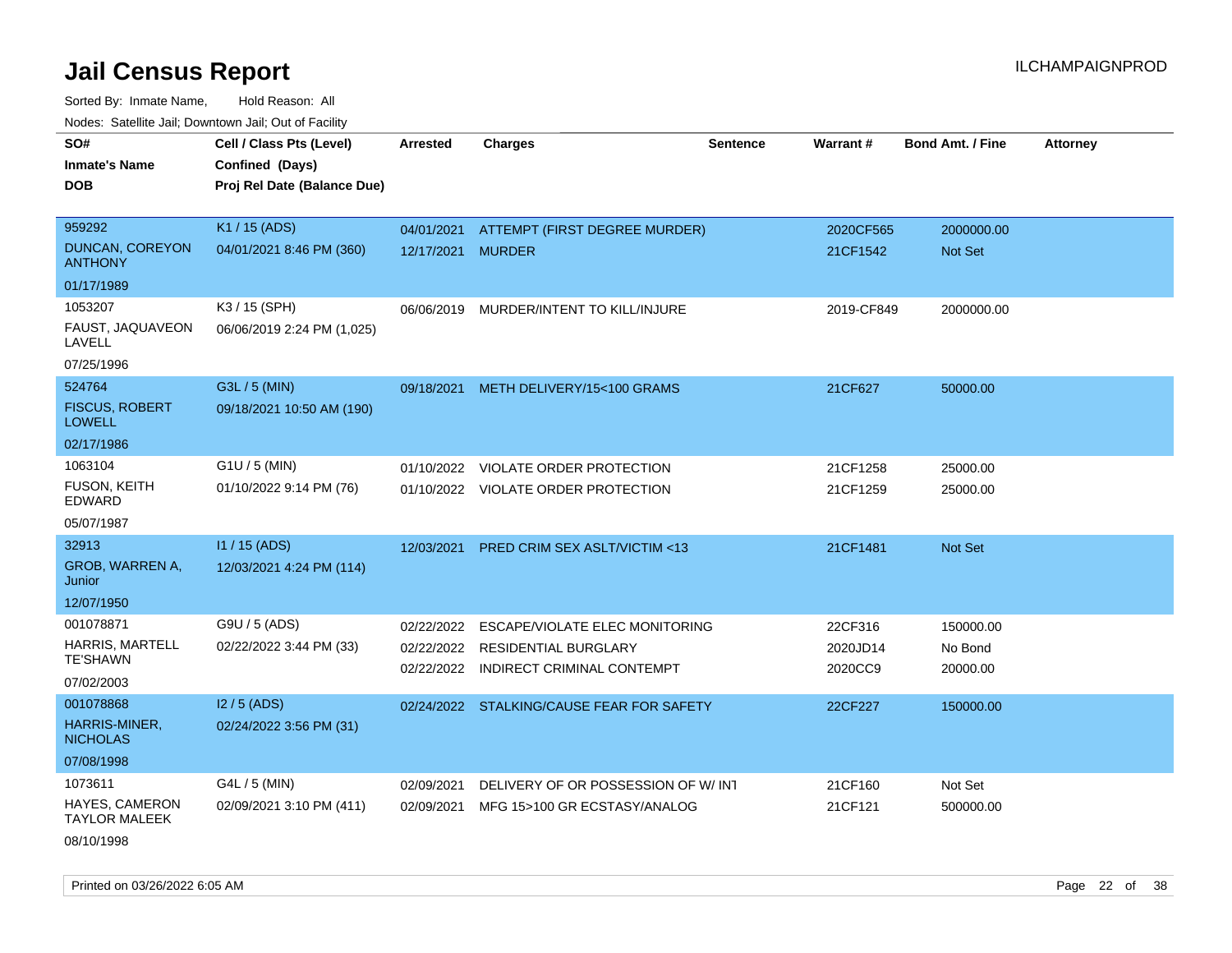Sorted By: Inmate Name, Hold Reason: All

|  | Nodes: Satellite Jail; Downtown Jail; Out of Facility |  |  |  |
|--|-------------------------------------------------------|--|--|--|
|--|-------------------------------------------------------|--|--|--|

| SO#<br><b>Inmate's Name</b><br><b>DOB</b>                           | Cell / Class Pts (Level)<br>Confined (Days)<br>Proj Rel Date (Balance Due) | <b>Arrested</b>          | <b>Charges</b>                                                                 | <b>Sentence</b> | Warrant#                      | <b>Bond Amt. / Fine</b>       | <b>Attorney</b> |
|---------------------------------------------------------------------|----------------------------------------------------------------------------|--------------------------|--------------------------------------------------------------------------------|-----------------|-------------------------------|-------------------------------|-----------------|
| 518711<br><b>INGERSON, LUCUS</b><br><b>JAMES</b>                    | G5L / 5 (MIN)<br>01/30/2022 4:57 PM (56)                                   | 01/30/2022 THEFT         |                                                                                |                 | 22CF133                       | Not Set                       |                 |
| 09/16/1979                                                          |                                                                            |                          |                                                                                |                 |                               |                               |                 |
| 001078766<br>JOHNSON, IYONZI<br>07/16/1994                          | $13/5$ (ADS)<br>02/08/2022 11:56 AM (47)                                   | 02/08/2022               | AGGRAVATED BATTERY<br>02/08/2022 BURGLARY                                      |                 | 22CF160<br>22CF63             | Not Set<br>3000.00            |                 |
| 001078818<br>KINSEL, EVERAL<br><b>MICHAEL WILLIAM</b><br>10/16/1985 | D3 / 10 (MED)<br>02/04/2022 7:37 PM (51)                                   | 02/04/2022               | DOMESTIC BATTERY/OTHER PRIOR                                                   |                 | 22CF148                       | <b>Not Set</b>                |                 |
| 527447<br>KIRKWOOD, TYLER<br><b>JAMES</b><br>10/04/1985             | J1L / 10 (ADS)<br>02/22/2022 10:47 AM (33)                                 | 02/22/2022<br>02/23/2022 | <b>BURGLARY</b><br>02/22/2022 AGG BATTERY/GREAT BODILY HARM<br><b>BURGLARY</b> |                 | 22CF224<br>22CF223<br>22CF152 | Not Set<br>Not Set<br>Not Set |                 |
| 29681<br>LENOIR, JOHN<br><b>CHRISTOPHER</b><br>04/20/1966           | J2L / 15 (ADS)<br>07/14/2020 12:51 PM (621)                                | 07/14/2020               | PREDATORY CRIMINAL SEX ASSLT/CHILE                                             |                 | 20CF-781                      | 250000.00                     |                 |
| 001078797<br>LEVIN, DANIEL DAVID<br>08/08/1984                      | 14 / 10 (ADS)<br>01/26/2022 3:00 PM (60)                                   | 01/26/2022               | VIO STALKING NO CONTACT ORDER                                                  |                 | 22CM31                        | Not Set                       |                 |
| 45113<br>MARTIN, JEREMIAH<br><b>FRANCIS</b><br>01/18/1977           | E2L / 15 (MAX)<br>11/20/2021 1:18 AM (127)                                 | 11/20/2021               | ARMED HABITUAL CRIMINAL                                                        |                 | 21CF1424                      | No Bond                       |                 |
| 1063030                                                             | H4L / 15 (ADS)<br>MASON, RYAN ONEIAL 12/21/2021 9:30 AM (96)               | 12/20/2021<br>12/22/2021 | <b>MURDER</b><br>PAROLE REVOCATION                                             |                 | 21CF1571<br>CH2107979         | Not Set<br>Not Set            |                 |

02/22/1991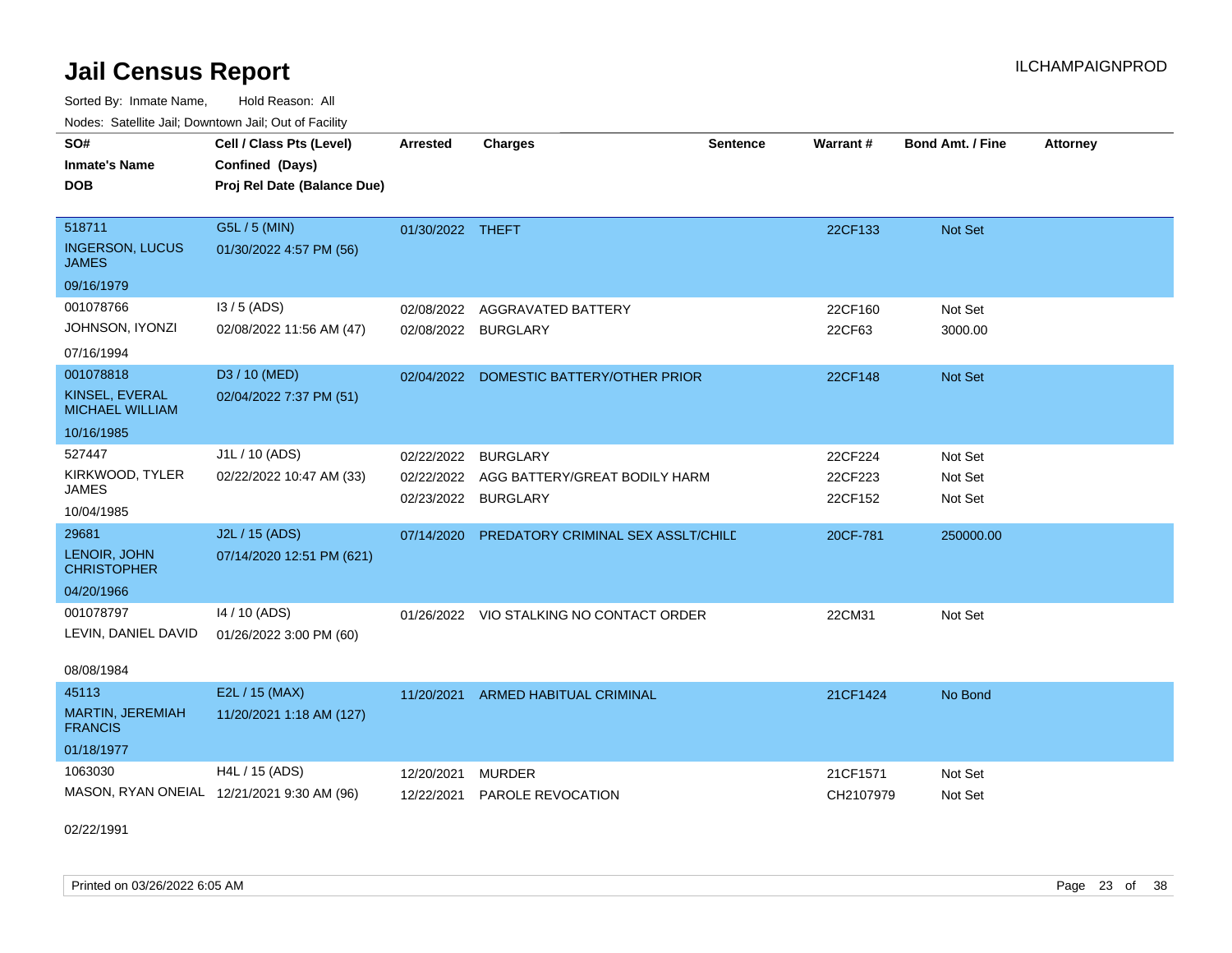| 10000. Catolino can, Domntonn can, Oat or I domt        |                                                                            |                                               |                                                                |                 |                                |                                               |                 |
|---------------------------------------------------------|----------------------------------------------------------------------------|-----------------------------------------------|----------------------------------------------------------------|-----------------|--------------------------------|-----------------------------------------------|-----------------|
| SO#<br>Inmate's Name<br><b>DOB</b>                      | Cell / Class Pts (Level)<br>Confined (Days)<br>Proj Rel Date (Balance Due) | <b>Arrested</b>                               | <b>Charges</b>                                                 | <b>Sentence</b> | Warrant#                       | <b>Bond Amt. / Fine</b>                       | <b>Attorney</b> |
| 1066623<br>MATA-OROZCO,<br>OLEGARIO<br>03/06/1995       | G6U / 5 (MIN)<br>11/17/2021 5:08 PM (130)                                  |                                               | 11/17/2021 MFG/DEL 15<100 GR COCA/ANALOG                       |                 | 17CF1093                       | 75000.00                                      |                 |
| 1076591                                                 | G8U / 5 (MIN)                                                              |                                               |                                                                |                 |                                |                                               |                 |
| MATTHEWS,<br>CHRISTIAN ANTHONY                          | 02/22/2022 7:42 PM (33)                                                    | 02/22/2022                                    | DELIVERY OF OR POSSESSION OF W/INT<br>02/23/2022 MAIL FRAUD    |                 | 20CF961<br>2:21CR173           | 500000.00<br>No Bond                          |                 |
| 03/15/1989                                              |                                                                            |                                               |                                                                |                 |                                |                                               |                 |
| 40235<br>MERRIWEATHER,<br>MARCUS TODD                   | G9L / 5 (MIN)<br>10/04/2021 4:41 PM (174)                                  | 10/04/2021 AGG DUI/4                          |                                                                |                 | 2021CF1145                     | 35000.00                                      |                 |
| 11/28/1967                                              |                                                                            |                                               |                                                                |                 |                                |                                               |                 |
| 1040273<br>METCALFE, LANELL<br>JARON                    | E5U / 15 (ADS)<br>09/30/2021 11:32 PM (178)                                | 09/30/2021                                    | PRED CRIM SEX ASLT/VICTIM <13                                  |                 | 21CF329                        | 500000.00                                     |                 |
| 09/22/1988                                              |                                                                            |                                               |                                                                |                 |                                |                                               |                 |
| 1075635<br>MILES, DEVLON VON,<br>Junior<br>11/04/2000   | B <sub>2</sub> / 10 (ADS)<br>05/11/2021 10:39 PM (320)                     | 05/11/2021<br>05/11/2021<br>02/23/2022 MURDER | MFG/DEL CANNABIS/30-500 GRAMS<br>AGG DISCHARGE FIREARM/OCC VEH |                 | 20CF1402<br>21CF538<br>22CF219 | 100000.00<br><b>Not Set</b><br><b>Not Set</b> |                 |
| 1042168<br>MONTALVO, ANTONIO<br>05/03/1976              | G2L / 5 (MIN)<br>02/26/2022 6:14 AM (29)                                   | 02/26/2022 AGG DUI/4                          |                                                                |                 | 22CF238                        | Not Set                                       |                 |
| 1069209<br><b>MOORE, DEVONTE</b><br>JAMAL<br>09/24/1995 | H1L / 10 (ADS)<br>04/07/2021 6:25 PM (354)                                 | 04/07/2021                                    | AGG BATTERY/GREAT BODILY HARM                                  |                 | 21CF376                        | <b>Not Set</b>                                |                 |
| 61251<br>PETMECKY, JOHN<br>ROBERT<br>03/09/1983         | E4L / 15 (ADS)<br>12/27/2021 1:52 PM (90)                                  | 12/27/2021                                    | PRED CRIM SEX ASLT/VICTIM <13                                  |                 | 21CF651                        | No Bond                                       |                 |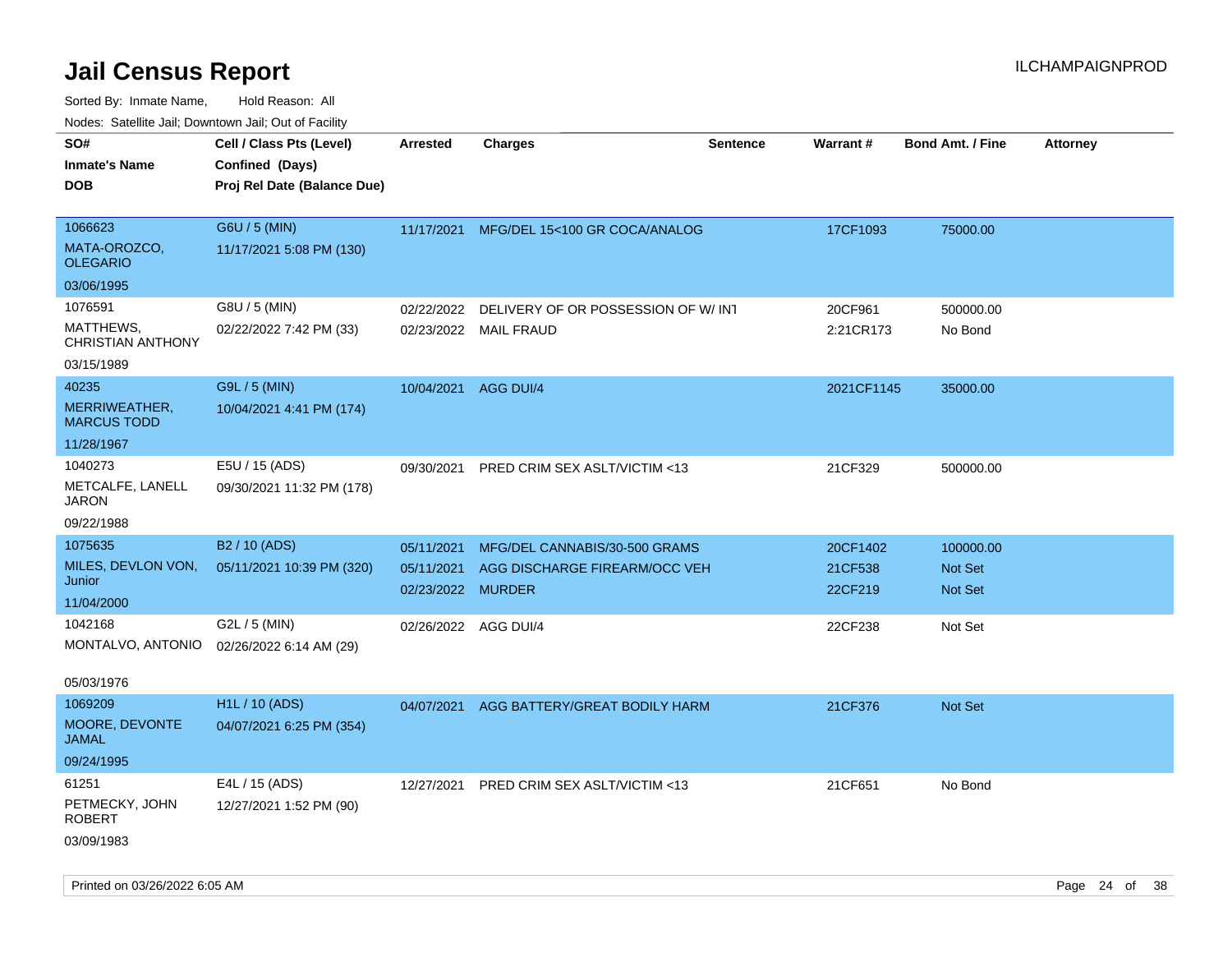| SO#<br><b>Inmate's Name</b><br><b>DOB</b>       | Cell / Class Pts (Level)<br>Confined (Days)<br>Proj Rel Date (Balance Due) | <b>Arrested</b>    | <b>Charges</b>                                            | <b>Sentence</b> | <b>Warrant#</b> | <b>Bond Amt. / Fine</b> | <b>Attorney</b> |
|-------------------------------------------------|----------------------------------------------------------------------------|--------------------|-----------------------------------------------------------|-----------------|-----------------|-------------------------|-----------------|
| 001078357                                       | A2L / 15 (SPH)                                                             | 09/17/2021         | ARMED ROBBERY/ARMED W/FIREARM                             |                 | 21CF1230        | Not Set                 |                 |
| PETTIGREW, CAREY<br><b>CORNITRIAS DEOBLO</b>    | 09/17/2021 9:56 AM (191)                                                   | 09/17/2021         | ARMED ROBBERY/ARMED W/FIREARM                             |                 | 21CF1128        | <b>Not Set</b>          |                 |
| 08/31/1986                                      |                                                                            | 09/17/2021         | ARMED ROBBERY/ARMED W/FIREARM                             |                 | 21CF1129        | Not Set                 |                 |
| 1008308                                         | F4L / 10 (ADS)                                                             | 01/30/2022 ASSAULT |                                                           |                 | 19CM364         | 4000.00                 |                 |
| PETTIGREW, MARIO<br><b>TRAVINIO</b>             | 01/30/2022 6:15 AM (56)                                                    |                    | 01/30/2022 AGG BTRY/GREAT BOD HARM/60+                    |                 | 22CF131         | No Bond                 |                 |
| 08/11/1992                                      |                                                                            |                    |                                                           |                 |                 |                         |                 |
| 1070610                                         | J6L / 10 (ADS)                                                             | 03/03/2022         | AGG BATTERY/PUBLIC PLACE                                  |                 | 21CF930         | <b>Not Set</b>          |                 |
| PHILLIS, AARON<br><b>MONTRELL</b>               | 03/03/2022 2:49 PM (24)                                                    |                    | 03/03/2022 AGG BATTERY/GREAT BODILY HARM                  |                 | 21CF482         | 5000.00                 |                 |
| 03/26/1999                                      |                                                                            |                    |                                                           |                 |                 |                         |                 |
| 1022441                                         | D4 / 10 (ADS)                                                              | 10/27/2021         | AGG BATTERY/PEACE OFFICER                                 |                 | 2021 CF 12      | No Bond                 |                 |
| PICKENS, DONTRELL<br><b>DEMAR</b>               | 10/27/2021 1:39 PM (151)                                                   | 10/27/2021         | AGG BATTERY/PEACE OFFICER                                 |                 | 2020 CF 1488    | No Bond                 |                 |
| 12/10/1993                                      |                                                                            |                    |                                                           |                 |                 |                         |                 |
| 001078005                                       | C8L / 10 (MED)                                                             | 03/08/2022         | HOME INVASION/CAUSE INJURY                                |                 | 22CF280         | Not Set                 |                 |
| PINEX, MARCHELLO D                              | 03/08/2022 2:54 AM (19)                                                    |                    | 03/08/2022 AGGRAVATED BATTERY/STRANGLE                    |                 | 19CR605101      | No Bond                 |                 |
| 12/25/1991                                      |                                                                            |                    |                                                           |                 |                 |                         |                 |
| 001078942<br>QATTOUM, ADHAM M                   | G2U / 5 (MIN)<br>03/13/2022 11:31 PM (14)                                  | 03/13/2022         | MFG/DEL CANNABIS/500<2000 GR                              |                 | 22CF307         | Not Set                 |                 |
| 07/22/1994                                      |                                                                            |                    |                                                           |                 |                 |                         |                 |
| 001077783<br>RIVERA, DARYL<br><b>ANTONIO</b>    | H6L / 10 (ADS)<br>01/05/2022 4:20 PM (81)                                  |                    | 01/05/2022 AGGRAVATED BATTERY                             |                 | 21CF325         | Not Set                 |                 |
| 11/14/1981                                      |                                                                            |                    |                                                           |                 |                 |                         |                 |
| 1072114                                         | A1U / 15 (SPH)                                                             | 01/17/2021         | ATTEMPT (FIRST DEGREE MURDER)                             |                 | 2021CF65        | Not Set                 |                 |
| ROBINSON, DONNELL<br><b>LEVON</b><br>10/23/2000 | 01/17/2021 2:40 PM (434)                                                   | 01/17/2021         | ARMED ROBBERY/NO FIREARM<br>02/17/2021 AGGRAVATED BATTERY | 4y (DOC)        | 2020CF824       | 75000.00<br>250000.00   |                 |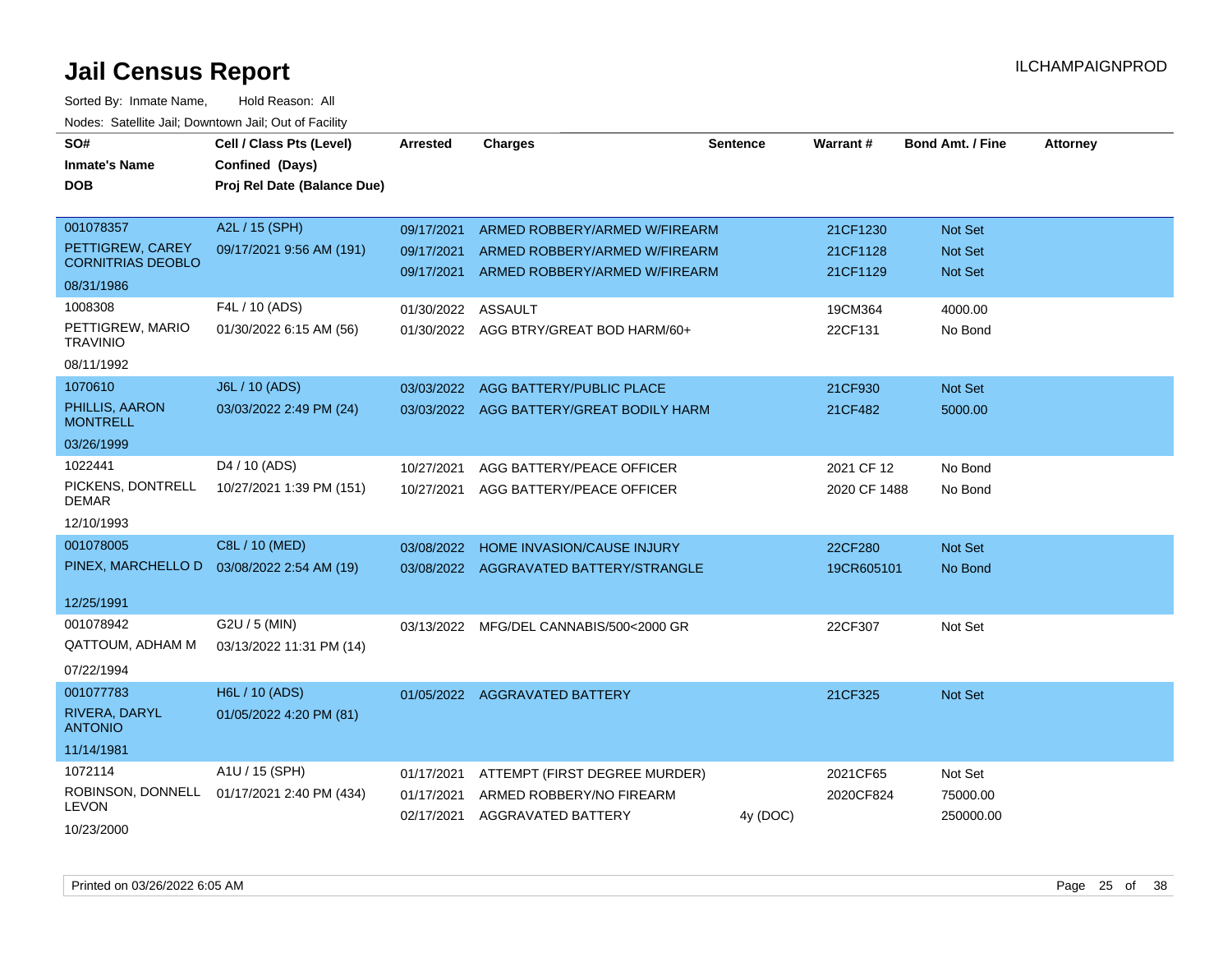Sorted By: Inmate Name, Hold Reason: All Nodes: Satellite Jail; Downtown Jail; Out of Facility

| roaco. Catolino cali, Domntonn cali, Out of Facility |                                                                            |                   |                                      |          |            |                         |                 |
|------------------------------------------------------|----------------------------------------------------------------------------|-------------------|--------------------------------------|----------|------------|-------------------------|-----------------|
| SO#<br><b>Inmate's Name</b><br><b>DOB</b>            | Cell / Class Pts (Level)<br>Confined (Days)<br>Proj Rel Date (Balance Due) | <b>Arrested</b>   | <b>Charges</b>                       | Sentence | Warrant#   | <b>Bond Amt. / Fine</b> | <b>Attorney</b> |
| 47195                                                | G8L / 5 (MIN)                                                              | 12/27/2021        | <b>RESIDENTIAL BURGLARY</b>          |          | 2020CF1222 | 10000.00                |                 |
| <b>SIMMONS, JAMES</b><br><b>ROBERT</b>               | 12/27/2021 8:42 AM (90)                                                    | 12/28/2021        | <b>RESIDENTIAL BURGLARY</b>          |          | 2021CF1596 | Not Set                 |                 |
| 03/13/1975                                           |                                                                            |                   |                                      |          |            |                         |                 |
| 1064798                                              | B3 / 15 (ADS)                                                              | 01/17/2022 MURDER |                                      |          | 2021CF695  | 1500000.00              |                 |
| STENNIS, BRUCE<br><b>DEONTAY</b>                     | 01/17/2022 1:29 PM (69)                                                    | 01/17/2022        | MFG/DEL 1<15 GR COCAINE/ANLG         |          | 21CF520    | 50000.00                |                 |
| 08/12/1998                                           |                                                                            |                   |                                      |          |            |                         |                 |
| 1036650                                              | C7L / 10 (ADS)                                                             |                   | 02/16/2022 ARMED VIOLENCE/CATEGORY I |          | 21CF845    | 250000.00               |                 |
| <b>TAYLOR, KORRION</b><br><b>VELEZ</b>               | 02/16/2022 4:33 PM (39)                                                    |                   |                                      |          |            |                         |                 |
| 03/18/1997                                           |                                                                            |                   |                                      |          |            |                         |                 |
| 1056971                                              | D <sub>2</sub> / 15 (ADS)                                                  | 08/07/2021        | FELON POSS/USE WEAPON/FIREARM        |          | 21CF948    | No Bond                 |                 |
| TRAVIS, DENZEL<br>DANTRELL                           | 08/07/2021 7:36 AM (232)                                                   |                   | 08/08/2021 AGG BATTERY/PUBLIC PLACE  |          | 2020CF647  | 25000.00                |                 |
| 03/21/1993                                           |                                                                            |                   |                                      |          |            |                         |                 |
| 001078250                                            | C9L / 10 (ADS)                                                             | 08/07/2021        | FELON POSS WEAPON/BODY ARMOR         |          | 21CF950    | Not Set                 |                 |
| <b>TRAVIS, JORDAN</b><br><b>TESHAUN</b>              | 08/07/2021 10:27 AM (232)                                                  |                   |                                      |          |            |                         |                 |
| 03/03/1996                                           |                                                                            |                   |                                      |          |            |                         |                 |
| 512160                                               | F1L / 15 (MAX)                                                             |                   | 03/10/2022 ARMED HABITUAL CRIMINAL   |          | 22CF296    | Not Set                 |                 |
| <b>TURNER, CHARLES</b><br>EDWARD                     | 03/10/2022 12:00 PM (17)                                                   |                   | 03/11/2022 PAROLE REVOCATION         |          | CH2201422  | No Bond                 |                 |
| 09/05/1986                                           |                                                                            |                   |                                      |          |            |                         |                 |
| 30108                                                | J4L / 15 (ADS)                                                             | 07/30/2021 MURDER |                                      |          | 21CF902    | 2000000.00              |                 |
| VANDYKE, DARYL<br><b>ANTHONY</b>                     | 07/30/2021 8:29 PM (240)                                                   |                   |                                      |          |            |                         |                 |
| 10/04/1965                                           |                                                                            |                   |                                      |          |            |                         |                 |
| 968681                                               | D5 / 15 (ADS)                                                              | 08/27/2021        | AGG CRIM SX AB/VIC 13<18/TRUST       |          | 2020CF499  | 250000.00               |                 |
| WADE, DEMETRIUS<br>DARYL                             | 08/27/2021 2:25 AM (212)                                                   | 08/27/2021        | INDIRECT CRIMINAL CONTEMPT           | 3y (DOC) | 2021CC16   | No Bond                 |                 |
|                                                      |                                                                            |                   |                                      |          |            |                         |                 |

01/07/1987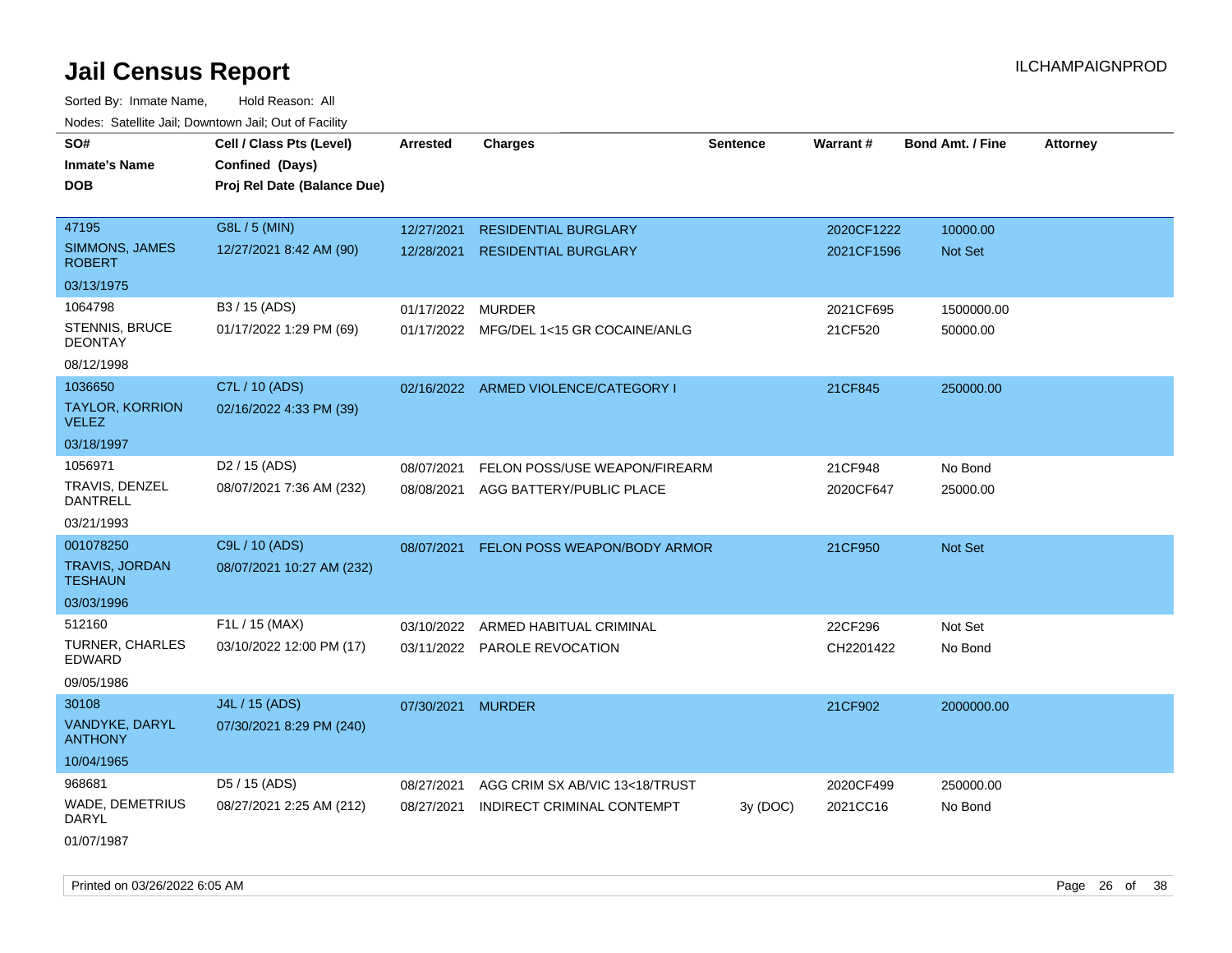| SO#                                        | Cell / Class Pts (Level)    | <b>Arrested</b> | <b>Charges</b>                  | <b>Sentence</b> | Warrant#  | <b>Bond Amt. / Fine</b> | <b>Attorney</b> |
|--------------------------------------------|-----------------------------|-----------------|---------------------------------|-----------------|-----------|-------------------------|-----------------|
| <b>Inmate's Name</b>                       | Confined (Days)             |                 |                                 |                 |           |                         |                 |
| <b>DOB</b>                                 | Proj Rel Date (Balance Due) |                 |                                 |                 |           |                         |                 |
|                                            |                             |                 |                                 |                 |           |                         |                 |
| 1070971                                    | H3L / 5 (ADS)               | 12/07/2021      | <b>IDENTITY THEFT/&lt;\$300</b> |                 | 20CF922   | Not Set                 |                 |
| <b>WEIR, CLINTON</b><br><b>HOWARD</b>      | 12/08/2021 3:45 AM (109)    | 12/07/2021      | <b>RECKLESS DRIVING</b>         |                 | 19TR2348  | Not Set                 |                 |
| 03/15/1983                                 |                             |                 |                                 |                 |           |                         |                 |
| 54212                                      | E3U / 10 (ADS)              | 12/21/2021      | ARMED VIOLENCE/CATEGORY I       |                 | 21CF1576  | Not Set                 |                 |
| <b>WHITLOCK, GEORGE</b>                    | 12/21/2021 1:20 PM (96)     | 12/21/2021      | RECEIVE/POSS/SELL STOLEN VEH    |                 | 2021CF669 | 10000.00                |                 |
| ABRAM                                      |                             | 12/21/2021      | <b>VIOLATE ORDER PROTECTION</b> |                 | 2021CM391 | 1000.00                 |                 |
| 11/10/1978                                 |                             |                 |                                 |                 |           |                         |                 |
| 001077917                                  | G4U / 5 (MIN)               | 03/15/2022      | <b>RESIDENTIAL BURGLARY</b>     |                 | 2022CF311 | Not Set                 |                 |
| <b>WILLIAMS, EDDIE SIM</b>                 | 03/15/2022 3:17 AM (12)     |                 |                                 |                 |           |                         |                 |
| 02/04/1972                                 |                             |                 |                                 |                 |           |                         |                 |
| 1058072                                    | A2U / 15 (SPH)              | 02/25/2021      | ARMED HABITUAL CRIMINAL         |                 |           | Not Set                 |                 |
| <b>WILLIAMS, KENNETH</b><br><b>BERNARD</b> | 02/25/2021 3:24 PM (395)    |                 |                                 |                 |           |                         |                 |
| 10/04/1985                                 |                             |                 |                                 |                 |           |                         |                 |
| 1020914                                    | F3L / 10 (MED)              | 03/06/2022      | FELON POSS/USE WEAPON/FIREARM   |                 | 21CF1337  | 250000.00               |                 |
| <b>WILSON, BRANDON</b><br><b>LARON</b>     | 03/06/2022 11:46 AM (21)    |                 |                                 |                 |           |                         |                 |
| 07/05/1994                                 |                             |                 |                                 |                 |           |                         |                 |
| <b>Total Downtown Jail: 60</b>             |                             | Males: 60       | Females: 0<br>Unknown: 0        |                 |           |                         |                 |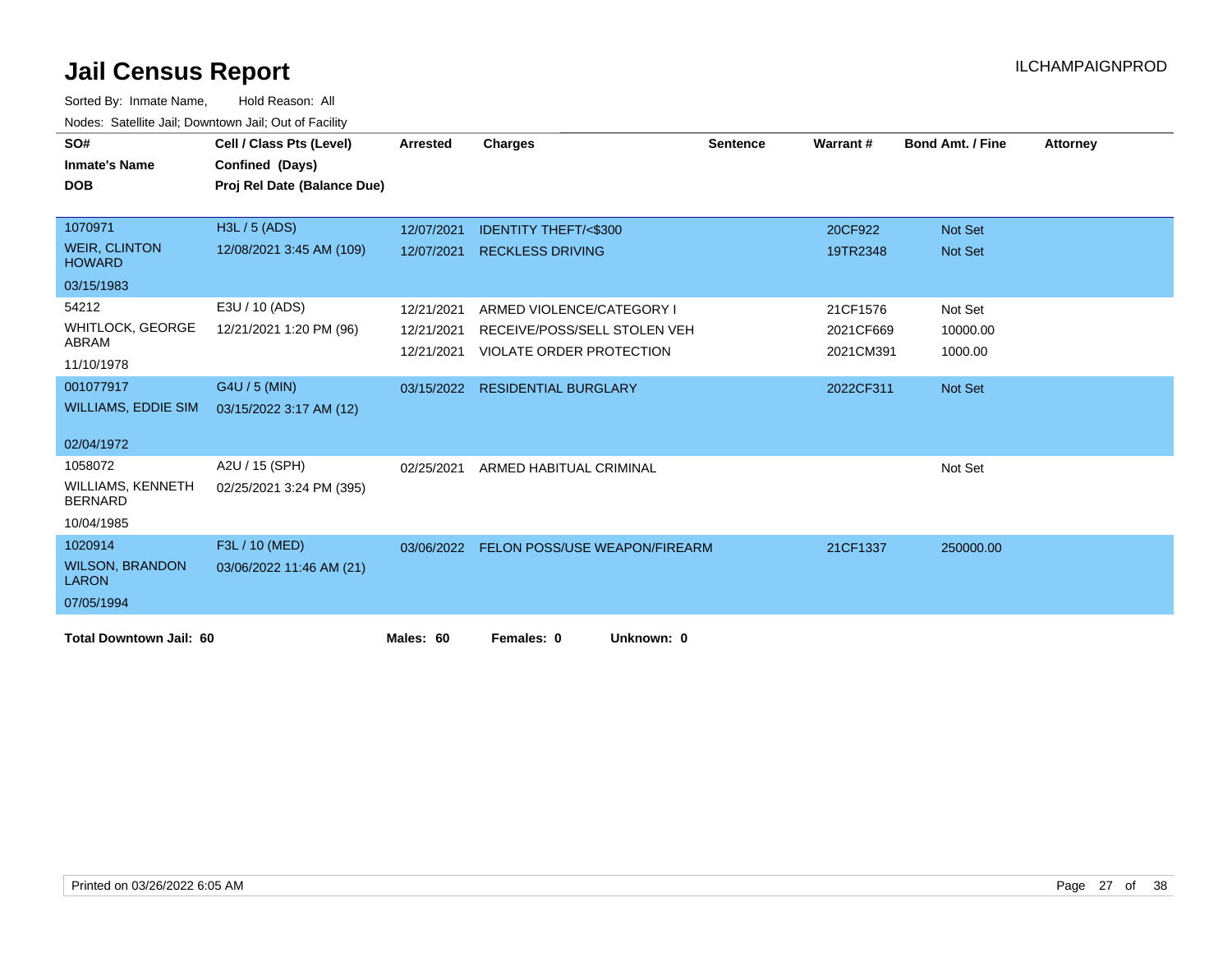**Out of Facility**

Sorted By: Inmate Name, Hold Reason: All Nodes: Satellite Jail; Downtown Jail; Out of Facility

| SO#<br><b>Inmate's Name</b><br><b>DOB</b> | Cell / Class Pts (Level)<br>Confined (Days)<br>Proj Rel Date (Balance Due) | <b>Arrested</b> | <b>Charges</b>                   | <b>Sentence</b> | Warrant#   | <b>Bond Amt. / Fine</b> | <b>Attorney</b> |
|-------------------------------------------|----------------------------------------------------------------------------|-----------------|----------------------------------|-----------------|------------|-------------------------|-----------------|
| 001078621                                 | <b>KAN / 10 (MED)</b>                                                      | 12/23/2021      | <b>RESIDENTIAL BURGLARY</b>      |                 | 21CF1582   | Not Set                 |                 |
|                                           | BAILEY, DANIEL SCOTT 12/23/2021 9:44 AM (94)                               | 01/14/2022      | <b>PROBATION VIOLATION</b>       |                 | 21CF1445   | Not Set                 |                 |
| 05/09/1999                                |                                                                            |                 |                                  |                 |            |                         |                 |
| 19971                                     | <b>EHD</b>                                                                 | 11/09/2021      | DRIVING RVK/SUSP DUI/SSS 4-9     |                 | 2021CF968  | Not Set                 |                 |
| <b>LYNN</b>                               | BARNESKE, RAYMOND 11/09/2021 9:32 AM (138)                                 |                 |                                  |                 |            |                         |                 |
| 08/17/1961                                | 5/6/2022 (0.00)                                                            |                 |                                  |                 |            |                         |                 |
| 516062                                    | <b>KAN / 15 (MAX)</b>                                                      | 02/22/2021      | AGG DISCH FIR/VEH/PC OFF/FRMAN   |                 | 21CF210    | No Bond                 |                 |
| <b>BENNETT, JOHN</b><br><b>MICHAEL</b>    | 02/22/2021 10:47 AM (398)                                                  | 02/22/2021      | <b>PHONE HARASSMENT/2+</b>       |                 | 20CF194    | 5000.00                 |                 |
| 04/30/1986                                |                                                                            |                 |                                  |                 |            |                         |                 |
| 33993                                     | KAN / 10 (MED)                                                             | 06/14/2021      | AGGRAVATED DOMESTIC BATTERY      |                 | 21CF688    | Not Set                 |                 |
| <b>BOOKER, STEPHON</b>                    | 06/14/2021 7:42 PM (286)                                                   | 06/14/2021      | POSSESSING A CONTROLLED SUBSTANC |                 | 21CF657    | Not Set                 |                 |
| <b>MONTELL</b>                            |                                                                            | 06/14/2021      | PAROLE REVOCATION                |                 | CH2103612  | No Bond                 |                 |
| 06/11/1971                                |                                                                            |                 |                                  |                 |            |                         |                 |
| 38273                                     | <b>EHD</b>                                                                 | 02/23/2022      | AGG DUI/NO VALID DL              |                 | 2020CF1371 | <b>Not Set</b>          |                 |
| <b>BRADLEY,</b><br><b>CHRISTOPHER</b>     | 02/23/2022 9:14 AM (32)                                                    |                 |                                  |                 |            |                         |                 |
| 02/24/1974                                | 4/7/2022 (0.00)                                                            |                 |                                  |                 |            |                         |                 |
| 1074315                                   | KAN / 15 (MAX)                                                             | 07/27/2021      | AGG DISCHARGE FIREARM/VEH/SCH    |                 | 21CF927    | Not Set                 |                 |
| <b>BRIGGS, PATRICK</b><br><b>MONTAY</b>   | 08/03/2021 4:56 PM (236)                                                   |                 |                                  |                 |            |                         |                 |

08/05/2001

| 001078880     | KAN / 15 (MAX)          | 02/25/2022 ARMED VIOLENCE/CATEGORY I      | 22CF237     | Not Set |
|---------------|-------------------------|-------------------------------------------|-------------|---------|
| BROACH, CAREU | 02/25/2022 3:58 PM (30) | 02/25/2022 AGG DISCHARGE FIREARM/BLDG/SCH | 22600096201 | No Bond |
| 02/27/2003    |                         | 02/25/2022 PAROLE REVOCATION              | HN-2200660  | No Bond |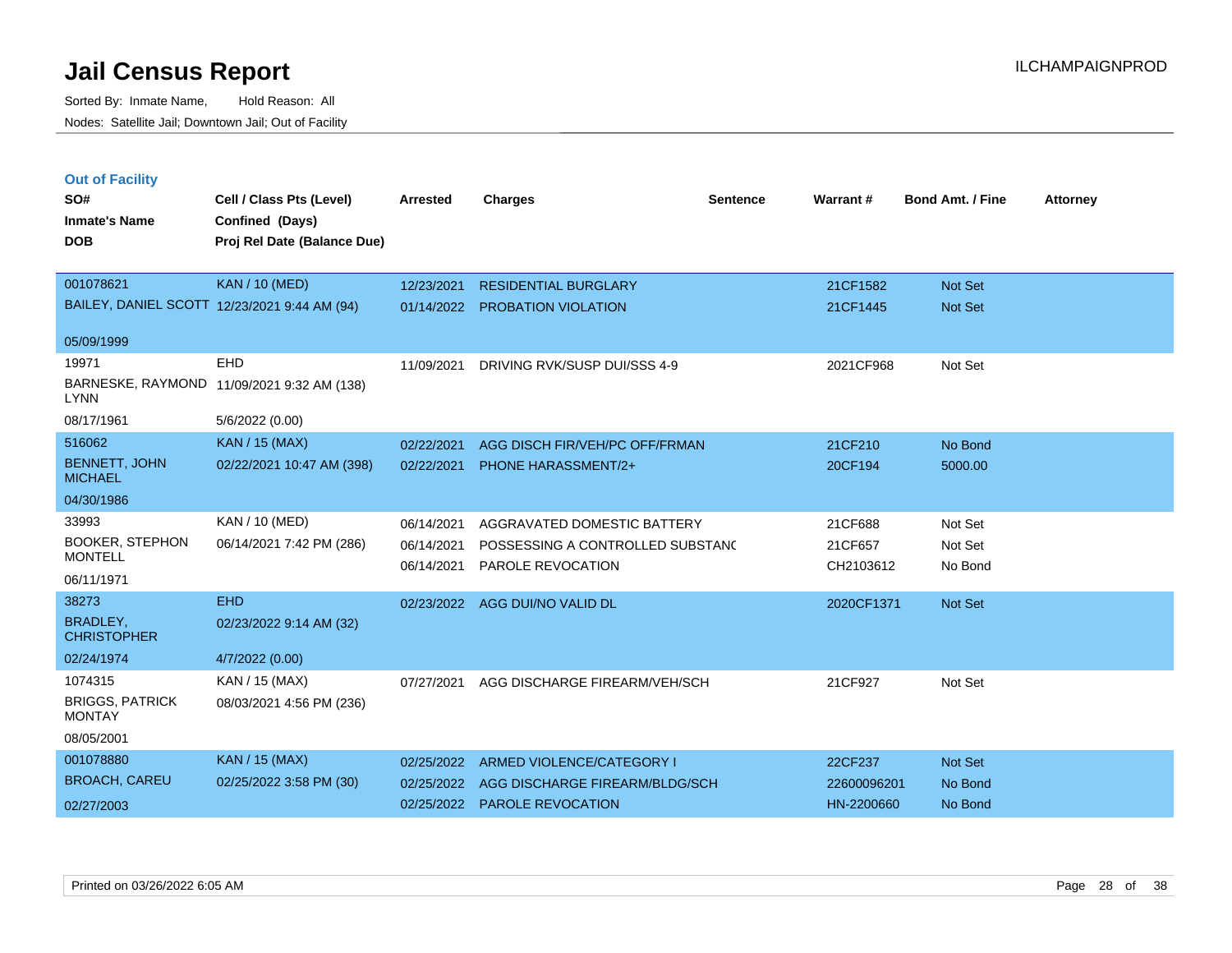| rouco. Calcinic Jan, Downtown Jan, Out of Facility      |                                                                            |                          |                                                               |                 |                      |                         |                 |
|---------------------------------------------------------|----------------------------------------------------------------------------|--------------------------|---------------------------------------------------------------|-----------------|----------------------|-------------------------|-----------------|
| SO#<br>Inmate's Name<br><b>DOB</b>                      | Cell / Class Pts (Level)<br>Confined (Days)<br>Proj Rel Date (Balance Due) | <b>Arrested</b>          | <b>Charges</b>                                                | <b>Sentence</b> | Warrant#             | <b>Bond Amt. / Fine</b> | <b>Attorney</b> |
| 001078065<br><b>BROWN, CHARMAN</b><br><b>LAKEEF</b>     | <b>KAN / 10 (ADS)</b><br>06/17/2021 12:32 PM (283)                         |                          | 06/17/2021 AGG BATTERY/DISCHARGE FIREARM                      |                 | 21CF704              | 1000000.00              |                 |
| 11/30/2002                                              |                                                                            |                          |                                                               |                 |                      |                         |                 |
| 001078008<br>BROWN, CODY<br><b>RUSSELL</b>              | KAN / 15 (MAX)<br>02/15/2022 9:17 AM (40)                                  |                          | 02/15/2022 AGG BATTERY/DISCHARGE FIREARM                      |                 | 21CF1090             | 500000.00               |                 |
| 02/15/2004                                              |                                                                            |                          |                                                               |                 |                      |                         |                 |
| 1038554<br><b>BROWN, CORRION</b><br><b>DEVONTAE</b>     | <b>KAN / 15 (MAX)</b><br>08/18/2021 5:40 PM (221)                          | 08/18/2021<br>08/18/2021 | ARMED HABITUAL CRIMINAL<br>DELIVERY OF OR POSSESSION OF W/INT |                 | 21CF1162<br>21CF1009 | Not Set<br>No Bond      |                 |
| 04/19/1995                                              |                                                                            |                          |                                                               |                 |                      |                         |                 |
| 1038579<br>BROWN, MARKEL<br>rikki                       | KAN / 15 (MAX)<br>08/18/2021 2:05 PM (221)                                 | 08/18/2021               | FELON POSS/USE WEAPON/FIREARM                                 |                 | 21CF1010             | Not Set                 |                 |
| 01/06/1995                                              |                                                                            |                          |                                                               |                 |                      |                         |                 |
| 1003006<br><b>BROWN, ROCKEITH</b><br>JAVONTE            | <b>KAN / 15 (MAX)</b><br>08/19/2021 12:55 AM (220)                         | 08/19/2021               | <b>FELON POSS/USE MACHINE GUN</b>                             |                 | 21CF1011             | No Bond                 |                 |
| 07/23/1991                                              |                                                                            |                          |                                                               |                 |                      |                         |                 |
| 1068812<br>BRYANT, DANNY<br>EUGENE<br>11/22/1989        | KAN / 15 (MAX)<br>12/21/2021 1:50 PM (96)                                  | 12/21/2021<br>12/21/2021 | FELON POSS/USE FIREARM PRIOR<br>AGG DISCHARGE FIREARM/OCC VEH |                 | 21CF1568<br>21CF741  | Not Set<br>Not Set      |                 |
| 987334<br>CAIN, ISAIAH<br><b>DEPRIEST</b><br>12/23/1990 | <b>KAN / 15 (MAX)</b><br>03/10/2021 2:22 PM (382)                          |                          | 03/10/2021 ATTEMPT (FIRST DEGREE MURDER)                      |                 | 19CF689              | <b>Not Set</b>          |                 |
| 992962<br>CAMPBELL, KEITH<br>KNAQEEB<br>07/22/1991      | KAN / 15 (ADS)<br>05/25/2021 1:19 PM (306)                                 | 05/25/2021               | MURDER/INTENT TO KILL/INJURE                                  |                 | 2018CF1045           | 1000000.00              |                 |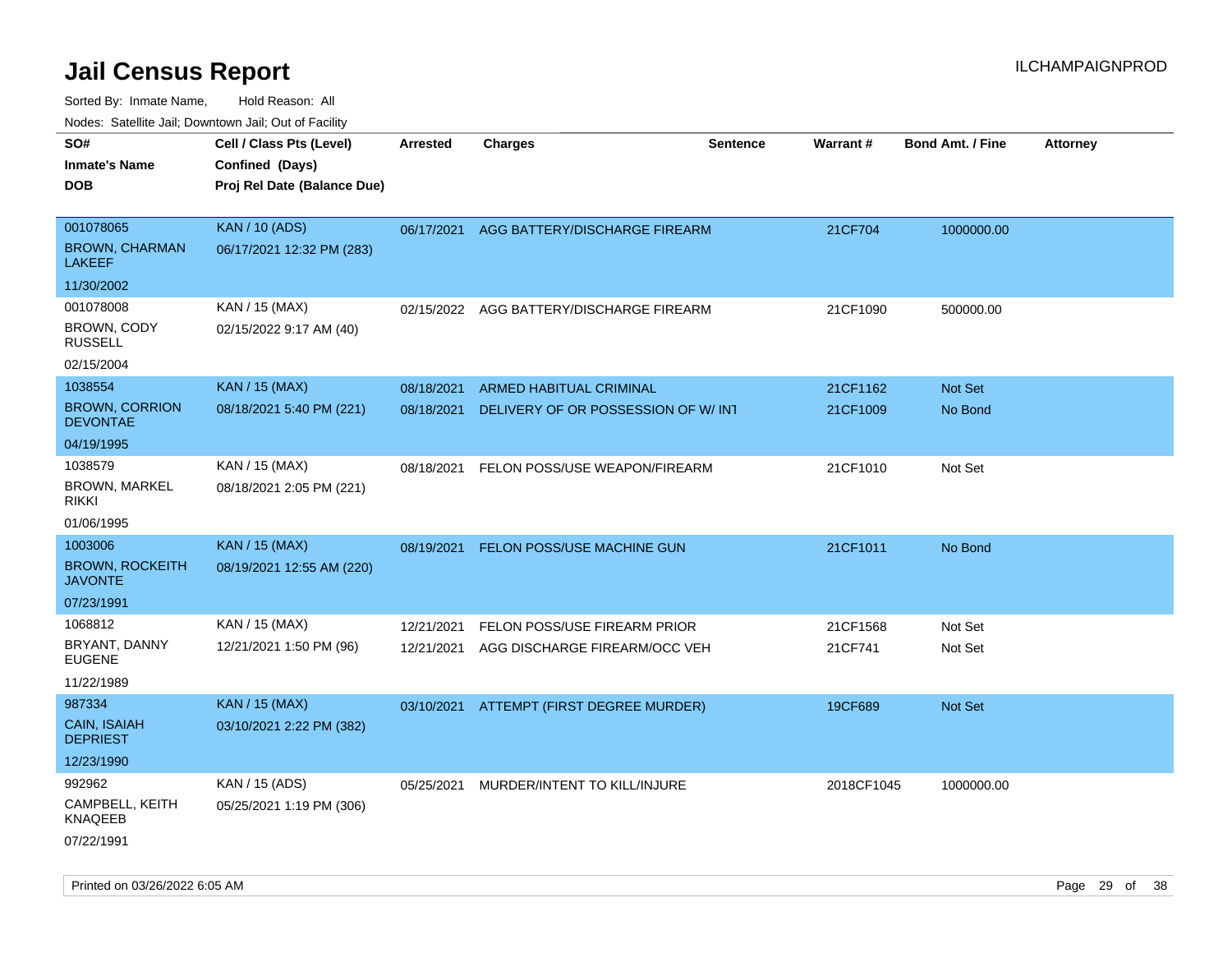Sorted By: Inmate Name, Hold Reason: All

Nodes: Satellite Jail; Downtown Jail; Out of Facility

| SO#                                       | Cell / Class Pts (Level)    | <b>Arrested</b> | <b>Charges</b>                       | <b>Sentence</b> | Warrant#   | <b>Bond Amt. / Fine</b> | <b>Attorney</b> |
|-------------------------------------------|-----------------------------|-----------------|--------------------------------------|-----------------|------------|-------------------------|-----------------|
| <b>Inmate's Name</b>                      | Confined (Days)             |                 |                                      |                 |            |                         |                 |
| <b>DOB</b>                                | Proj Rel Date (Balance Due) |                 |                                      |                 |            |                         |                 |
|                                           |                             |                 |                                      |                 |            |                         |                 |
| 001078576                                 | <b>KAN / 15 (MAX)</b>       | 11/09/2021      | UNLAWFUL USE OF A WEAPON             |                 | 21CF1383   | Not Set                 |                 |
| CARTER, DEMONDRE<br><b>DAVON</b>          | 11/09/2021 6:01 PM (138)    |                 |                                      |                 |            |                         |                 |
| 05/27/2001                                |                             |                 |                                      |                 |            |                         |                 |
| 1064992                                   | KAN / 15 (MAX)              | 09/20/2021      | ARMED VIOLENCE/CATEGORY I            |                 | 21CF1137   | Not Set                 |                 |
| CARTER, KEJUAN<br><b>JAVONTE</b>          | 09/20/2021 11:42 PM (188)   |                 |                                      |                 |            |                         |                 |
| 06/27/1998                                |                             |                 |                                      |                 |            |                         |                 |
| 001078729                                 | <b>KAN / 15 (ADS)</b>       | 01/02/2022      | MURDER/INTENT TO KILL/INJURE         |                 | 20CF396    | 1000000.00              |                 |
| <b>CARTER, TROY</b><br><b>DEMON</b>       | 01/02/2022 10:29 AM (84)    |                 |                                      |                 |            |                         |                 |
| 01/02/2004                                |                             |                 |                                      |                 |            |                         |                 |
| 001078461                                 | KAN / 10 (MED)              | 10/07/2021      | AGG UNLAWFUL USE WEAPON/PERSON       |                 | 2021CF1209 | No Bond                 |                 |
| COLE, ERIC JOSE                           | 10/08/2021 12:25 AM (170)   | 10/07/2021      | AGG DOMESTIC BATTERY/STRANGLE        |                 | 2021CF1208 | Not Set                 |                 |
| 01/24/2002                                |                             |                 |                                      |                 |            |                         |                 |
| 1048488                                   | <b>KAN / 10 (ADS)</b>       | 12/30/2021      | ARMED VIOLENCE/CATEGORY I            |                 | 2022CF4    | Not Set                 |                 |
| COLSON, WAYNE<br><b>ARTHUR, Third</b>     | 12/30/2021 8:27 AM (87)     |                 |                                      |                 |            |                         |                 |
| 10/14/1995                                |                             |                 |                                      |                 |            |                         |                 |
| 57733                                     | KAN / 15 (SPH)              | 02/25/2020      | <b>HOMICIDE</b>                      |                 | 2020-CF250 | 2000000.00              |                 |
| CRAIG, ANTOINE<br><b>DARRELL</b>          | 02/25/2020 4:08 PM (761)    | 02/25/2020      | FELON POSS/USE WEAPON/FIREARM        |                 | 19CF-1827  | 80000.00                |                 |
| 10/09/1982                                |                             |                 |                                      |                 |            |                         |                 |
| 001077939                                 | <b>KAN / 10 (MED)</b>       | 05/10/2021      | <b>FIREARM/FOID INVALID/NOT ELIG</b> |                 | 21CF526    | No Bond                 |                 |
| <b>CROSS, PATRICK</b><br><b>DONTRELLE</b> | 05/10/2021 7:31 PM (321)    | 06/02/2021      | POSS STOLEN VEHICLE > \$25,000       |                 | 21CF612    | Not Set                 |                 |
| 11/07/2001                                |                             |                 |                                      |                 |            |                         |                 |
| 25022                                     | EHD / 10 (MED)              |                 | 02/17/2022 AGG DUI/2/PASS<16         |                 | 2021CF560  | No Bond                 |                 |
| CRUMP, ROBERT<br><b>ANTHONY</b>           | 02/17/2022 11:48 AM (38)    |                 |                                      |                 |            |                         |                 |
| 02/06/1966                                | 5/14/2022 (0.00)            |                 |                                      |                 |            |                         |                 |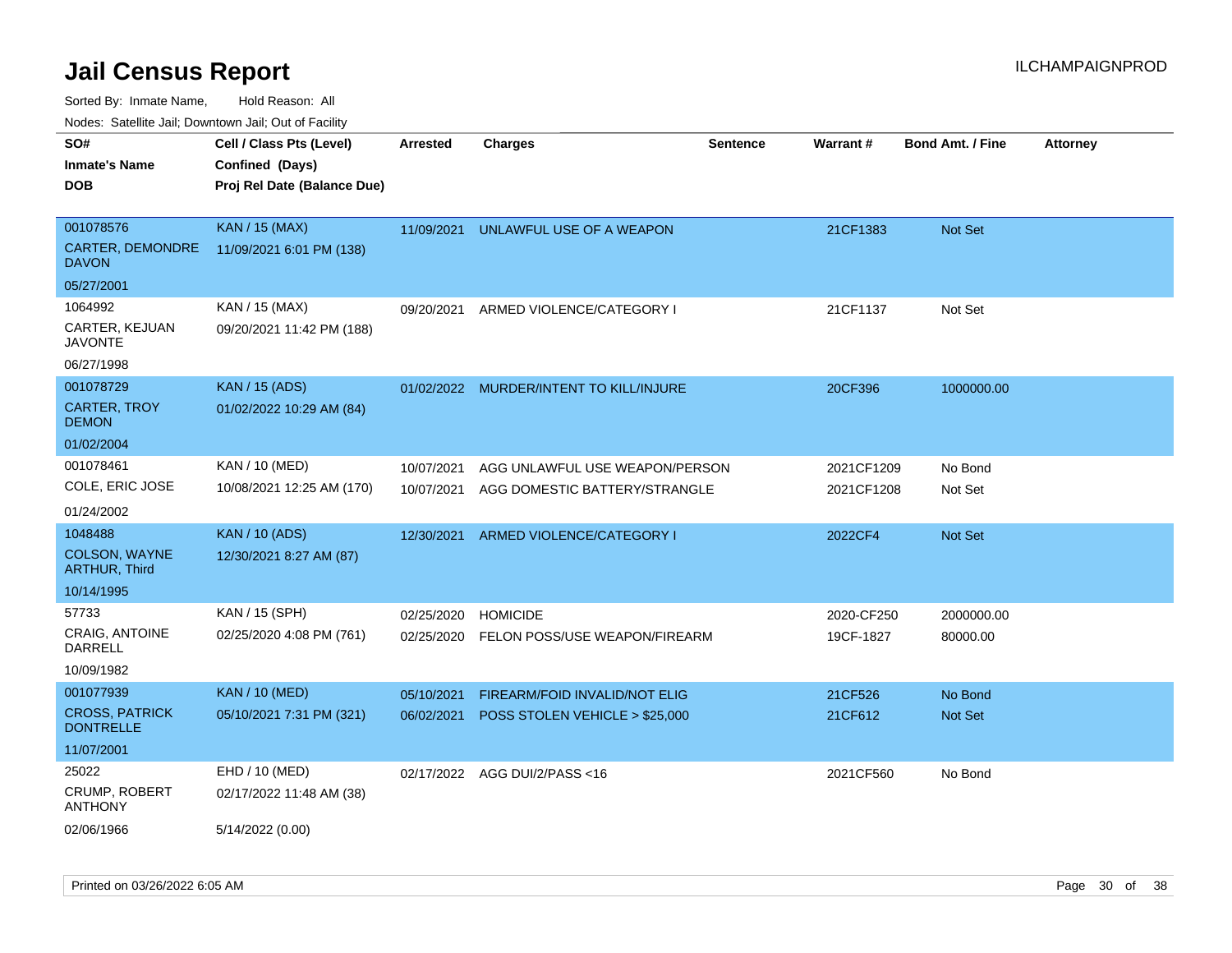| roaco. Catolino cali, Downtown cali, Out of Fability |                                              |                      |                                              |                 |            |                         |                 |
|------------------------------------------------------|----------------------------------------------|----------------------|----------------------------------------------|-----------------|------------|-------------------------|-----------------|
| SO#                                                  | Cell / Class Pts (Level)                     | <b>Arrested</b>      | <b>Charges</b>                               | <b>Sentence</b> | Warrant#   | <b>Bond Amt. / Fine</b> | <b>Attorney</b> |
| <b>Inmate's Name</b>                                 | Confined (Days)                              |                      |                                              |                 |            |                         |                 |
| <b>DOB</b>                                           | Proj Rel Date (Balance Due)                  |                      |                                              |                 |            |                         |                 |
|                                                      |                                              |                      |                                              |                 |            |                         |                 |
| 001078538                                            | <b>KAN / 10 (ADS)</b>                        |                      | 10/26/2021 CRIM SEX ASSAULT/FORCE            |                 | 21CF1301   | Not Set                 |                 |
| DAWKINS, LEN                                         | 10/26/2021 8:18 PM (152)                     |                      |                                              |                 |            |                         |                 |
| 03/23/1987                                           |                                              |                      |                                              |                 |            |                         |                 |
| 1061304                                              | KAN / 15 (MAX)                               | 10/11/2021           | ARMED HABITUAL CRIMINAL                      |                 | 21CF1226   | No Bond                 |                 |
| DORRIS, KEMION                                       | 10/11/2021 7:30 PM (167)                     | 10/11/2021           | ARMED HABITUAL CRIMINAL                      |                 | 21CF1227   | No Bond                 |                 |
| <b>DAETOCE</b>                                       |                                              | 10/11/2021           | HOME INVASION/FIREARM                        |                 | 21CF1228   | No Bond                 |                 |
| 11/19/1997                                           |                                              |                      |                                              |                 |            |                         |                 |
| 1013012                                              | <b>KAN / 15 (MAX)</b>                        | 07/08/2021           | ATTEMPT (FIRST DEGREE MURDER)                |                 | 2021CF790  | 1000000.00              |                 |
| <b>GARY, XAVIER LAMAR</b>                            | 07/08/2021 9:24 AM (262)                     | 07/08/2021           | <b>FELON POSS/USE FIREARM PRIOR</b>          |                 | 2020CF650  | 25000.00                |                 |
|                                                      |                                              | 07/08/2021           | FELON POSS/USE FIREARM PRIOR                 |                 | 21CF798    | Not Set                 |                 |
| 12/14/1991                                           |                                              |                      |                                              |                 |            |                         |                 |
| 1065946                                              | KAN / 10 (MED)                               | 09/04/2021           | AGG BATTERY/DISCHARGE FIREARM                |                 | 21CF1057   | 750000.00               |                 |
| GODBOLT, DESMOND<br><b>DEVONTAE</b>                  | 09/04/2021 1:17 AM (204)                     |                      | 09/04/2021 RESIST/OBSTRUCTING A PEACE OFFICE |                 | 21CM407    | Not Set                 |                 |
| 11/15/1997                                           |                                              |                      |                                              |                 |            |                         |                 |
| 1070118                                              | <b>KAN / 15 (MAX)</b>                        | 08/31/2021           | AGGRAVATED DOMESTIC BATTERY                  |                 | 21CF1049   | No Bond                 |                 |
| <b>GRAHAM, CORTEZ</b><br><b>LAMON</b>                | 08/31/2021 9:32 PM (208)                     | 09/02/2021           | PROBATION VIOLATION                          |                 | 21CF55     | Not Set                 |                 |
| 03/31/1976                                           |                                              |                      |                                              |                 |            |                         |                 |
| 1076506                                              | KAN / 15 (MAX)                               | 09/17/2021           | AGG UUW/PERSON/CM THREAT VIOL                |                 | 21CF1131   | Not Set                 |                 |
|                                                      | GRAY, JAMARH EMERE 09/17/2021 10:41 AM (191) | 09/20/2021           | DOMESTIC BATTERY                             |                 | 21CM430    | Not Set                 |                 |
|                                                      |                                              |                      |                                              |                 |            |                         |                 |
| 06/21/2003                                           |                                              |                      |                                              |                 |            |                         |                 |
| 1055117                                              | <b>EHD</b>                                   |                      | 02/15/2022 AGG BATTERY/PUBLIC PLACE          |                 | 2021CM47   | Not Set                 |                 |
| <b>GREAM, JOHN</b><br><b>ROBERT LEE</b>              | 02/15/2022 10:44 AM (40)                     |                      |                                              |                 |            |                         |                 |
| 08/23/1996                                           | 6/13/2022 (0.00)                             |                      |                                              |                 |            |                         |                 |
| 1037683                                              | <b>EHD</b>                                   | 02/23/2022           | AGG DUI/LIC SUSP OR REVOKED                  |                 | 2020CF350  | Not Set                 |                 |
| HARRISON, HAROLD<br><b>RAY</b>                       | 02/23/2022 10:01 AM (32)                     | 02/23/2022 AGG DUI/3 |                                              |                 | 2020CF1351 | Not Set                 |                 |
| 11/30/1963                                           | 5/22/2022 (0.00)                             |                      |                                              |                 |            |                         |                 |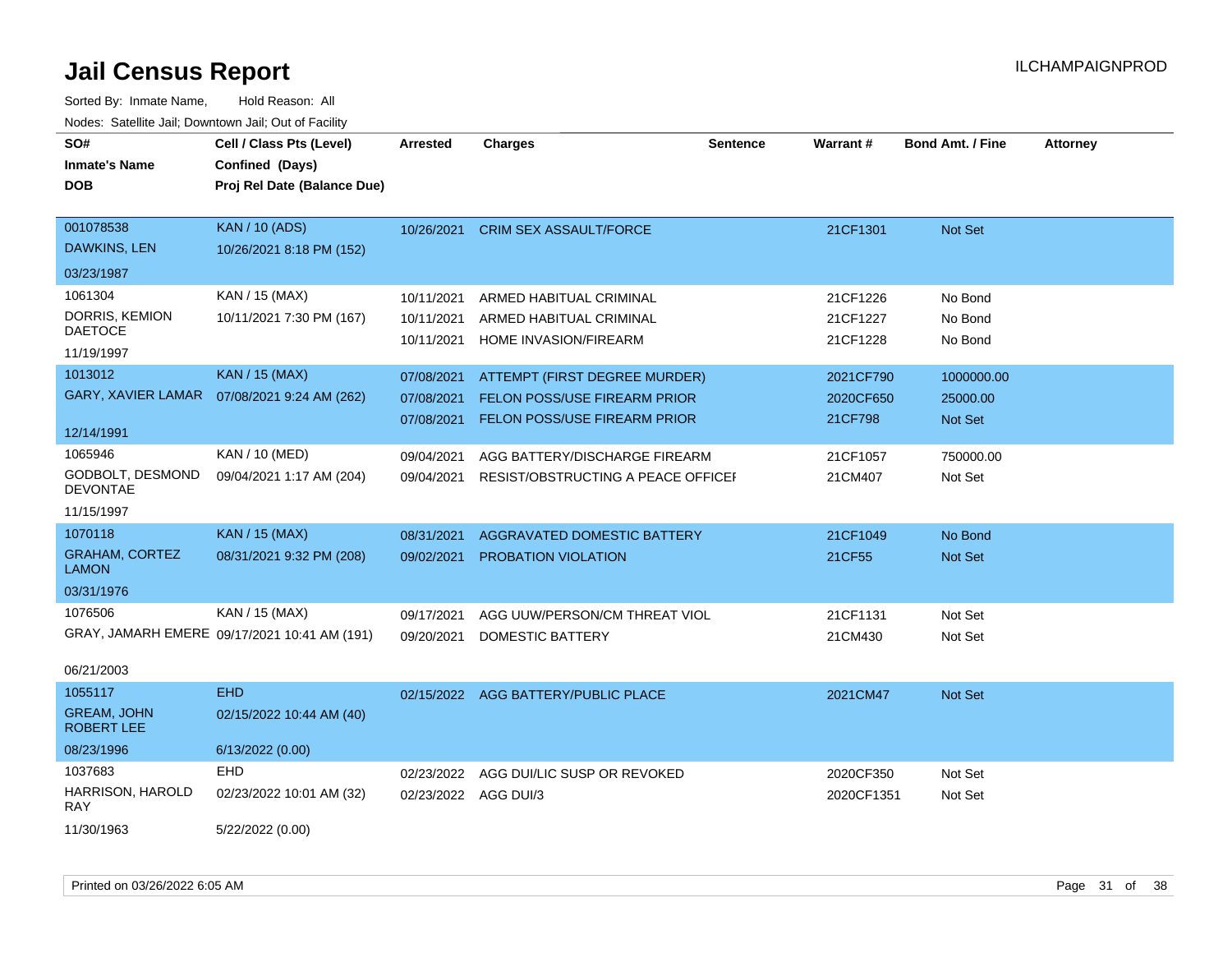| SO#                                  | Cell / Class Pts (Level)    | <b>Arrested</b> | <b>Charges</b>                           | <b>Sentence</b> | Warrant#   | <b>Bond Amt. / Fine</b> | <b>Attorney</b> |
|--------------------------------------|-----------------------------|-----------------|------------------------------------------|-----------------|------------|-------------------------|-----------------|
| <b>Inmate's Name</b>                 | Confined (Days)             |                 |                                          |                 |            |                         |                 |
| <b>DOB</b>                           | Proj Rel Date (Balance Due) |                 |                                          |                 |            |                         |                 |
|                                      |                             |                 |                                          |                 |            |                         |                 |
| 1045186                              | <b>KAN / 15 (MAX)</b>       | 08/16/2021      | ARMED VIOLENCE/CATEGORY I                |                 | 21CF934    | 1000000.00              |                 |
| HOLBROOK, JOHNNIE                    | 08/16/2021 11:07 AM (223)   | 08/16/2021      | FELON POSS/USE WEAPON/FIREARM            |                 | 19CF968    | Not Set                 |                 |
| <b>MATHIS</b>                        |                             | 08/16/2021      | AGG FLEEING POLICE/21 MPH OVER           |                 | 21CF988    | <b>Not Set</b>          |                 |
|                                      |                             | 08/16/2021      | FELON POSS/USE WEAPON/FIREARM            |                 | 21CF989    | <b>Not Set</b>          |                 |
| 07/19/1996                           |                             |                 |                                          |                 |            |                         |                 |
| 972300                               | KAN / 10 (MED)              | 12/22/2021      | RESIDENTIAL BURGLARY                     |                 | 18CF1691   | 25000.00                |                 |
| HOLT, MICHAEL<br><b>TERRELL</b>      | 12/22/2021 8:36 AM (95)     | 12/22/2021      | AGG CRIM SEX ABUSE/VICTIM <9             |                 | 19CF1277   | 250000.00               |                 |
| 12/25/1989                           |                             |                 |                                          |                 |            |                         |                 |
| 001078146                            | <b>KAN / 15 (MAX)</b>       | 07/09/2021      | AGG BATTERY/DISCHARGE FIREARM            |                 | 21CF795    | 1000000.00              |                 |
| HUNT, TEIGAN<br><b>JAZAIREO</b>      | 07/09/2021 12:41 PM (261)   |                 | 07/09/2021 ARMED ROBBERY/ARMED W/FIREARM |                 | 21CF806    | Not Set                 |                 |
| 05/14/2003                           |                             |                 |                                          |                 |            |                         |                 |
| 989743                               | KAN / 15 (ADS)              | 04/13/2021      | AGGRAVATED DOMESTIC BATTERY              |                 | 21CF399    | Not Set                 |                 |
| JACKSON, STEVE<br><b>ALLEN</b>       | 04/13/2021 2:45 AM (348)    |                 |                                          |                 |            |                         |                 |
| 06/04/1991                           |                             |                 |                                          |                 |            |                         |                 |
| 001078788                            | KAN / 5 (ADS)               |                 | 01/21/2022 AGGRAVATED BATTERY            |                 | 22CF93     | Not Set                 |                 |
| <b>JOHNSON, BRENTON</b><br>ZAE       | 01/21/2022 8:33 PM (65)     |                 |                                          |                 |            |                         |                 |
| 08/07/1987                           |                             |                 |                                          |                 |            |                         |                 |
| 57271                                | EHD                         | 03/08/2022      | DRIVING RVK/SUSP DUI/SSS 4-9             |                 | 2021CF34   | Not Set                 |                 |
| <b>KEYS, CAPREE</b><br><b>REMONE</b> | 03/08/2022 9:17 AM (19)     | 03/08/2022      | DRIVING RVK/SUSP DUI/SSS 4-9             |                 | 2020CF1116 | Not Set                 |                 |
| 11/23/1982                           | 9/3/2022(0.00)              |                 |                                          |                 |            |                         |                 |
| 1064445                              | <b>KAN / 15 (MAX)</b>       | 04/23/2021      | AGG DISCHARGE FIREARM/OCC VEH            |                 | 2021CF295  | 500000.00               |                 |
| LARUE, TERENCE                       | 04/23/2021 11:18 AM (338)   | 04/23/2021      | POSSESS 15<100 GRAMS COCAINE             |                 | 19CF1052   | 10000.00                |                 |
| <b>TRAMEL</b>                        |                             | 04/23/2021      | FELON POSS/USE FIREARM/PAROLE            |                 | 21CF899    | Not Set                 |                 |
| 12/23/1998                           |                             |                 |                                          |                 |            |                         |                 |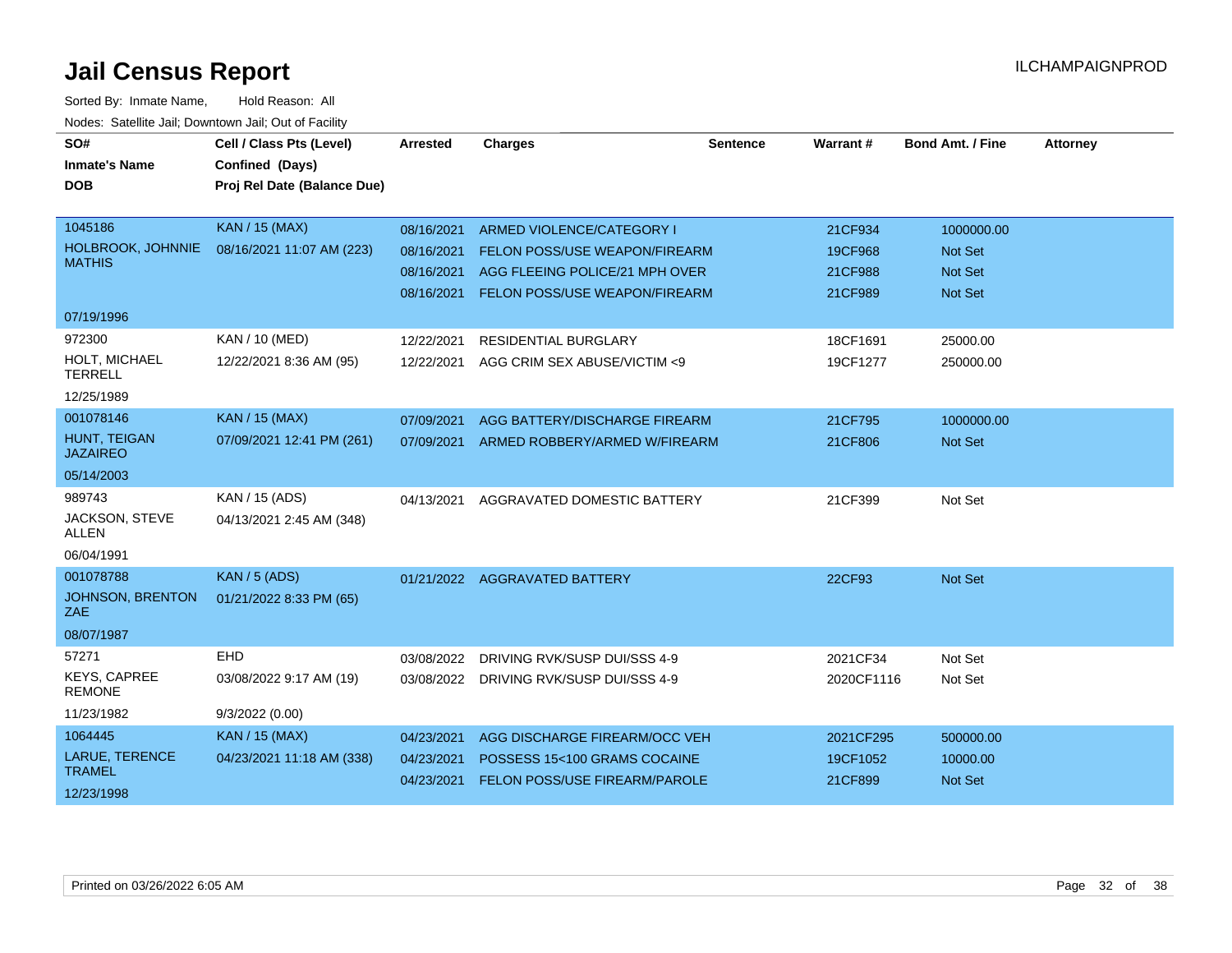| 110a00. 0atomto 0an, Domntonn 0an, 0at 011 aoint   |                                                                            |                          |                                                       |                 |                      |                         |                 |
|----------------------------------------------------|----------------------------------------------------------------------------|--------------------------|-------------------------------------------------------|-----------------|----------------------|-------------------------|-----------------|
| SO#<br><b>Inmate's Name</b><br><b>DOB</b>          | Cell / Class Pts (Level)<br>Confined (Days)<br>Proj Rel Date (Balance Due) | <b>Arrested</b>          | <b>Charges</b>                                        | <b>Sentence</b> | Warrant#             | <b>Bond Amt. / Fine</b> | <b>Attorney</b> |
| 001078237<br>LAWS, TERON<br><b>RAMONTE</b>         | <b>KAN / 15 (ADS)</b><br>08/03/2021 6:29 PM (236)                          | 08/03/2021               | AGG DISCHARGE FIREARM/OCC VEH                         |                 | 21CF928              | No Bond                 |                 |
| 04/03/2001                                         |                                                                            |                          |                                                       |                 |                      |                         |                 |
| 001078470<br>LEE, AMAHRION<br>JA'MERE              | KAN / 15 (MAX)<br>10/10/2021 1:23 PM (168)                                 | 10/10/2021               | MURDER/INTENT TO KILL/INJURE                          |                 | 21CF1221             | Not Set                 |                 |
| 11/05/2002                                         |                                                                            |                          |                                                       |                 |                      |                         |                 |
| 56792<br>LILLARD, LAWRENCE<br><b>TYRONE</b>        | <b>KAN / 10 (MED)</b><br>02/02/2021 2:11 PM (418)                          | 02/02/2021<br>02/22/2021 | ARMED HABITUAL CRIMINAL<br>DRIVING ON REVOKED LICENSE |                 | 2021CF141<br>21TR426 | 500000.00<br>5000.00    |                 |
| 10/20/1982                                         |                                                                            |                          |                                                       |                 |                      |                         |                 |
| 40877<br>MABRY-HALL,<br>REBECCA SUE                | EHD<br>02/01/2022 9:32 AM (54)                                             | 02/01/2022 AGG DUI/3     |                                                       |                 | 2020CF986            | Not Set                 |                 |
| 03/21/1971                                         | 5/1/2022 (0.00)                                                            |                          |                                                       |                 |                      |                         |                 |
| 001078896<br>MANN, DAVID<br><b>WILBERT, Junior</b> | <b>KAN / 15 (MAX)</b><br>03/01/2022 4:35 AM (26)                           | 03/01/2022               | ARMED HABITUAL CRIMINAL                               |                 | 22CF239              | <b>Not Set</b>          |                 |
| 04/02/1976                                         |                                                                            |                          |                                                       |                 |                      |                         |                 |
| 1004137                                            | KAN / 15 (MAX)<br>MCDONALD, DAVON D 02/14/2022 4:21 PM (41)                |                          | 02/14/2022 AGG CRIM SEX ABUSE/VIC 13-17               |                 | 22CF165              | 250000.00               |                 |
| 11/08/1992                                         |                                                                            |                          |                                                       |                 |                      |                         |                 |
| 001078575<br>MCLAURIN, KEYON A                     | <b>KAN / 10 (MED)</b><br>11/09/2021 12:41 PM (138)                         | 11/09/2021               | <b>GUNRUNNING</b>                                     |                 | 21CF1330             | 750000.00               |                 |
| 11/19/2002                                         |                                                                            |                          |                                                       |                 |                      |                         |                 |
| 1011046                                            | KAN / 15 (ADS)                                                             | 04/10/2021               | ATTEMPT (FIRST DEGREE MURDER)                         |                 | 21CF392              | Not Set                 |                 |
| <b>MILES, DARRION</b><br><b>ANTONIO KEVONTA</b>    | 04/11/2021 12:46 AM (350)                                                  | 03/24/2022 MURDER        |                                                       |                 | 22CF346              | Not Set                 |                 |
| 03/18/1990                                         |                                                                            |                          |                                                       |                 |                      |                         |                 |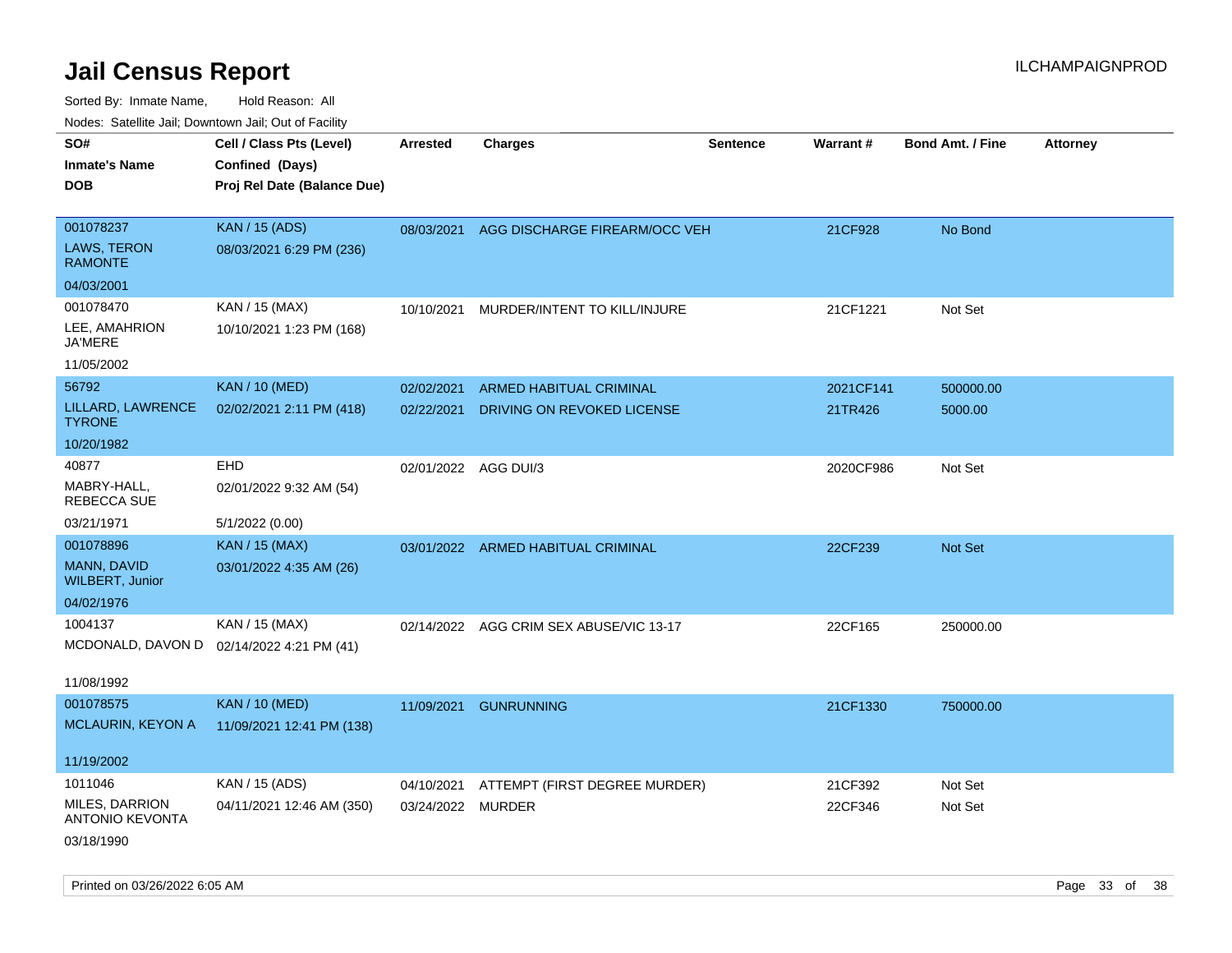| SO#                                | Cell / Class Pts (Level)                      | <b>Arrested</b> | <b>Charges</b>                           | <b>Sentence</b> | Warrant#    | <b>Bond Amt. / Fine</b> | <b>Attorney</b> |
|------------------------------------|-----------------------------------------------|-----------------|------------------------------------------|-----------------|-------------|-------------------------|-----------------|
| <b>Inmate's Name</b>               | Confined (Days)                               |                 |                                          |                 |             |                         |                 |
| <b>DOB</b>                         | Proj Rel Date (Balance Due)                   |                 |                                          |                 |             |                         |                 |
|                                    |                                               |                 |                                          |                 |             |                         |                 |
| 001077278                          | <b>KAN / 15 (MAX)</b>                         | 10/06/2020      | MURDER/INTENT TO KILL/INJURE             |                 | 2020CF146   | 2000000.00              |                 |
| MILLER, D'ANDRE                    | 10/06/2020 12:49 PM (537)                     | 10/06/2020      | AGG FLEEING POLICE/21 MPH OVER           |                 | 2019CF1171  | 50000.00                |                 |
| 09/08/1986                         |                                               |                 |                                          |                 |             |                         |                 |
| 001078712                          | KAN / 10 (MED)                                | 12/23/2021      | AGG DISCH FIREARM/1ST AID PERS           |                 | 21CF1581    | Not Set                 |                 |
| MONTGOMERY,<br>RASHARD MYKI        | 12/23/2021 4:27 PM (94)                       |                 |                                          |                 |             |                         |                 |
| 11/05/2001                         |                                               |                 |                                          |                 |             |                         |                 |
| 1026477                            | <b>KAN / 15 (ADS)</b>                         | 09/21/2021      | AGG DISCHARGE FIREARM/OCC VEH            |                 | 21CF1138    | <b>Not Set</b>          |                 |
| NEWBILL, DEVONTRE<br><b>LAMONT</b> | 09/21/2021 2:27 AM (187)                      | 09/22/2021      | PROBATION VIOLATION                      |                 | 20CF577     | Not Set                 |                 |
| 11/22/1993                         |                                               |                 |                                          |                 |             |                         |                 |
| 1072907                            | <b>KAN</b>                                    | 07/14/2021      | CRIMINAL DAMAGE <\$500/SCHOOL            |                 | 2021CF840   | 5000.00                 |                 |
| NIKOLAEV, YEVGENIY                 | 07/14/2021 10:10 PM (256)                     | 07/14/2021      | ATTEMPT (FIRST DEGREE MURDER)            |                 | 2021-CF-832 | 2000000.00              |                 |
| 10/06/1983                         |                                               |                 |                                          |                 |             |                         |                 |
| 001078558                          | <b>KAN / 10 (MED)</b>                         | 11/03/2021      | UNLAWFUL USE OF A WEAPON                 |                 | 21CF1352    | Not Set                 |                 |
| PARRISH, DOMINIC<br><b>WALTER</b>  | 11/03/2021 1:25 PM (144)                      |                 |                                          |                 |             |                         |                 |
| 08/23/2001                         |                                               |                 |                                          |                 |             |                         |                 |
| 001078063                          | KAN / 15 (MAX)                                | 06/15/2021      | AGG CRIM SEX ASSAULT/WEAPON              |                 | 2021CF678   | 1000000.00              |                 |
|                                    | PERRY, ROBERT Junior 06/15/2021 4:37 PM (285) | 06/15/2021      | <b>ROBBERY</b>                           |                 | 2021CF159   | 25000.00                |                 |
| 12/21/1990                         |                                               |                 |                                          |                 |             |                         |                 |
| 001078799                          | <b>KAN / 10 (MED)</b>                         |                 | 01/27/2022 FIREARM/FOID INVALID/NOT ELIG |                 | 22CF116     | Not Set                 |                 |
| PURNELL, MARKISE<br><b>MONROE</b>  | 01/27/2022 9:50 AM (59)                       |                 |                                          |                 |             |                         |                 |
| 07/13/2002                         |                                               |                 |                                          |                 |             |                         |                 |
| 001077614                          | KAN / 15 (MAX)                                | 01/17/2021      | ATTEMPT (FIRST DEGREE MURDER)            |                 | 21CF66      | Not Set                 |                 |
| <b>DEVON</b>                       | ROBINSON, DONTRELL 01/17/2021 3:08 PM (434)   |                 |                                          |                 |             |                         |                 |
| 09/22/2002                         |                                               |                 |                                          |                 |             |                         |                 |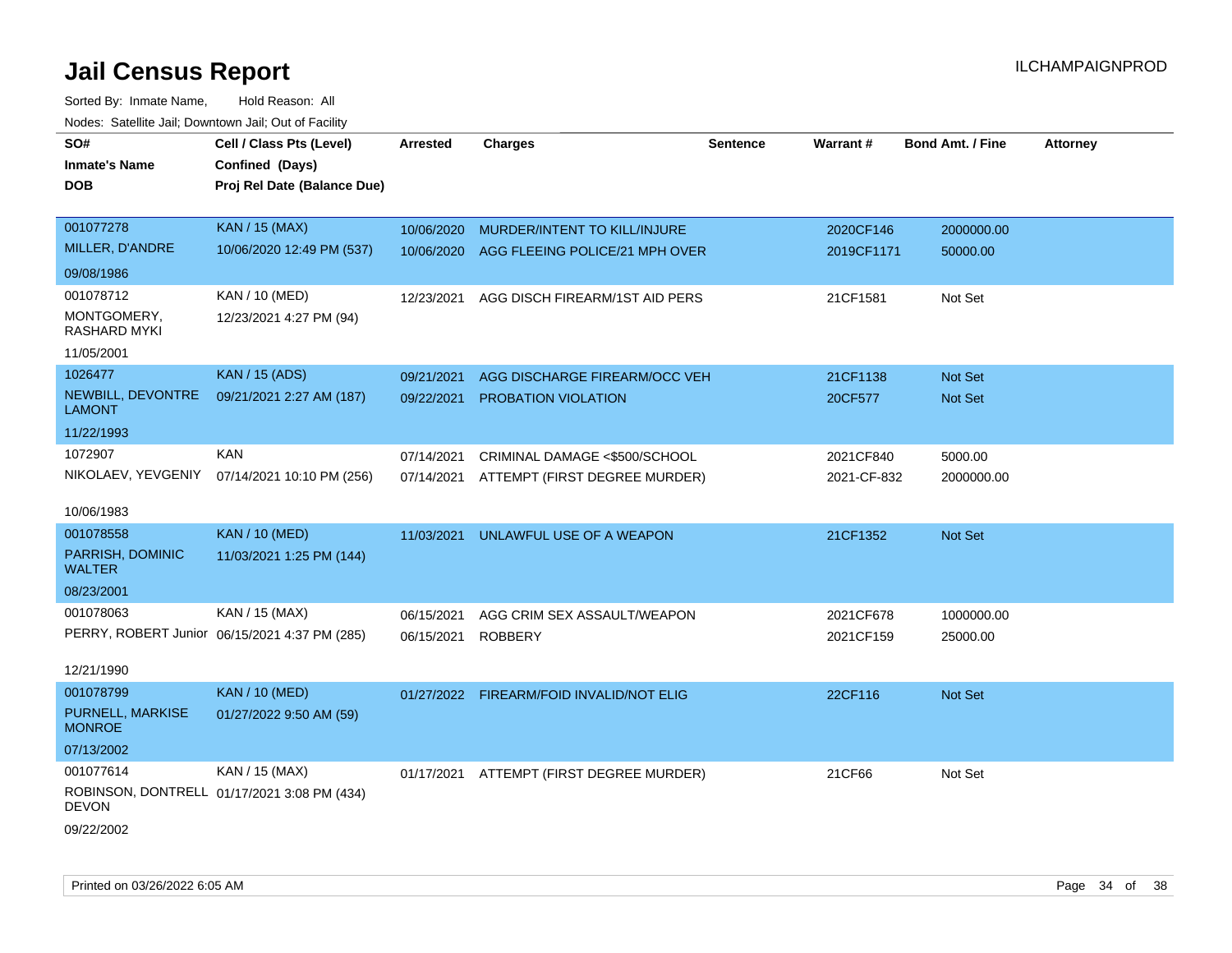| SO#<br><b>Inmate's Name</b><br><b>DOB</b> | Cell / Class Pts (Level)<br>Confined (Days)<br>Proj Rel Date (Balance Due) | Arrested   | <b>Charges</b>                       | <b>Sentence</b> | Warrant#    | <b>Bond Amt. / Fine</b> | <b>Attorney</b> |
|-------------------------------------------|----------------------------------------------------------------------------|------------|--------------------------------------|-----------------|-------------|-------------------------|-----------------|
|                                           |                                                                            |            |                                      |                 |             |                         |                 |
| 1061216                                   | <b>KAN / 10 (MED)</b>                                                      | 06/22/2021 | <b>HOME INVASION/FIREARM</b>         |                 | 21CF727     | Not Set                 |                 |
| <b>RUNGE, ANDRE</b><br><b>MARSEAN</b>     | 06/22/2021 4:42 PM (278)                                                   |            |                                      |                 |             |                         |                 |
| 12/05/1997                                |                                                                            |            |                                      |                 |             |                         |                 |
| 650295                                    | PIA / 50 (MAX)                                                             | 04/22/2020 | CRIMINAL SEXUAL ASSAULT              |                 | 2020-CF407  | 750000.00               |                 |
| SANDAGE, JERALD                           | 04/22/2020 6:30 AM (704)                                                   | 04/22/2020 | <b>CRIMINAL SEXUAL ASSAULT</b>       |                 | 2020-CF408  | 750000.00               |                 |
| <b>EUGENE</b>                             |                                                                            | 04/22/2020 | <b>CRIMINAL SEXUAL ABUSE</b>         |                 | 2020-CF409  | 750000.00               |                 |
| 06/07/1971                                |                                                                            | 04/22/2020 | CRIMINAL SEXUAL ASSAULT              |                 | 2020-CF410  | 750000.00               |                 |
|                                           |                                                                            | 04/22/2020 | OFFICIAL MISCONDUCT                  |                 | 2019-CF1811 | 25000.00                |                 |
| 59178                                     | <b>KAN / 15 (MAX)</b>                                                      | 12/13/2021 | AGG DISCHARGE FIREARM/OCC VEH        |                 | 21CF1274    | 1500000.00              |                 |
| SANDERS, MICHAEL<br>JEAN                  | 12/13/2021 4:17 PM (104)                                                   |            |                                      |                 |             |                         |                 |
| 12/22/1967                                |                                                                            |            |                                      |                 |             |                         |                 |
| 001078704                                 | KAN / 15 (MAX)                                                             | 12/21/2021 | MURDER/INTENT TO KILL/INJURE         |                 | 21CF1575    | Not Set                 |                 |
| SHORTER, JAQUAN<br><b>MAURICE</b>         | 12/23/2021 1:23 AM (94)                                                    |            |                                      |                 |             |                         |                 |
| 10/08/1998                                |                                                                            |            |                                      |                 |             |                         |                 |
| 1062194                                   | <b>KAN / 15 (MAX)</b>                                                      | 02/27/2020 | MURDER/OTHER FORCIBLE FELONY         |                 | 20CF-247    | 1000000.00              |                 |
| SIMMONS, MICHAEL<br><b>JAMAL</b>          | 02/27/2020 1:11 PM (759)                                                   | 09/23/2020 | AGG BATTERY/DISCHARGE FIREARM        |                 | 20CF1061    | <b>Not Set</b>          |                 |
| 11/03/1997                                |                                                                            |            |                                      |                 |             |                         |                 |
| 1038158                                   | KAN / 10 (MED)                                                             | 02/04/2022 | CRIMINAL SEX ASSAULT/CONSENT         |                 | 22CF146     | Not Set                 |                 |
| SMITH, RASHAD<br><b>JARECE</b>            | 02/04/2022 11:42 PM (51)                                                   |            |                                      |                 |             |                         |                 |
| 09/16/1995                                |                                                                            |            |                                      |                 |             |                         |                 |
| 001077868                                 | <b>KAN / 15 (MAX)</b>                                                      | 04/21/2021 | ARMED ROBBERY/ARMED W/FIREARM        |                 | 21CF445     | Not Set                 |                 |
| SPEARMENT,<br><b>KENTRELL</b>             | 04/21/2021 9:48 PM (340)                                                   | 08/19/2021 | <b>FLEEING/ATTEMPT ELUDE OFFICER</b> |                 | 2021TR1053  | 1000.00                 |                 |
| 01/21/2002                                |                                                                            |            |                                      |                 |             |                         |                 |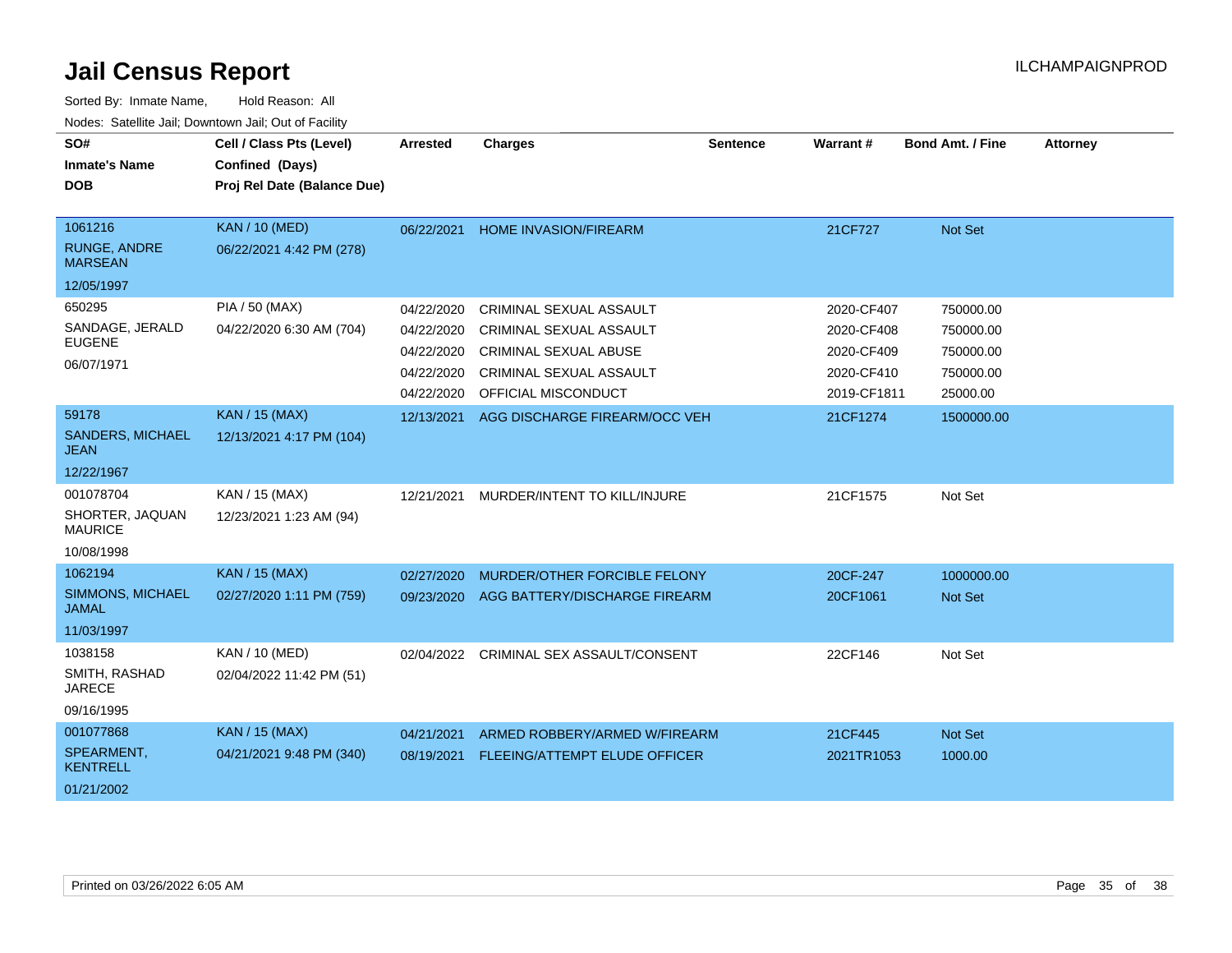| ivuuto. Saltiille Jali, Duwilluwii Jali, Oul of Facility |                                               |            |                                           |                 |            |                         |                 |
|----------------------------------------------------------|-----------------------------------------------|------------|-------------------------------------------|-----------------|------------|-------------------------|-----------------|
| SO#                                                      | Cell / Class Pts (Level)                      | Arrested   | <b>Charges</b>                            | <b>Sentence</b> | Warrant#   | <b>Bond Amt. / Fine</b> | <b>Attorney</b> |
| <b>Inmate's Name</b>                                     | Confined (Days)                               |            |                                           |                 |            |                         |                 |
| <b>DOB</b>                                               | Proj Rel Date (Balance Due)                   |            |                                           |                 |            |                         |                 |
|                                                          |                                               |            |                                           |                 |            |                         |                 |
| 11979                                                    | <b>EHD</b>                                    |            | 01/11/2022 AGG FLEEING POLICE/21 MPH OVER |                 | 2021CF629  | Not Set                 |                 |
| <b>STARK, JACK LYNN</b>                                  | 01/11/2022 10:13 AM (75)                      |            |                                           |                 |            |                         |                 |
| 12/31/1955                                               | 4/9/2022 (0.00)                               |            |                                           |                 |            |                         |                 |
| 001078182                                                | EHD / 5 (MIN)                                 | 12/20/2021 | DRIVING ON REVOKED LICENSE                |                 | 2021CF800  | No Bond                 |                 |
| STRONG, KEVIN<br><b>GARDNER</b>                          | 12/20/2021 4:34 PM (97)                       |            |                                           |                 |            |                         |                 |
| 02/12/1963                                               | 6/18/2022 (0.00)                              |            |                                           |                 |            |                         |                 |
| 65920                                                    | <b>KAN / 15 (MAX)</b>                         | 12/21/2021 | ARMED ROBBERY/ARMED W/FIREARM             |                 | 21CF1543   | 100000.00               |                 |
| TAPSCOTT,<br><b>CORNELIUS</b>                            | 12/21/2021 10:57 PM (96)                      |            |                                           |                 |            |                         |                 |
| 07/14/1985                                               |                                               |            |                                           |                 |            |                         |                 |
| 1046632                                                  | KAN / 15 (MAX)                                | 09/14/2021 | ARMED VIOLENCE/CATEGORY II                |                 | 21CF912    | 750000.00               |                 |
|                                                          | TATE, JAVON MARQUIS 09/14/2021 12:10 PM (194) |            |                                           |                 |            |                         |                 |
|                                                          |                                               |            |                                           |                 |            |                         |                 |
| 08/10/1996                                               |                                               |            |                                           |                 |            |                         |                 |
| 1033031                                                  | <b>KAN / 15 (MAX)</b>                         |            | 08/19/2020 *AGG BATTERY W/FIREARM/PERSON  |                 | 2020-CF923 | 500000.00               |                 |
| <b>TOMS, ANDREW</b><br><b>CHUCKY</b>                     | 08/19/2020 5:59 PM (585)                      |            |                                           |                 |            |                         |                 |
| 09/28/1978                                               |                                               |            |                                           |                 |            |                         |                 |
| 1004142                                                  | KAN / 15 (MAX)                                | 10/27/2021 | POSSESSION OF METH/15<100GRAMS            |                 | 2021CF1298 | 1500000.00              |                 |
| TOY, KAYON LARENZ                                        | 10/22/2021 1:01 PM (156)                      |            |                                           |                 |            |                         |                 |
| 09/12/1991                                               |                                               |            |                                           |                 |            |                         |                 |
| 001078386                                                | <b>KAN / 10 (MED)</b>                         | 09/14/2021 | POSSESSION OF STOLEN FIREARM              | 3y (DOC)        | 2021CF1099 | No Bond                 |                 |
| <b>TURNER, AMARIO</b>                                    | 09/14/2021 11:42 PM (194)                     |            |                                           |                 |            |                         |                 |
| 09/23/2002                                               |                                               |            |                                           |                 |            |                         |                 |
| 961786                                                   | KAN / 15 (ADS)                                |            | 01/24/2022 ARMED HABITUAL CRIMINAL        |                 | 22CF104    | Not Set                 |                 |
| WARREN, DESIE                                            | 01/24/2022 7:23 AM (62)                       |            |                                           |                 |            |                         |                 |
| <b>ARNEZ</b>                                             |                                               |            |                                           |                 |            |                         |                 |
| 04/28/1988                                               |                                               |            |                                           |                 |            |                         |                 |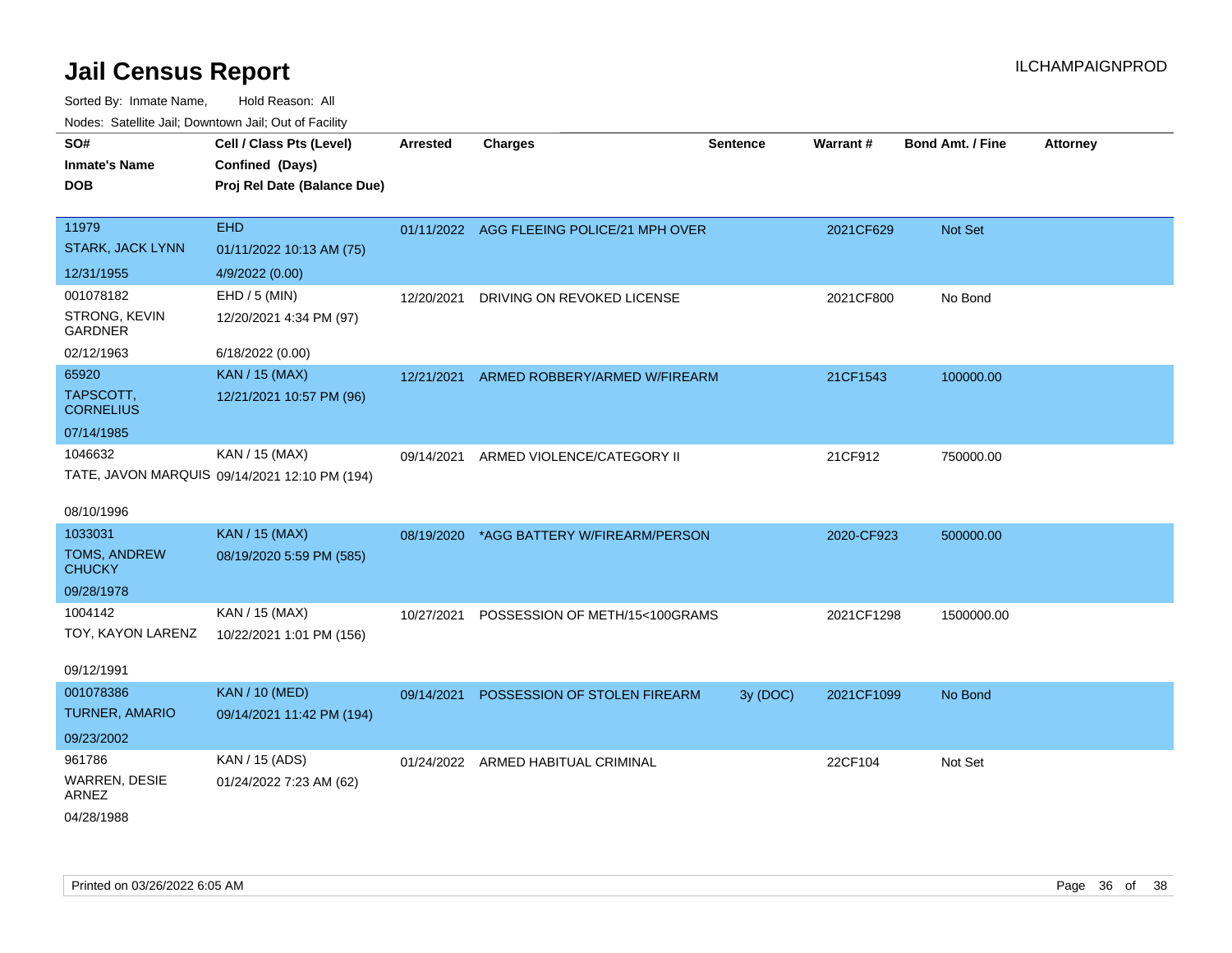| SO#                                        | Cell / Class Pts (Level)    | <b>Arrested</b> | <b>Charges</b>                          | <b>Sentence</b> | <b>Warrant#</b> | <b>Bond Amt. / Fine</b> | <b>Attorney</b> |
|--------------------------------------------|-----------------------------|-----------------|-----------------------------------------|-----------------|-----------------|-------------------------|-----------------|
| <b>Inmate's Name</b>                       | Confined (Days)             |                 |                                         |                 |                 |                         |                 |
| <b>DOB</b>                                 | Proj Rel Date (Balance Due) |                 |                                         |                 |                 |                         |                 |
|                                            |                             |                 |                                         |                 |                 |                         |                 |
| 1062558                                    | <b>KAN / 10 (MED)</b>       | 10/02/2021      | FELON POSS/USE WEAPON/FIREARM           |                 | 21CF1185        | Not Set                 |                 |
| <b>WELLS, JIAMANTE</b><br><b>AMORE</b>     | 10/02/2021 8:29 PM (176)    |                 |                                         |                 |                 |                         |                 |
| 09/02/1995                                 |                             |                 |                                         |                 |                 |                         |                 |
| 1002033                                    | KAN / 15 (MAX)              | 09/08/2021      | DRIVING ON SUSPENDED LICENSE            |                 | 2019-TR-11944   | 5000.00                 |                 |
| <b>WEST, ANTONIO</b>                       | 09/08/2021 11:01 PM (200)   | 09/08/2021      | ARMED ROBBERY/ARMED W/FIREARM           |                 | 2020-CF-1406    | 500000.00               |                 |
| <b>DEONTA</b>                              |                             | 09/08/2021      | AGG UNLAWFUL USE OF WEAPON/VEH          |                 | 2021-CF-AWOW    | Not Set                 |                 |
| 04/15/1992                                 |                             | 09/08/2021      | OBSTRCT JUSTICE/LEAVE STATE             |                 | 2021-CF-AWOW    | Not Set                 |                 |
|                                            |                             | 09/08/2021      | ARMED VIOLENCE/CATEGORY I               |                 | 2021-CF-AWOW    | Not Set                 |                 |
| 1022068                                    | <b>KAN / 15 (ADS)</b>       | 10/10/2021      | FELON POSS/USE WEAPON/FIREARM           |                 | 21CF1212        | Not Set                 |                 |
| <b>WILKINS, MICHAEL</b><br>CARL            | 10/10/2021 5:07 AM (168)    |                 |                                         |                 |                 |                         |                 |
| 07/10/1992                                 |                             |                 |                                         |                 |                 |                         |                 |
| 001078709                                  | KAN / 15 (MAX)              | 12/22/2021      | ARMED VIOLENCE/CATEGORY I               |                 | 21CF1586        | Not Set                 |                 |
| WILLIAMS, DAVID LEE                        | 12/22/2021 11:00 AM (95)    |                 |                                         |                 |                 |                         |                 |
| 12/18/1989                                 |                             |                 |                                         |                 |                 |                         |                 |
| 1075313                                    | <b>KAN / 15 (ADS)</b>       | 01/29/2022      | POSSESSION OF STOLEN FIREARM            |                 | 22CF132         | Not Set                 |                 |
| <b>WILLIAMS, EARDIS</b>                    | 01/29/2022 1:23 AM (57)     | 01/29/2022      | MFG/DEL CANNABIS/30-500 GRAMS           |                 | 20CF51          | 5000.00                 |                 |
| <b>ANTONIO, Junior</b>                     |                             |                 | 01/29/2022 POSSESSION OF STOLEN FIREARM |                 | 20CF1048        | 500000.00               |                 |
| 01/21/1999                                 |                             |                 |                                         |                 |                 |                         |                 |
| 539662                                     | KAN / 10 (MED)              | 08/14/2021      | DOM BTRY/CONTACT/1-2 PRECONV            | 7y (DOC)        | 2021CF770       | 250000.00               |                 |
| WILLIAMS, JAVONTAE<br><b>DEMAR</b>         | 08/14/2021 1:28 AM (225)    | 08/14/2021      | <b>CITY OV ARREST</b>                   |                 | 2017OV893       | 1000.00                 |                 |
| 07/28/1991                                 |                             |                 |                                         |                 |                 |                         |                 |
| 1049234                                    | <b>KAN / 10 (MED)</b>       |                 | 01/22/2022 AGGRAVATED DOMESTIC BATTERY  |                 | 22CF94          | Not Set                 |                 |
| <b>WILLIAMS, KHAMRON</b><br><b>MARCELL</b> | 01/22/2022 9:30 AM (64)     |                 |                                         |                 |                 |                         |                 |
| 08/15/1995                                 |                             |                 |                                         |                 |                 |                         |                 |